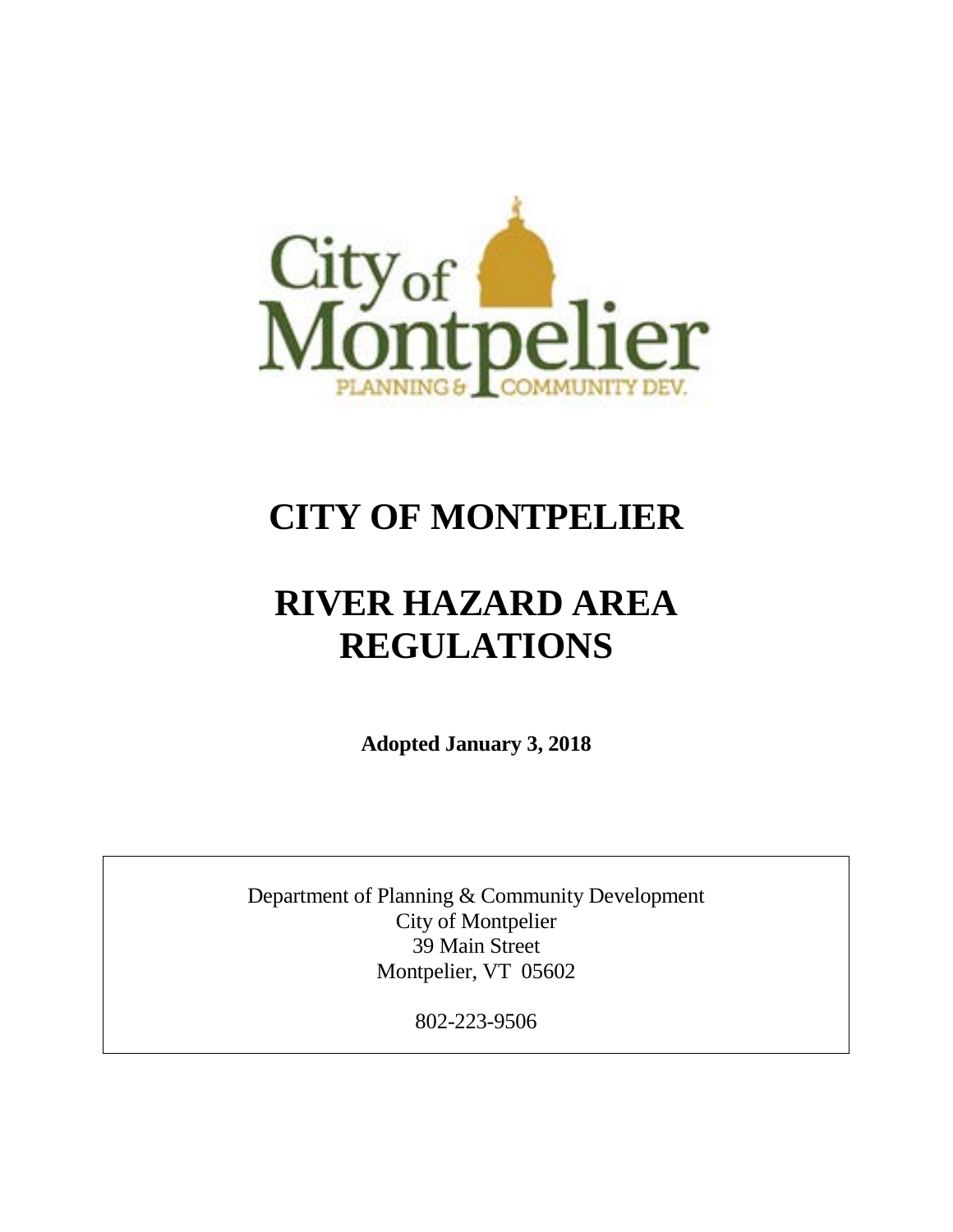### **RIVER HAZARD AREA REGULATIONS SEPARATED FROM ZONING**

**ADOPTED EFFECTIVE**

January 3, 2018 January 24, 2018

### **HISTORY OF THE FLOOD HAZARD AREA REGULATIONS IMBEDDED IN ZONING**

### **ADOPTED AMENDMENTS EFFECTIVE**

January 26, 2011 January 26, 2011 May 14, 2008 May 14, 2008 June 14, 2006 June 14, 2006 August 21, 2002 September 11, 2002 October 26, 1994 November 16, 1994 January 25, 1989<br>April 24, 1985 September 26, 1984<br>
November 23, 1983<br>
December 14, 1983 November 23, 1983 January 27, 1982 February 10, 1982 January 27, 1975 March 4, 1975

October 24, 1973 October 31, 1973

## **RELATED TO FHA DATE**

May 15, 1985<br>October 17, 1984

#### **ADOPTED EFFECTIVE**

### **HISTORY OF MAP AMENDMENTS**

**AMENDED**  January 3, 2018 (Add River Corridor) March 19, 2013 (FHA only)

#### **ORIGINAL FLOOD HAZARD AREA MAPS**

February 17, 1982

PREPARED BY: City of Montpelier Planning Commission City of Montpelier Conservation Commission and Mike Miller, AICP CFM Director of Planning & Community Development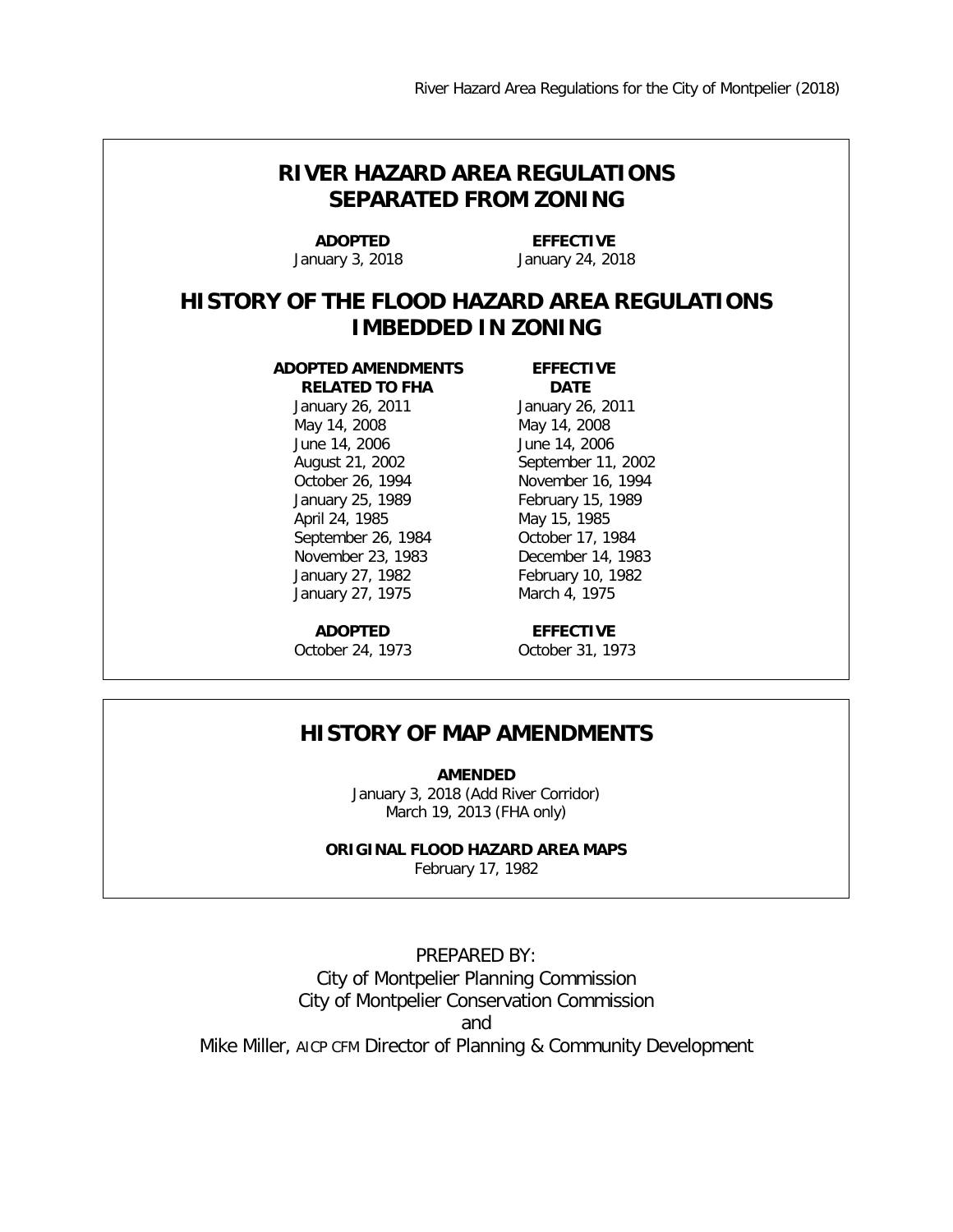### **TABLE OF CONTENTS**

| §101 Where does the city get authority to adopt these regulations? 1                 |                |
|--------------------------------------------------------------------------------------|----------------|
|                                                                                      |                |
|                                                                                      |                |
| §104 How do these regulations effect other regulations, permits, and covenants?  2   |                |
| §105 Does the issuance of an approval under these regulations remove the need to     |                |
|                                                                                      |                |
| §106 Do decisions made under these regulations apply to the property or the owner    |                |
|                                                                                      |                |
|                                                                                      |                |
| §108 What if a court rules a portion of these regulations is unconstitutional?  2    |                |
|                                                                                      |                |
|                                                                                      |                |
|                                                                                      |                |
|                                                                                      |                |
|                                                                                      |                |
|                                                                                      |                |
| §122 What activities require review and approval under these regulations?            | $\mathfrak{Z}$ |
| §123 What effect do these regulations have on development in existence prior to      | 3              |
| §124 If an application is made while these regulations are being adopted or revised, |                |
|                                                                                      |                |
| §125 If an application is made while the River Corridor map is being changed, which  | 4              |
| §126 If an application is made while the FIRM maps are being changed, which maps     |                |
|                                                                                      |                |
|                                                                                      |                |
|                                                                                      |                |
|                                                                                      |                |
| Part 2. Administration                                                               |                |
|                                                                                      |                |
| §201 Who is responsible for the administration of these regulations? 5               |                |
|                                                                                      |                |
|                                                                                      |                |
| §204 What duties and powers does the Administrative Officer have?  5                 |                |
|                                                                                      |                |
| §211 Who appoints or removes members of the Development Review Board? 6              |                |
|                                                                                      |                |
| §213 How shall the Development Review Board conduct its business?  6                 |                |
| <b>Chapter 220 Fees</b>                                                              |                |
|                                                                                      |                |
|                                                                                      |                |
| §223 Can the City charge applicants for technical reviews of applications?           |                |
|                                                                                      |                |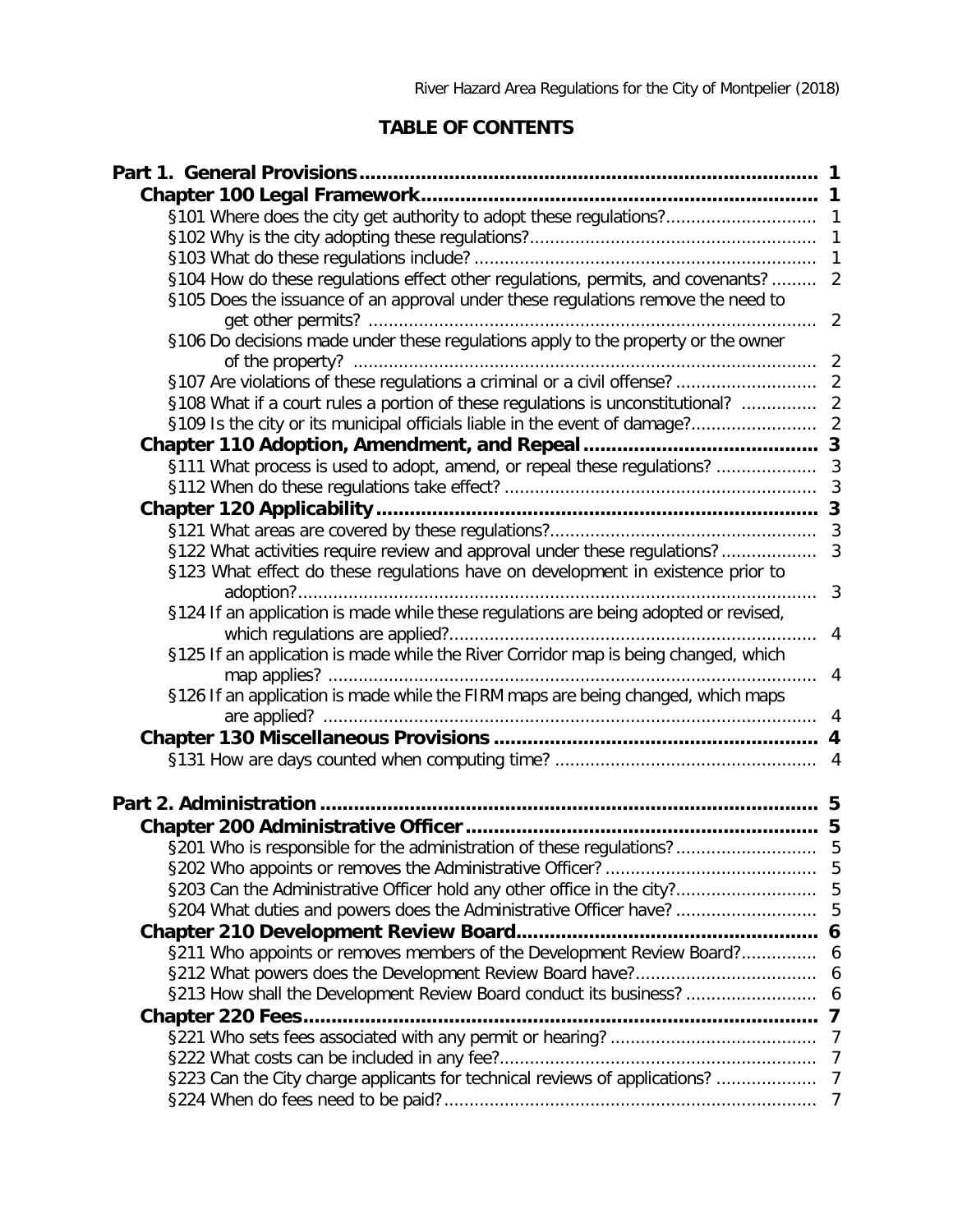| §232 Who else is required to receive copies of permits and decisions? 8              |    |
|--------------------------------------------------------------------------------------|----|
|                                                                                      |    |
|                                                                                      |    |
|                                                                                      |    |
|                                                                                      |    |
|                                                                                      |    |
|                                                                                      | 10 |
| Chapter 300 Appeals of a Decision of the Administrative Officer  10                  |    |
|                                                                                      |    |
| §302 What is the deadline for appeal of a decision of the Administrative Officer? 10 |    |
|                                                                                      | 10 |
|                                                                                      |    |
|                                                                                      | 10 |
|                                                                                      | 10 |
|                                                                                      | 11 |
|                                                                                      | 11 |
|                                                                                      | 12 |
|                                                                                      | 12 |
|                                                                                      |    |
|                                                                                      |    |
|                                                                                      | 13 |
|                                                                                      | 13 |
| §324 What are the standards that need to be met in order to receive a waiver?        | 13 |
|                                                                                      | 13 |
| §331 If an application cannot meet the requirements of these regulations, can a      |    |
|                                                                                      |    |
|                                                                                      |    |
|                                                                                      |    |
| §334 What are the standards that need to be met in order to receive a variance?  14  |    |
| §335 If a variance is issued are there any conditions that are applied?  16          |    |
| Chapter 340 Appeals of Development Review Board Decisions                            | 16 |
|                                                                                      |    |
| §342 Is there a deadline for filing an appeal to the Environmental Court?  16        |    |
|                                                                                      | 16 |
|                                                                                      | 17 |
| §345 How does someone file an appeal to the Environmental Court?                     | 17 |
| §346 Can other interested persons join the appeal after it has been filed?           | 17 |
|                                                                                      |    |
|                                                                                      | 18 |
|                                                                                      | 18 |
|                                                                                      | 18 |
| §402 Who is responsible for investigating complaints and enforcing violations?       | 18 |
|                                                                                      | 18 |
| §404 When filing a complaint, what information must be included?                     | 18 |
|                                                                                      |    |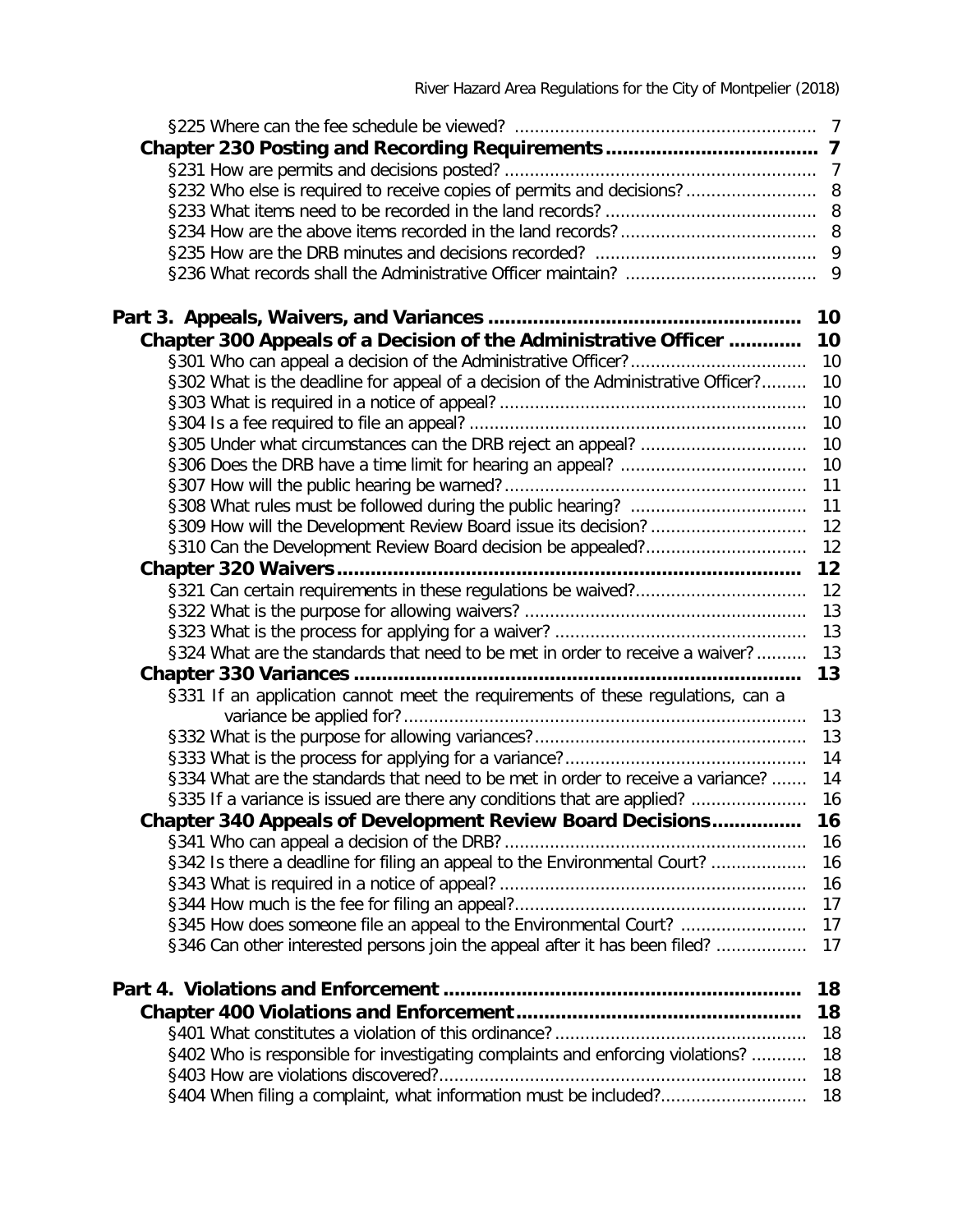|                                                                                       | 19 |
|---------------------------------------------------------------------------------------|----|
| §406 Can the Administrative Officer enter private property to investigate complaints? |    |
|                                                                                       | 19 |
|                                                                                       | 19 |
| §408 If a violation is found, does a property owner have a period of time to respond  |    |
|                                                                                       | 19 |
| §409 What if the property owner cannot fix the violation within seven days?           | 19 |
|                                                                                       | 20 |
| §411 What if the violation occurred a long time ago and was never identified?         | 21 |
|                                                                                       | 21 |
|                                                                                       | 22 |
| Chapter 500 River Hazard Area Development Permit Procedures                           | 22 |
| §501 Are permits required for all development in the River Hazard Area?               | 22 |
| §502 What activities are included in the definition of development?                   | 22 |
| §503 What information is required in an application for a River Hazard Area           |    |
|                                                                                       | 23 |
| §504 How will an applicant know if they have submitted sufficient information with    |    |
|                                                                                       | 24 |
| §505 How much time does the Administrative Officer have to act on a permit            |    |
|                                                                                       | 24 |
| §506 What happens if the Administrative Officer fails to act on a permit application  |    |
|                                                                                       | 24 |
| §507 What is the process for Vermont Agency of Natural Resources review of the        | 25 |
| §508 What determinations need to be made by the Administrative Officer regarding      |    |
|                                                                                       | 25 |
| §509 What are the standards that need to be met in order for the Administrative       |    |
|                                                                                       | 26 |
| §510 If the applicant cannot meet some requirement in these regulations, can a        |    |
|                                                                                       | 26 |
| §511 What if the applicant is applying for a Letter of Map Amendment (LOMA) or        |    |
| Letter of Map Revision (LOMR) associated with the application?                        | 26 |
| §512 How shall the Administrative Officer make his or her decision on the             |    |
|                                                                                       | 26 |
| §513 Are there any conditions attached to River Hazard Area Development permits?      |    |
|                                                                                       | 27 |
|                                                                                       | 27 |
|                                                                                       | 28 |
| §516 How long is the River Hazard Area Development permit valid for?                  | 28 |
| §517 What happens to a project that has a permit that is deemed expired?              | 28 |
| §518 What if a permit was issued based on incorrect information?                      | 29 |
| Chapter 520 Certificate of River Hazard Compliance Procedures                         | 29 |
| §521 Is it legal to use a structure or land without a Certificate of River Hazard     |    |
|                                                                                       | 29 |
| §522 What information is required in an application for a Certificate of River Hazard |    |
|                                                                                       | 29 |
| §523 How will an applicant know if they have submitted sufficient information with    |    |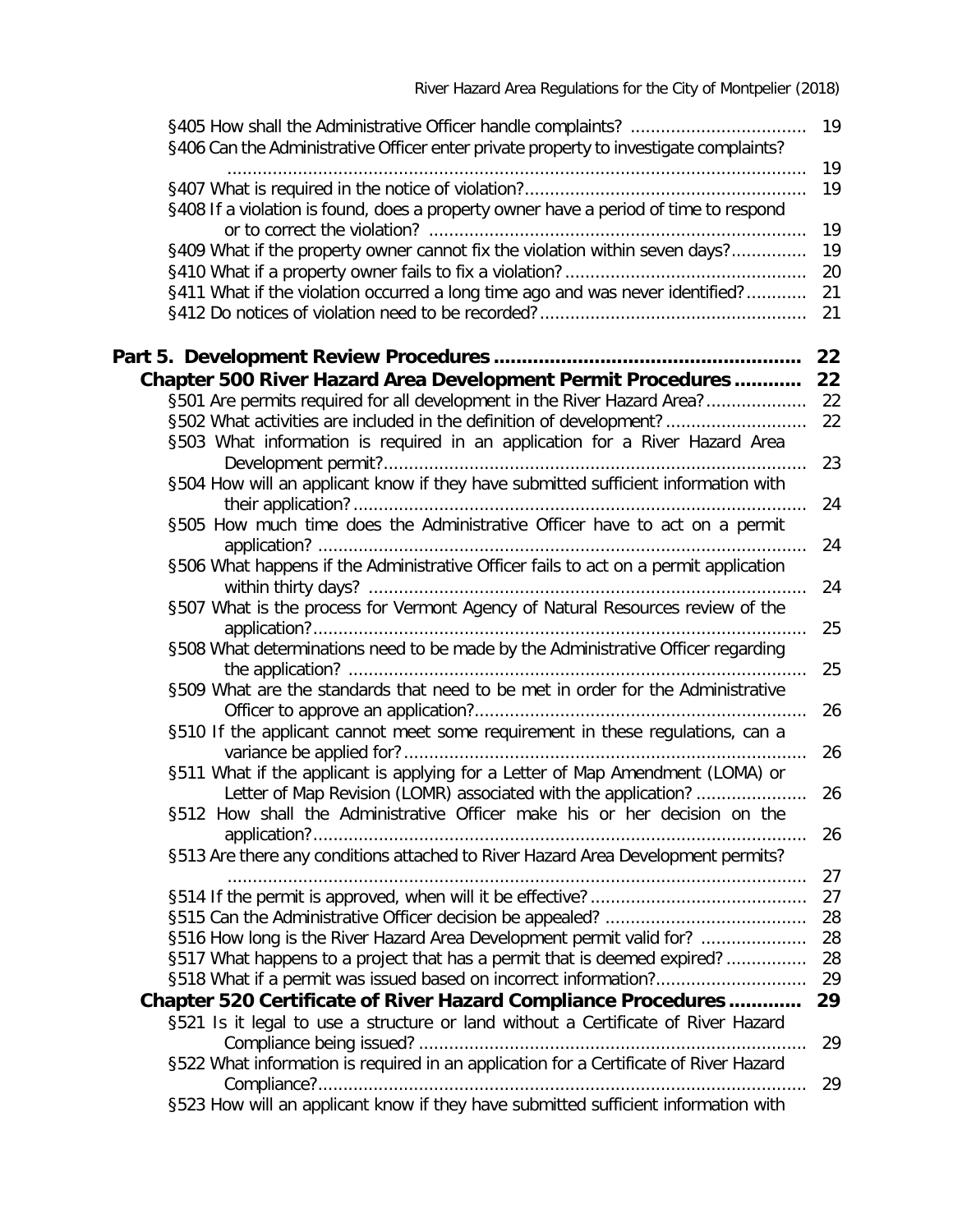|                                                                                                   | 29       |
|---------------------------------------------------------------------------------------------------|----------|
| §524 How much time does the Administrative Officer have to act on a certificate                   |          |
|                                                                                                   | 30       |
| §525 What happens if the Administrative Officer fails to act on an application within             | 30       |
| §526 How shall the Administrative Officer make his or her decision on the                         | 30       |
| §527 If the certificate is approved, when will it be effective?                                   | 31       |
|                                                                                                   | 31       |
|                                                                                                   | 32       |
|                                                                                                   | 32       |
| §601 How does the Administrative Officer determine the boundaries of the Flood                    |          |
|                                                                                                   | 32       |
| §602 What if a building is only partly in the Flood Hazard Area?                                  | 32       |
| §603 What if a property owner believes the FEMA FIRM map is incorrect and believes                |          |
|                                                                                                   | 32       |
| Chapter 610 River Corridor District Determinations                                                | 32       |
| §611 How does the Administrative Officer determine the River Corridor district                    |          |
|                                                                                                   |          |
|                                                                                                   |          |
| Chapter 620 Non-conforming Structure Determination                                                | 33       |
|                                                                                                   |          |
|                                                                                                   | 33       |
| §623 How are non-conforming structures in the Flood Hazard Area handled?                          |          |
| Chapter 630 Substantial Improvement/Damage Determination                                          | 35       |
|                                                                                                   |          |
|                                                                                                   |          |
|                                                                                                   |          |
| §634 Are there improvements that don't count towards 'substantial improvement'? 36                |          |
| §635 What happens if the project will substantially improve a structure?                          | 36       |
| §636 What happens in the case of an addition to a non-conforming structure?                       | 36       |
| §637 What happens if the project will involve a structure that has been substantially<br>damaged? | 37       |
| Are there rules to be met if the structure is not substantially<br>§638                           | 37       |
| Chapter 640 Base Flood (and Design Flood) Elevation Determination                                 | 37       |
|                                                                                                   |          |
| §642 How accurate do base flood elevation measurements need to be?                                | 38       |
|                                                                                                   | 38       |
| §644 The regulations discuss Design Flood Elevations. What are they?                              | 38       |
|                                                                                                   |          |
| Chapter 700 General Uses & Structures Review Criteria                                             | 39<br>39 |
|                                                                                                   |          |
|                                                                                                   |          |
|                                                                                                   |          |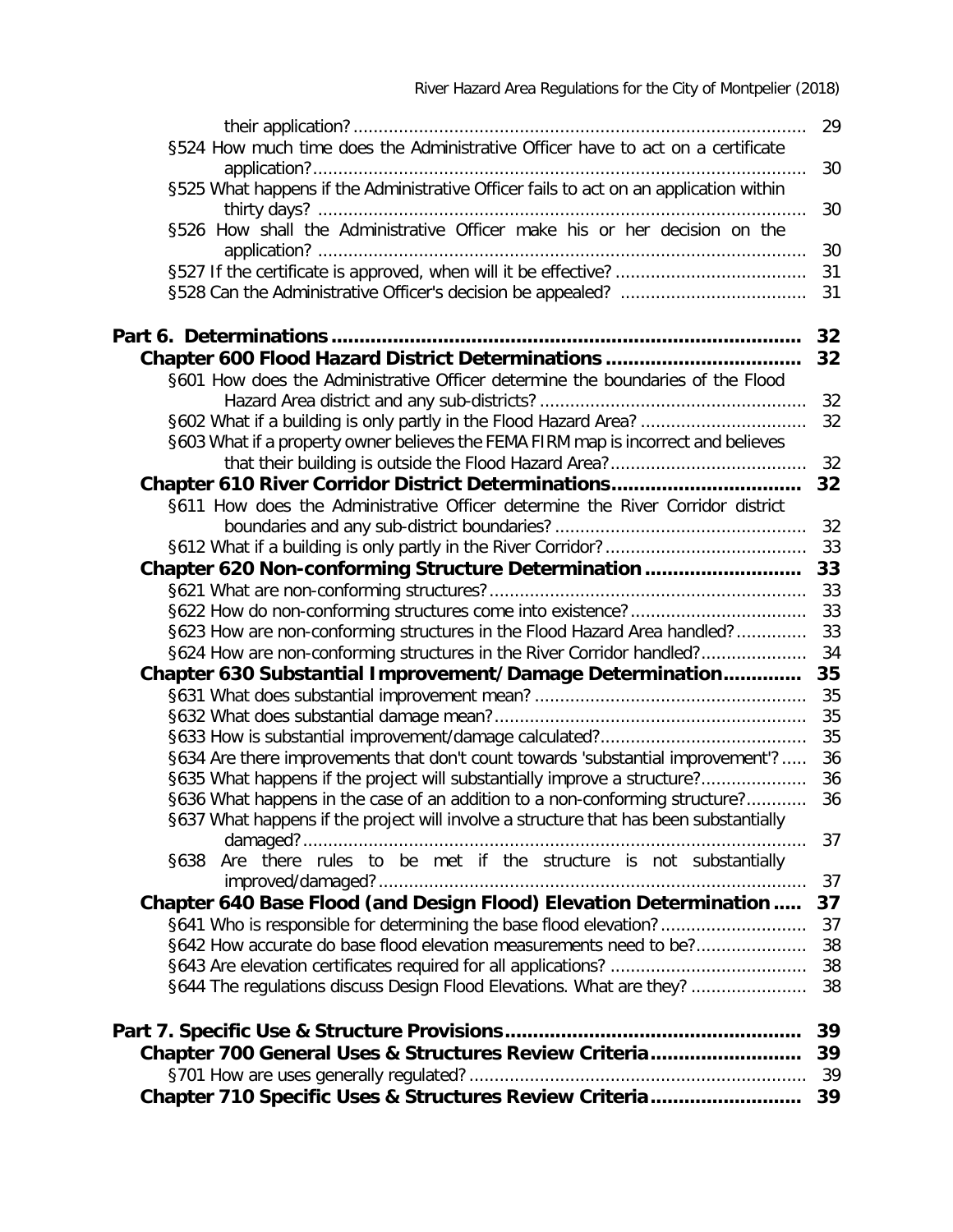|                                                                          | 41 |
|--------------------------------------------------------------------------|----|
|                                                                          | 41 |
| §716 Mining, Dredging, Filling, Grading, Paving, Excavation and Drilling | 41 |
|                                                                          | 42 |
|                                                                          | 42 |
|                                                                          | 42 |
|                                                                          |    |
| Part 8. Flood Hazard Area & River Corridor Standards                     | 44 |
| Chapter 800 Flood Hazard Area District & Sub-District Standards          | 44 |
|                                                                          |    |
|                                                                          |    |
|                                                                          | 46 |
|                                                                          |    |
|                                                                          | 48 |
|                                                                          | 48 |
|                                                                          | 49 |
| Chapter 900 Letters of map amendment and revision                        | 49 |
|                                                                          | 49 |
| §901 General Information Regarding LOMAs, LOMR-Fs, and LOMRs             | 50 |
|                                                                          | 50 |
|                                                                          | 51 |
|                                                                          |    |
|                                                                          |    |
|                                                                          |    |
|                                                                          |    |
|                                                                          |    |

NOTE: Throughout these regulations are references to enabling language in statute. They appear as [§4404] at the end of a provision. Anyone interested in viewing the enabling rules can examine them at referenced section of Title 24 of the Vermont Statutes Annotated.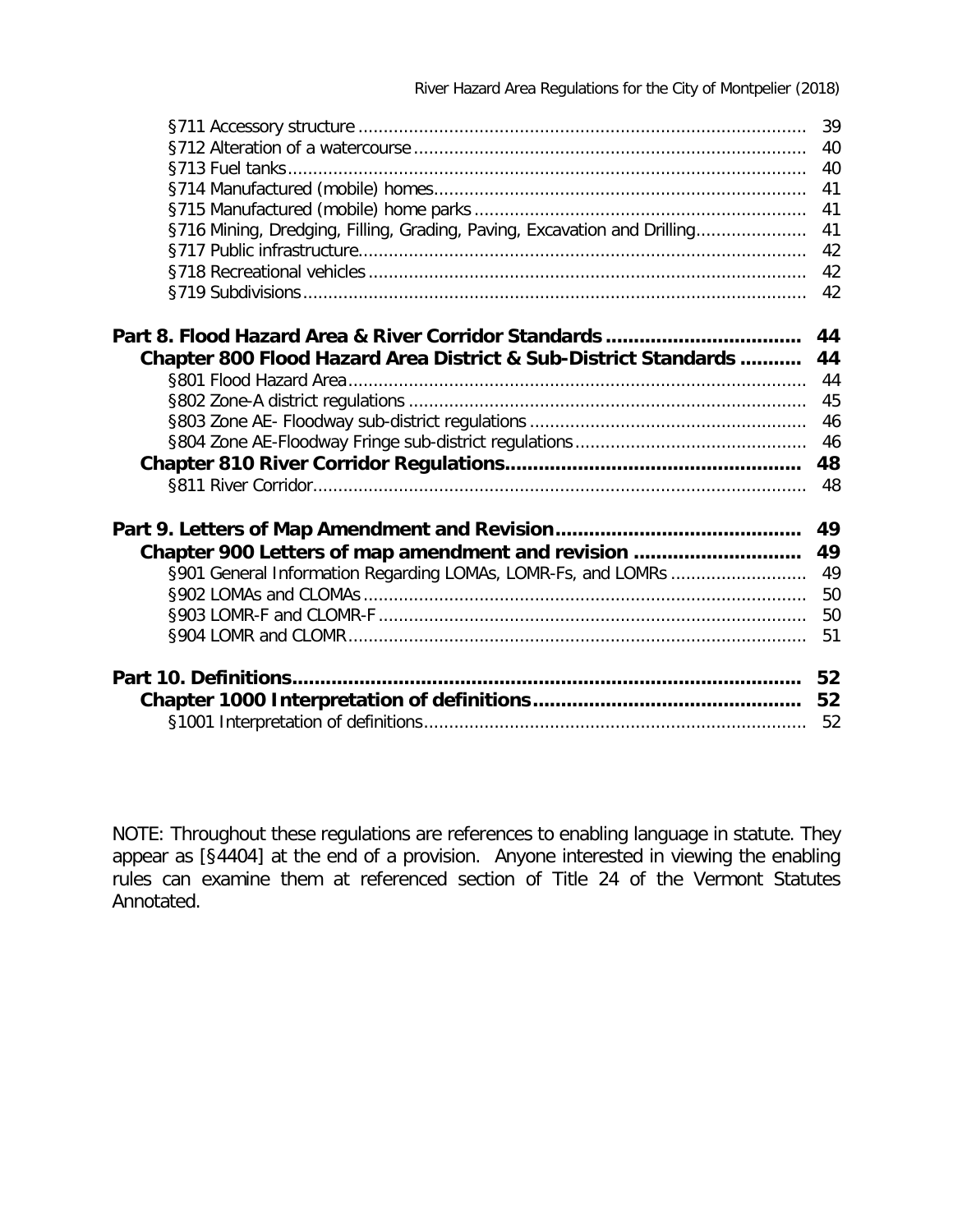River Hazard Area Regulations for the City of Montpelier (2018)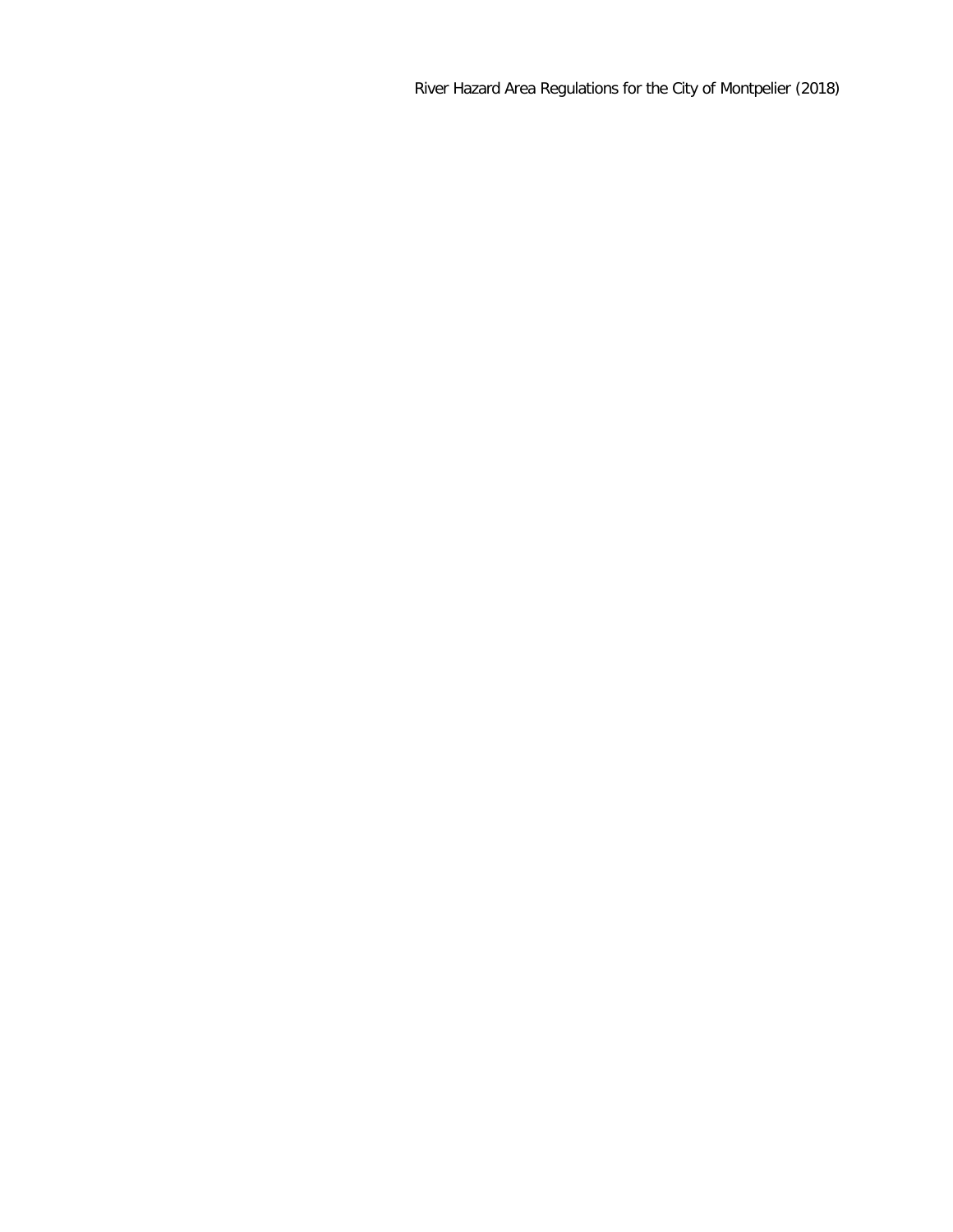### **PART 1. GENERAL PROVISIONS**

### **Chapter 100. Legal Framework**

### **Section 101 Where does the City get authority to adopt these regulations?**

- 101.A These River Hazard Area regulations are established as authorized in Title 24 of the Vermont Statutes Annotated (hereinafter abbreviated V.S.A.) §4402(9).
- 101.B These regulations have been enacted in accordance with the provisions of §4424(2) of the Vermont Municipal and Regional Planning and Development Act (24 V.S.A. Chapter ll7 hereinafter referred to as "the Act") and the Charter of the City of Montpelier.

### **Section 102 Why is the City adopting these regulations?**

- 102.A The City is adopting these regulations for the following reasons:
	- (1) To detail the simplest possible procedures that will allow the City to develop in a manner that is consistent with the general policies outlined in the Master Plan Montpelier, Vermont;
	- (2) To minimize and prevent loss of life and property, the disruption of commerce, the impairment of the tax base, and the extraordinary public expenditures and demands on public services that result from flooding and erosion hazards;
	- (3) To ensure the design and construction of development in the River Hazard Areas are accomplished in a manner that minimizes or eliminates the potential for flood and loss or damage to life and property in a Flood Hazard Area or that minimizes the potential for fluvial erosion and loss or damage to life and property in a River Corridor;
	- (4) To manage all Flood Hazard Areas designated pursuant to 10 V.S.A. §753;
	- (5) To make the City of Montpelier as well as its residents and property owners eligible for federal flood insurance, federal disaster recovery funds, and hazard mitigation funds as may be available.
	- (6) To further the purposes of the Act described under 24 V.S.A. §4302 and to be in accordance with the policies set forth therein. [§4401]

### **Section 103 What do these regulations include?**

103.A These regulations include:

- (1) This text;
- (2) The most recent Flood Insurance Rate Maps, (hereinafter referred to as the FIRM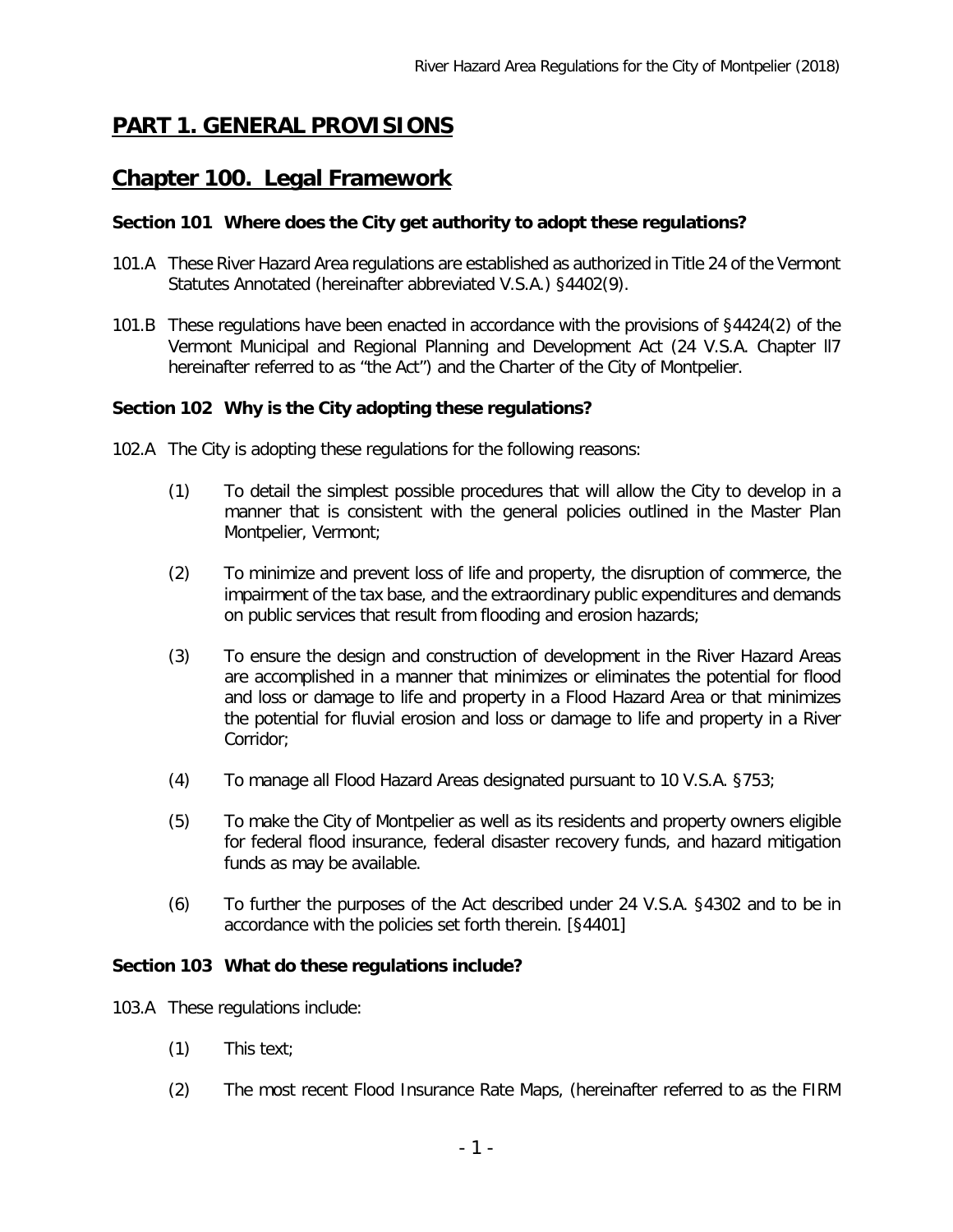maps) as published by the Federal Emergency Management Agency (hereinafter FEMA) that pertain to the City of Montpelier and any corresponding FEMA Flood Insurance Studies; and

(3) The City of Montpelier River Corridors Map adopted in conjunction with this text.

### **Section 104 How do these regulations effect other regulations, permits, and covenants?**

- 104.A These regulations shall not repeal, abrogate, or impair any other land use controls including but not limited to statutes, regulations, rules, ordinances, permits, easements, deed restrictions, and covenants.
- 104.B The provisions of these regulations, however, shall be minimum requirements and shall therefore take precedence over any concurrent and less restrictive controls. [§4413(c)]

### **Section 105 Does the issuance of an approval under these regulations remove the need to get other permits?**

105.A The issuance of a permit under these regulations does not relieve the applicant from the obligation of obtaining any other local permits or necessary approvals by local, state, or federal law.

#### **Section 106 Do decisions made under these regulations apply to the property or the owner of the property?**

- 106.A All permits and decisions in these regulations are made with respect to property location and these permits and decisions run with the property.
- 106.B Enforcement of violations of these regulations is applied to the owner of the property where the violation occurs and said violations will run with the property.

### **Section 107 Are violations of these regulations a criminal or a civil offense?**

107.A Violations of these regulations shall be considered a civil offense for the purposes of enforcement through the Judicial Bureau.

#### **Section 108 What if a Court rules that a portion of these regulations is unconstitutional?**

108.A The provisions of these regulations are severable, therefore, if a court of competent jurisdiction holds any provision or the application thereof to any person or circumstance unconstitutional or invalid, the remainder of these regulations shall not be affected.

#### **Section 109 Is the City or its municipal officials liable in the event of damage?**

109.A These regulations do not imply that land outside of the areas covered by these regulations will be free from flood or fluvial damages.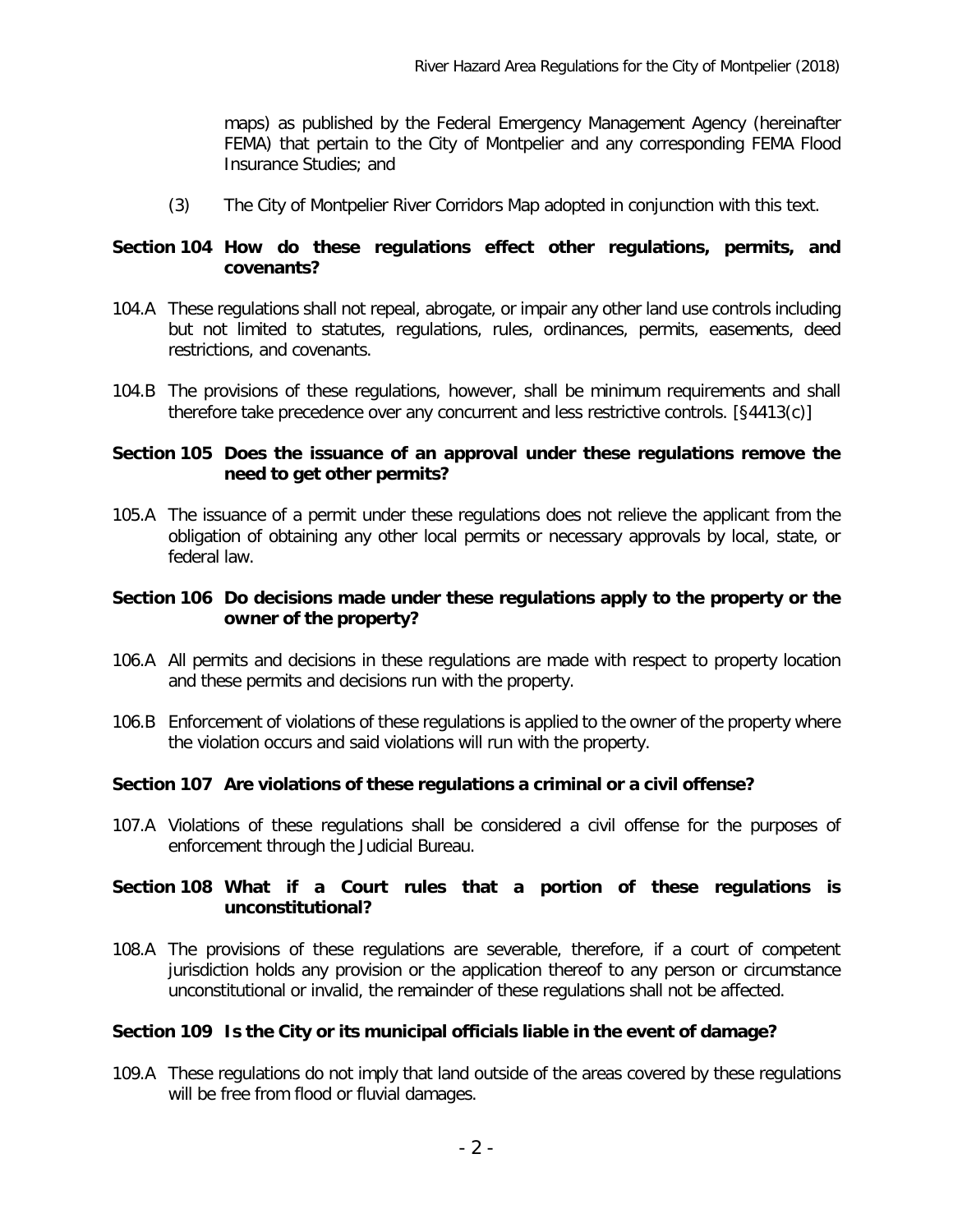109.B These regulations shall not create liability on the part of the City of Montpelier, or any municipal official or employee thereof, for any flood or fluvial damages that result from the reliance on these regulations, or any administrative decision lawfully made hereunder.

### **Chapter 110. Adoption, Amendment, and Repeal**

### **Section 111 What process is used to adopt, amend, or repeal these regulations?**

111.A These regulations may be adopted, amended, or repealed according to the requirements and procedures established in the Act for preparation of bylaws (§4441) and adoption of bylaws (§4442).

### **Section 112 When do these regulations take effect?**

111.A These regulations shall be effective twenty one (21) days after adoption (by majority vote of the City Council) and shall remain in effect until repealed or amended in accordance with the Act. [§4442(c)(1)]

### **Chapter 120. Applicability**

### **Section 121 What areas are covered by these regulations?**

121.A These regulations shall apply **only** to areas identified as:

- (1) Areas of special flood hazard (hereinafter referred to as the Flood Hazard Area) on the Washington County, Vermont FIRM Maps; and
- (2) River Corridors as identified on the City of Montpelier River Corridors Map. [§4411(b)(3)(G)]
- 121.B The Flood Hazard Areas and River Corridors shall collectively be referred to as River Hazard Areas.

### **Section 122 What activities require review and approval under these regulations?**

122.A Unless specifically exempted herein, development (as defined in Part 5 of these regulations) shall not commence within the River Hazard Area except in compliance with these regulations. [§4449(a)(1)]

### **Section 123 What effect do these regulations have on development in existence prior to adoption?**

123.A All uses and structures legally in existence as of the effective date of these regulations are allowed to continue indefinitely.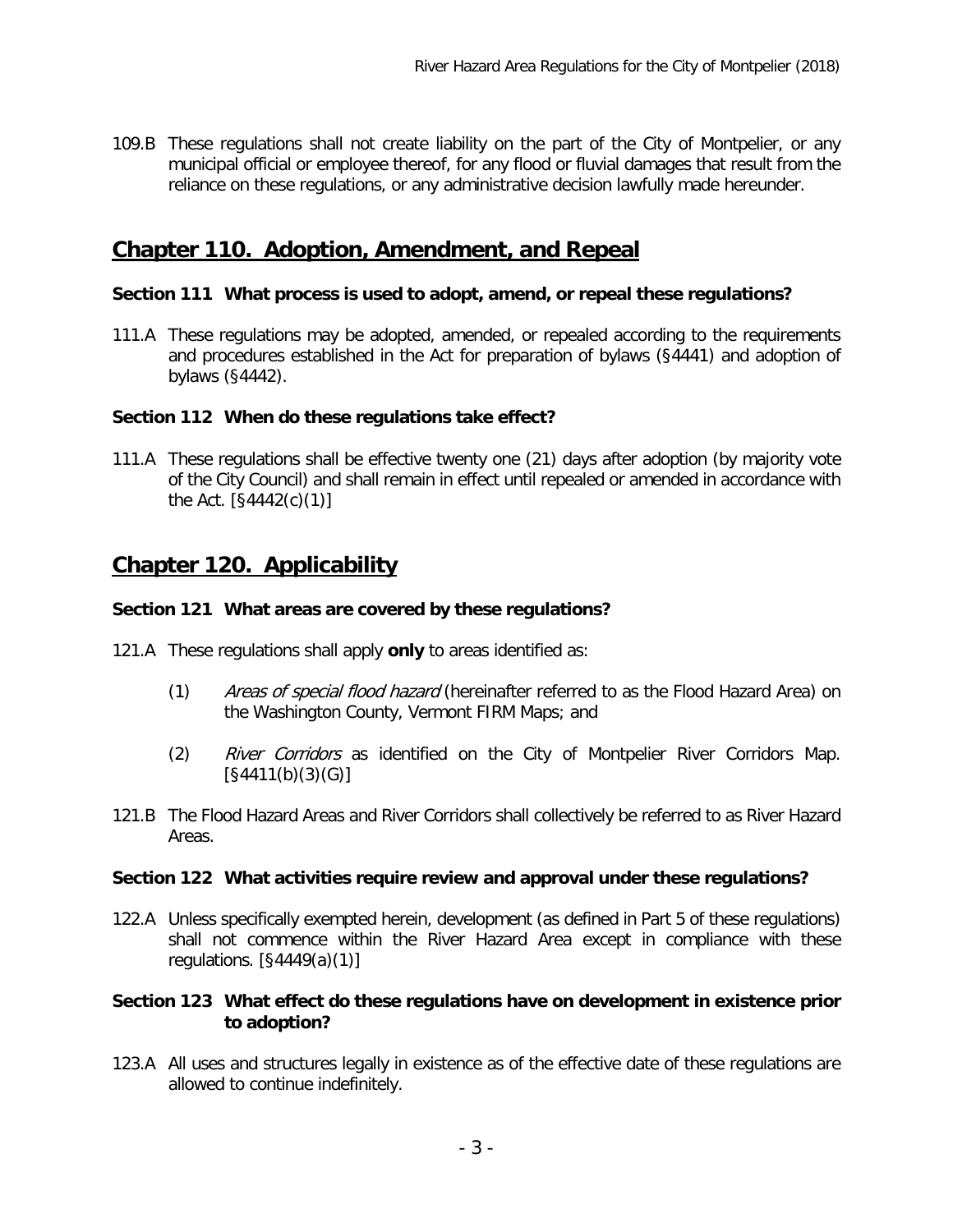123.B Any subsequent development related to pre-existing structures and uses shall be subject to applicable requirements of these regulations.

### **Section 124 If an application is made while these regulations are being adopted or revised, which regulations are applied?**

124.A Once the public notice for the first public hearing of the City Council is published, applications shall be administered in accordance with the provisions laid out in §4449(d) of the Act.

### **Section 125 If an application is made while the River Corridor map is being changed, which map applies?**

- 125.A The current River Corridor map remains in effect until the proposed map is under consideration by the City Council through the normal amendment process laid out in Chapter 110.
- 125.B Applications made during the amendment process, therefore, follow the rules laid out in Section 124.

### **Section 126 If an application is made while the FIRM maps are being changed, which maps are applied?**

- 126.A Any amended FIRM maps and flood insurance studies shall become effective on the effective date printed on the maps and studies.
	- (1) FIRM maps and other official amendments to the maps (e.g. Letters of Map Amendments) will update automatically without action by the City Council.
- 126.B The maps that are in effect at the time of application are used throughout the application process.

### **Chapter 130. Miscellaneous Provisions**

### **Section 130 How are days counted when computing time?**

130.A Where an event is required or permitted by these regulations to occur before, on, or after a specified period of time measured from another event, the first day shall not be counted and the final day shall be counted in calculating the period. [§4303a]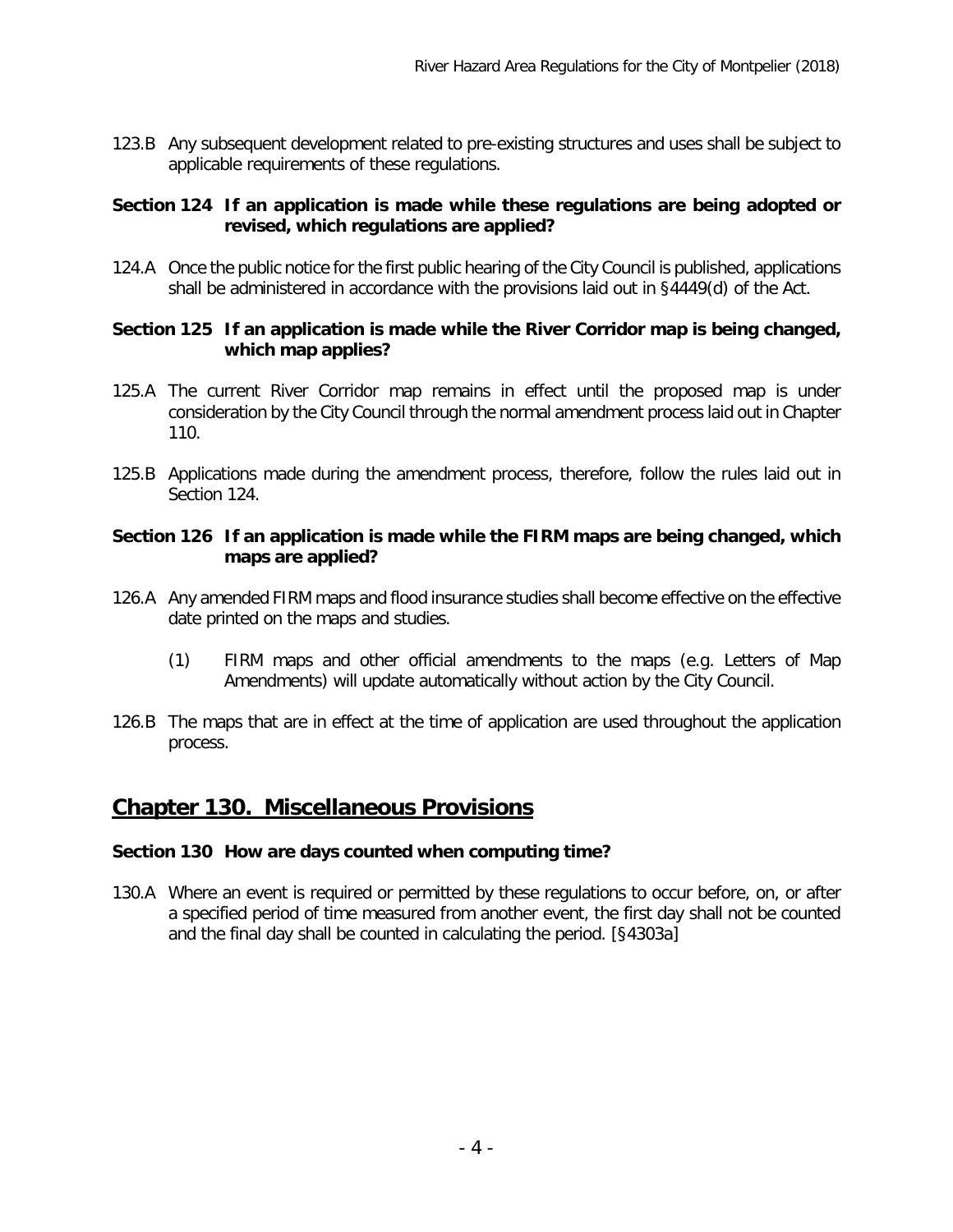### **PART 2. ADMINISTRATION**

### **Chapter 200. Administrative Officer**

### **Section 201 Who is responsible for the administration of these regulations?**

- 201.A These regulations shall be administered by the River Hazard Area Administrative Officer, hereinafter referred to as the Administrative Officer. [§4448(a)]
- 201.B In the absence, disability, or conflict of interest of the Administrative Officer, an acting Administrative Officer may be appointed to administer these regulations. [§4448(b)]
	- (1) An acting Administrative Officer shall be treated the same as the Administrative Officer with respect to these regulations and shall fulfill all responsibilities and adhere to all limitations laid out herein.

### **Section 202 Who appoints or removes the Administrative Officer?**

202.A The Administrative Officer shall be appointed and may be removed by the City Manager in accordance with the City Charter §1007.

### **Section 203 Can the Administrative Officer hold any other office in the City?**

203.A The Administrative Officer may hold any other office in the municipality except for membership on the Development Review Board.

### **Section 204 What duties and powers does the Administrative Officer have?**

- 204.A The Administrative Officer has the duty to manage and enforce these regulations literally and shall not have the power to permit any development that is not in conformance with these regulations. [§4448(a)]
- 204.B The Administrative Officer shall have the power to hear and decide applications for River Hazard Area Development permits under Chapter 500 of these regulations [§4449(a)(1)].
- 204.C The Administrative Officer shall have the power to hear and decide applications for Certificates of River Hazard Compliance under Chapter 520 of these regulations. [§4449(a)(2)]
- 204.D The Administrative Officer has the duty to investigate complaints and has the power to pursue violations of these regulations through procedures set forth under Chapter 400 of these regulations. [§4452]
- 204.E The Administrative Officer should provide forms required to obtain any municipal permit or other municipal authorization required under these regulations or any other regulations or ordinances that relate to the regulation of development within the City of Montpelier. [§4448(c)]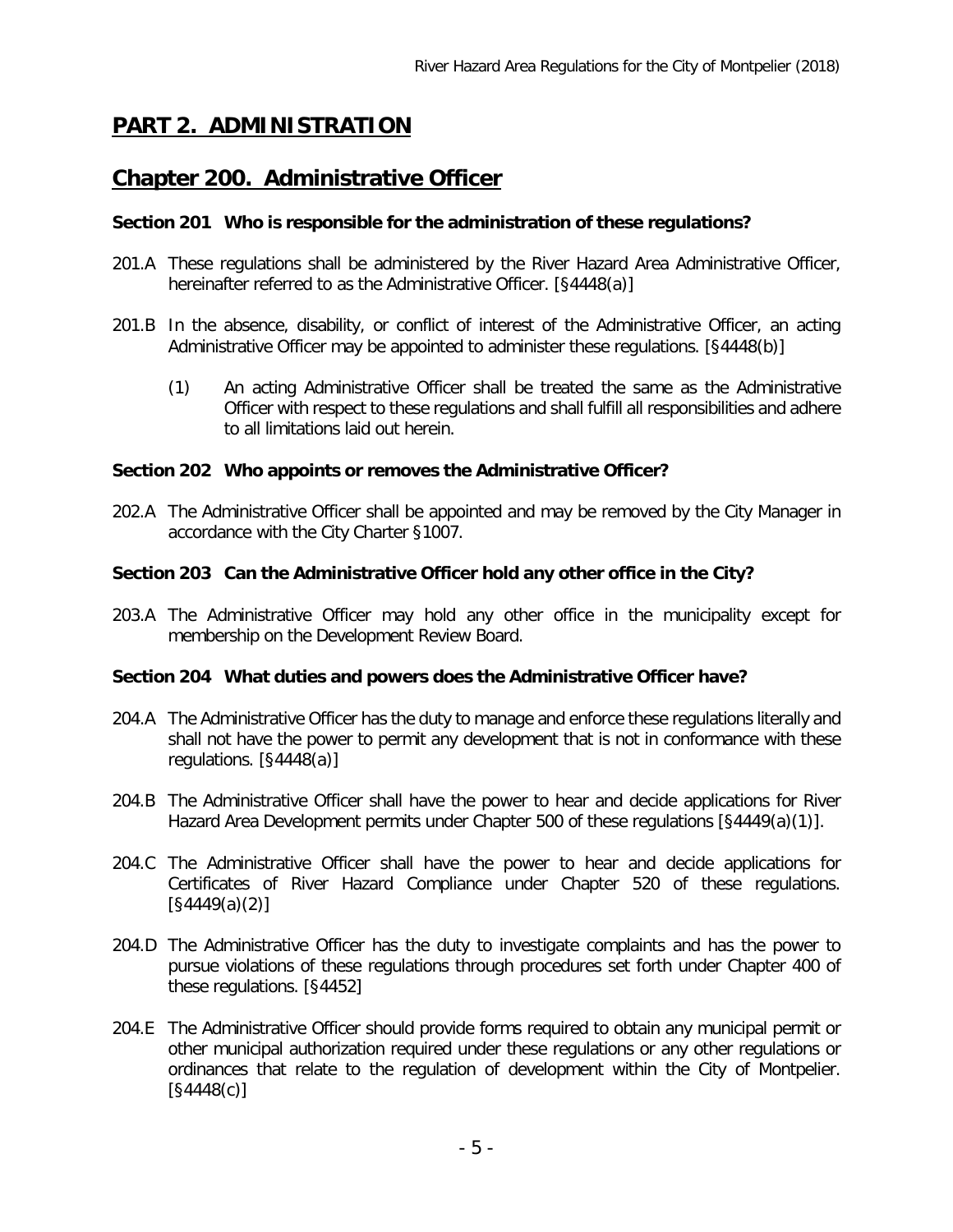- 204.F The Administrative Officer has the duty to inform any person applying for a River Hazard Area Development permit that the person should contact the Regional Permit Specialist employed by the Vermont Agency of Natural Resources in order to assure timely action on any related state and federal permits; nevertheless, the applicant retains the obligation to identify, apply for, and obtain relevant state and federal permits. [§4448(c)]
	- (1) The Administrative Officer has the power to require applicants to submit a Vermont Agency of Natural Resources Project Review Sheet within the application process in order to assure timely action on any related state and federal permits.
- 204.G The Administrative Officer is responsible for any other duties as assigned within these regulations which may not be specifically outlined above.

### **Chapter 210 Development Review Board**

### **Section 211 Who appoints or removes members of the Development Review Board?**

211.A The members of the Development Review Board, hereinafter abbreviated DRB, shall be appointed and may be removed by the City Council in accordance with the City Charter §806.

### **Section 212 What powers does the Development Review Board have?**

- 212.A The DRB shall have all powers set forth in the Act to administer the provisions of these regulations, including, but not limited to, the power to:
	- (1) Consider decisions of the Administrative Officer upon appeal under Chapter 300 of these regulations. [§4460(e)(10)]
	- (2) Consider requests for a waiver under Chapter 320 of these regulations.  $[§4460(e)(6)]$
	- (3) Consider requests for a variance under Chapter 330 of these regulations. [§4460(e)(11)]

### **Section 213 How shall the Development Review Board conduct its business?**

- 213.A The DRB shall adopt rules of procedure and perform its functions in conformance with the Act [§4461] and Vermont's Open Meeting Law [1 V.S.A. §§310-314].
- 213.B The DRB shall keep minutes of its proceedings, showing the vote of each member upon each question and shall keep records of its examinations and other official actions.
- 213.C For each case heard and decided, the DRB shall make written findings of fact and conclusions of law.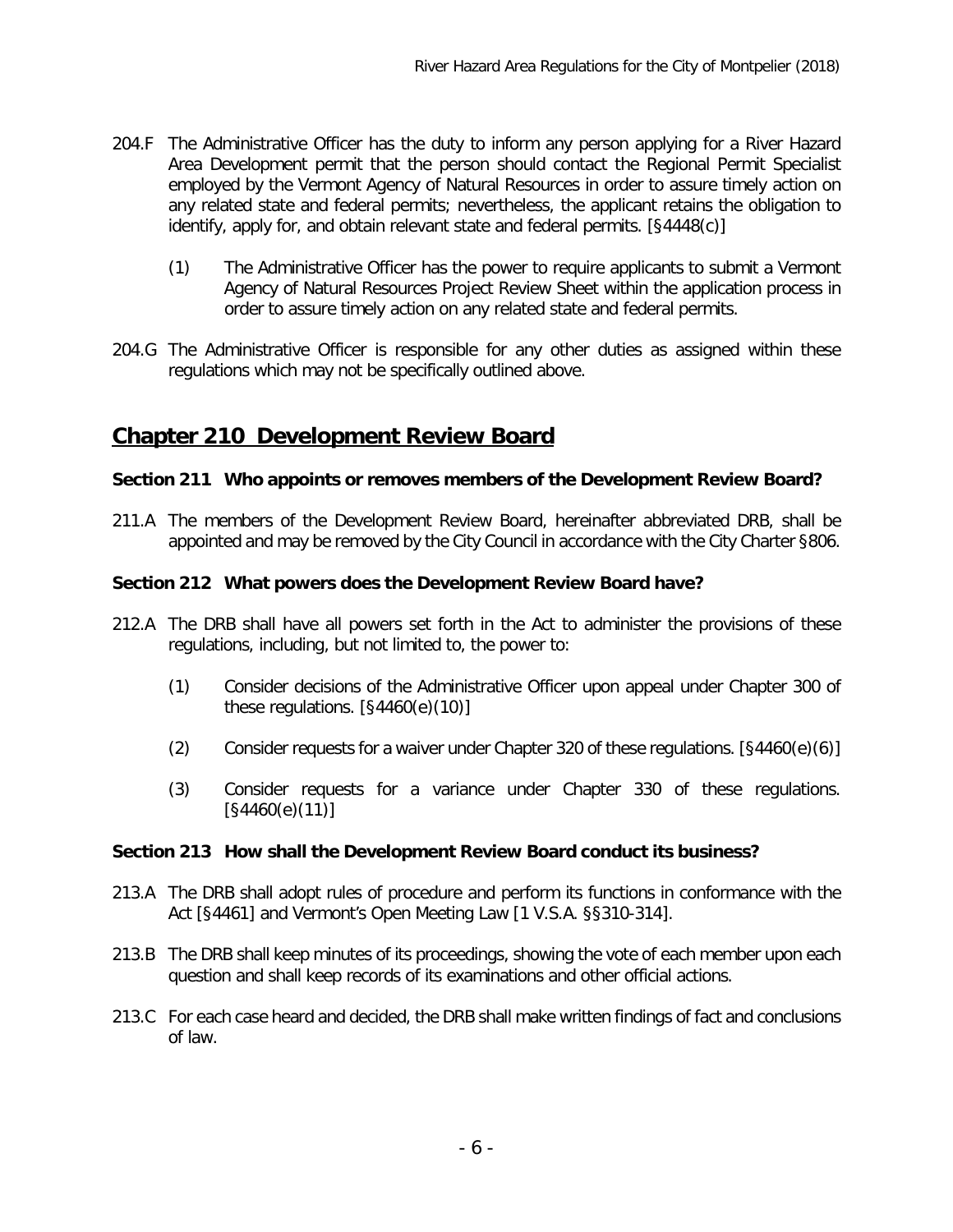### **Chapter 220. Fees**

### **Section 221 Who sets fees associated with any permit or hearing?**

- 221.A The City Council may prescribe reasonable fees to be charged with respect to the administration of these regulations and for the administration of development reviews. [§4440(b)]
- 221.B The City Council may establish reasonable fees for filing of notices of appeal and for other acts as it deems proper. [§4440(c)]
- 221.C The fee schedule may be altered or amended only by resolution of the City Council.

### **Section 222 What costs can be included in any fee?**

- 222.A These fees may include the costs of posting and publishing notices and holding public hearings and the cost of conducting periodic inspections during the installation of public improvements. [§4440(b)]
- 222.B An applicant may be charged the cost of the recording fees as required by law. [§4449(c)(2)]

### **Section 223 Can the City charge applicants for technical reviews of applications?**

223.A The fee schedule may include a process and provisions that require applicants to pay for reasonable costs of an independent technical review of their applications. [§4440(d)]

### **Section 224 When do fees need to be paid?**

- 224.A As established in the fee schedule, these fees may be payable by the applicant upon submission of the application or prior to issuance of the permit. [§4440(b)]
- 224.B For appeals and variances, the payment of the fee shall be a condition for filing the notice. [§4440(c)]

### **Section 225 Where can the fee schedule be viewed?**

225.A The schedule of fees shall be posted in the offices of the Municipal Clerk and Administrative Officer.

### **Chapter 230. Posting and Recording Requirements**

### **Section 231 How are permits and decisions posted?**

231.A Notice of the issuance of a River Hazard Area Development permit, Certificate of River Hazard Compliance, or decision by the DRB, must be posted on a form prescribed by the City within view of the public right of way most nearly adjacent to the subject property until the time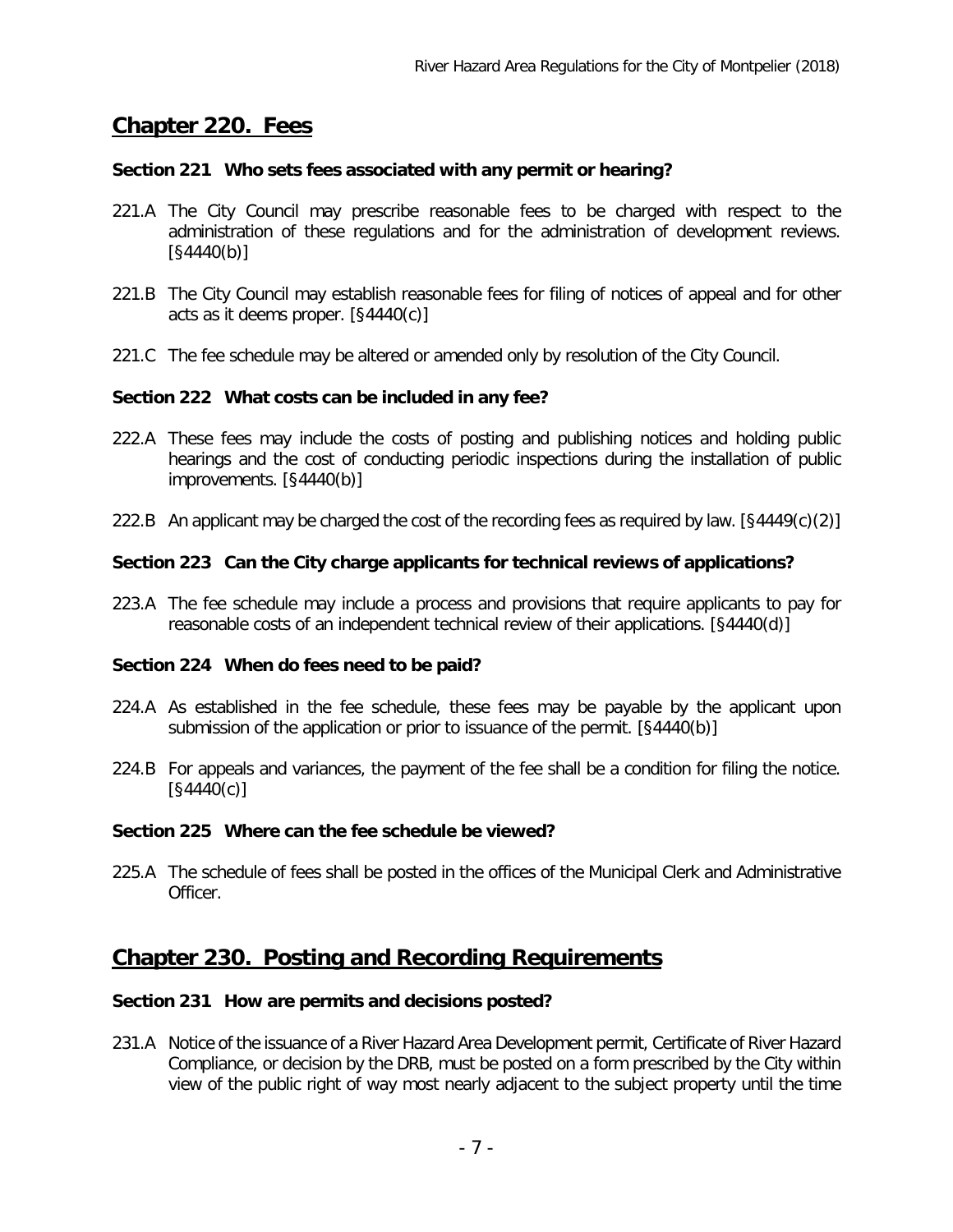for appeals has passed. [§4449(b)(2)]

- 231.B Within three (3) days following the issuance of a River Hazard Area Development permit, Certificate of River Hazard Compliance, or decision by the DRB, the Administrative Officer shall post a copy of the permit or approval in the City Clerk's Office until the expiration of the appeal period. [§4449(b)(2)]
- 231.C Each posting shall contain a statement of the period of time within which an appeal may be taken and a description as to where a full description of the project and approval can be found. [§4449(b)]

### **Section 232 Who else is required to receive copies of permits and decisions?**

232.A Within three (3) days following the issuance of a River Hazard Area Development permit the Administrative Officer shall deliver a copy of the permit to the City Assessor. [§4449(b)(1)]

#### **Section 233 What items need to be recorded in the land records?**

233.A The following issuances shall be recorded in the City land records:

- (1) River Hazard Area Development permits including all associated approvals (including variances);
- (2) Certificate of River Hazard Compliance;
- (3) Results of any appeals;
- (4) Notices of violation; and
- (5) Notices of denial of an application.  $[§4449(c)(1)(A)]$

#### **Section 234 How are the above items recorded in the land records?**

- 234.A Within thirty (30) days after the issuance of any of the items listed above, the Administrative Officer shall deliver the original, or a legible copy, of the issuance to the City Clerk for recording in the municipal land records. [§4449(c)(1)]
- 234.B Any issuance delivered for recording shall list:
	- (1) As grantor, the owner of record title to the property at the time of issuance;
	- (2) As grantee, the municipality issuing the permit, certificate, or notice  $-$  i.e. the City of Montpelier;
	- (3) The municipal office where the original, or a true, legible copy of the issuance may be examined;
	- (4) Whether an appeal of such issuance was taken; and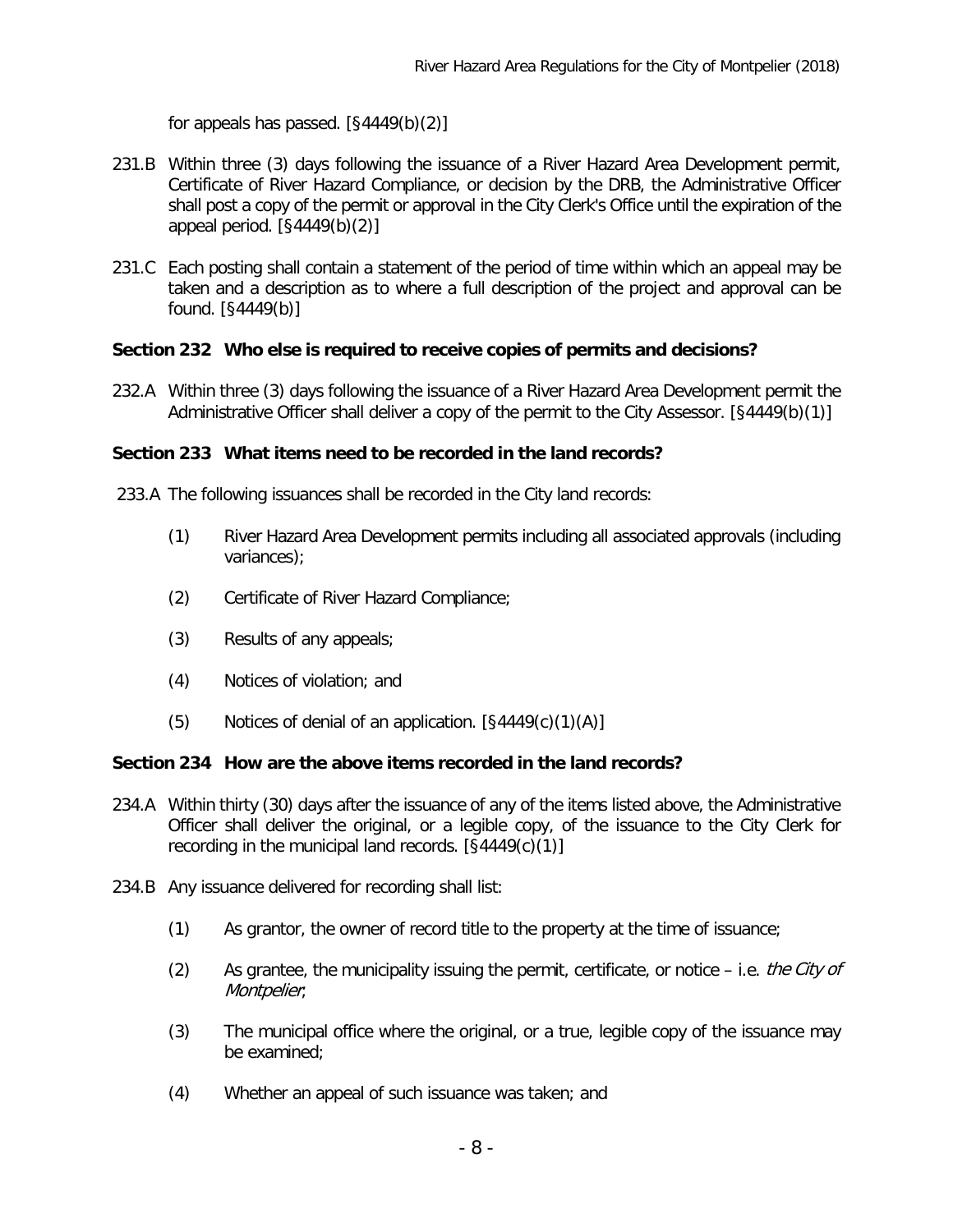(5) The tax map lot number or other description identifying the lot. [24 V.S.A. §1154(c)]

#### **Section 235 How are the DRB minutes and decisions recorded?**

235.A The DRB minutes and decisions shall be maintained in the City Clerk's Office together with all other records of the DRB. [§4461(a)]

#### **Section 236 What records shall the Administrative Officer maintain?**

- 236.A The Administrative Officer shall maintain a record of development including:
	- (1) A file of a copy of any municipal permits, which have been submitted to the City Clerk for recording in the land records, in a location where all municipal land use permits shall be kept. [§4449(c)(1)(B)]
	- (2) Copies of all evidence presented, public notices, hearing minutes, findings of fact and other material collected by the Administrative Officer or DRB in the process of reviewing an application.
	- (3) For any permits issued within the Flood Hazard Area:
		- a. A record of all permits issued;
		- b. A copy of all elevation certificates;
		- c. Any FEMA Letters (LOMA, LOMR, or LOMR-F) associated with the permit;
		- d. All flood proofing certifications required under these regulations; and
		- e. All variance actions, including justification for their issuance.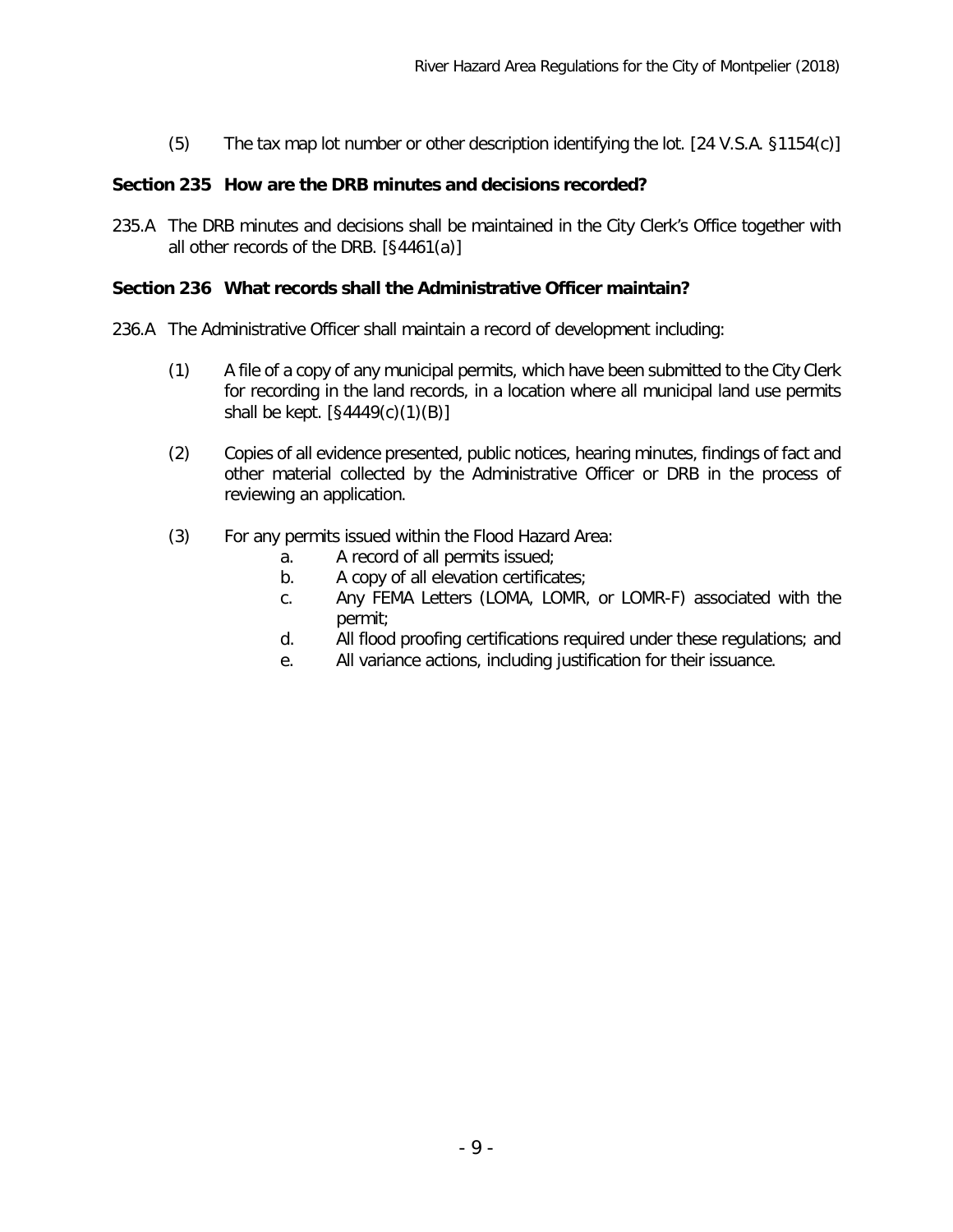### **PART 3. APPEALS, WAIVERS, AND VARIANCES**

### **Chapter 300. Appeals of a Decision of the Administrative Officer**

### **Section 301 Who can appeal a decision of the Administrative Officer?**

301.A The applicant or an interested person may appeal any decision or act taken by the Administrative Officer. [§4465]

### **Section 302 What is the deadline for appeal of a decision of the Administrative Officer?**

302.A A written notice of appeal must be filed with the DRB within fifteen (15) days of the act or decision [§4465].

### **Section 303 What is required in a notice of appeal?**

303.A A notice of appeal shall be in writing and include [§4466]:

- (1) The name and address of the appellant;
- (2) A brief description of the decision or act with respect to which the appeal is taken;
- (3) A reference to applicable regulation provisions;
- (4) The relief requested by the appellant; and
- (5) The alleged grounds why such relief is believed proper under the circumstances.

### **Section 304 Is a fee required to file an appeal?**

304.A If a fee has been established under Chapter 220 of these regulations, then payment of that fee is required for filing the notice of appeal. [§4464(a)(3)]

### **Section 305 Under what circumstances can the DRB reject an appeal?**

- 305.A The DRB may reject an appeal if the DRB determines that the issues raised by the appellant have been decided in an earlier appeal or involve substantially or materially the same facts by, or on behalf of, the same appellant. [§4470(a)]
	- (1) In these cases the DRB may make their decision without a hearing but shall render a decision and findings of fact within ten (10) days of the filing of the notice of appeal. [§4470(a)]

### **Section 306 Does the DRB have a time limit for hearing the appeal?**

306.A The DRB shall hold a public hearing within sixty (60) days of receiving a notice of appeal. [§4468]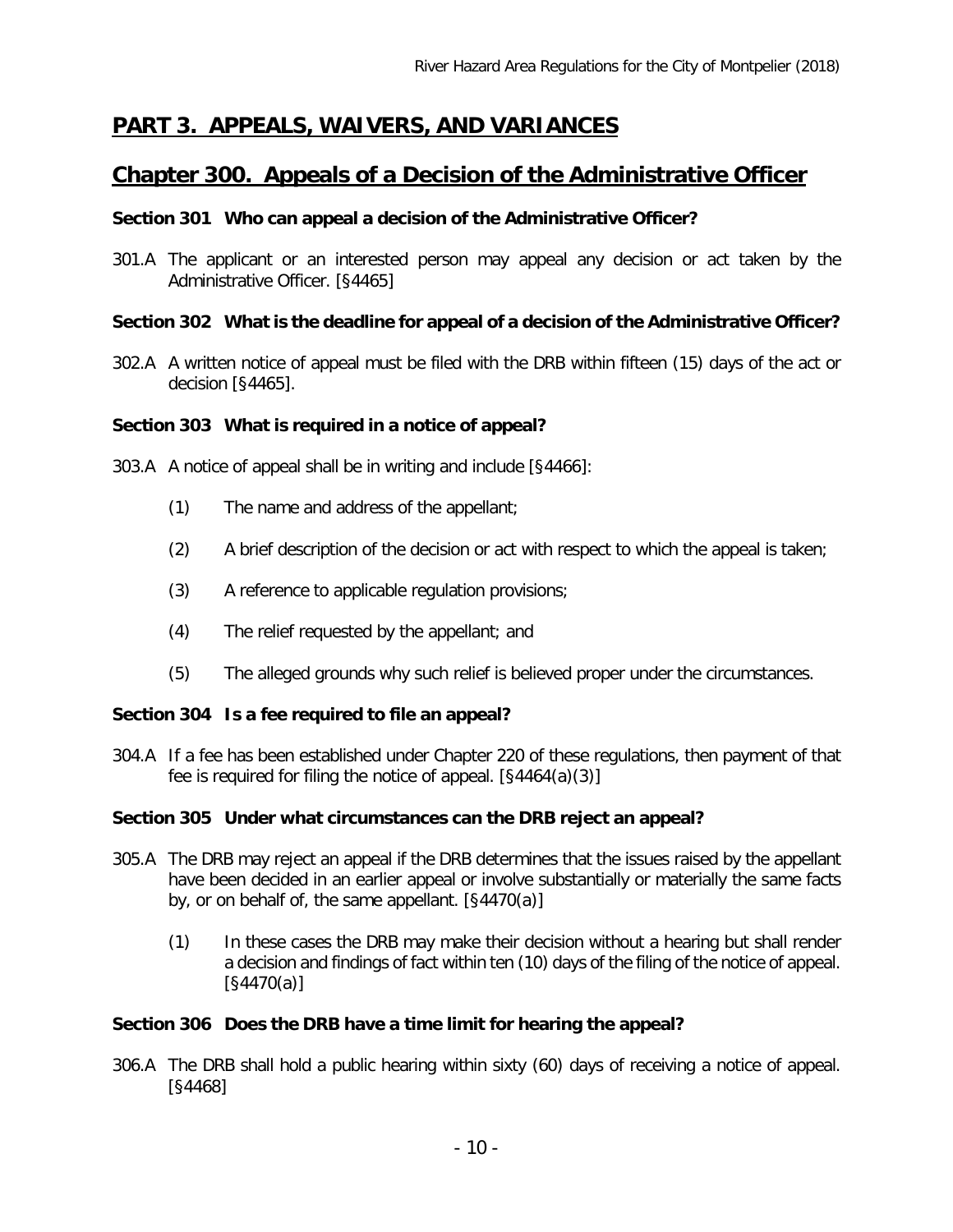### **Section 307 How will the public hearing be warned?**

- 307.A The Administrative Officer shall provide public notice not less than fifteen (15) days prior to the date of the public hearing.
- 306.B The public notice shall include the date, place, and purpose of such hearing.
- 307.C The public notice shall be:
	- (1) Mailed to the appellant and applicant;
	- (2) Published in a newspaper of general circulation in the City;
	- (3) Posted in three or more public places within the municipality including;
		- a. the City Clerk's Office; and
		- b. Within view from the public right of way most nearly adjacent to the property for which the application is made; and
	- (4) Provided to the owners of all properties adjoining the property subject to development without regards to the public right of way.
		- a. The notification shall include a description of the proposed project and shall be accompanied by information that clearly informs the recipient where additional information may be obtained, and that participation in the local proceedings is a prerequisite to the right to take any subsequent appeal.
		- b. The Administrative Officer is responsible for notifying adjoining landowners either by certified mail, return receipt requested, or by written notice hand delivered or mailed to the last known address supported by a sworn certificate of service. [§§4464, 4468]

### **Section 308 What rules must be followed during the public hearing?**

- 308.A All hearings of an appeal shall be open to the public.
- 308.B In any hearing, there shall be an opportunity for each person wishing to establish status as an interested person (as defined in Part 10) to demonstrate that the criteria set forth in the definition are met.
- 308.C The DRB shall keep a written record of the name, address, and participation of the persons. [§4461(b)]
- 308.D Any interested person may appear and be heard in person or be represented by an agent at the public hearing. [§4468]
- 308.E The rules of evidence applicable at any hearing under appeal shall be the same as the rules of evidence applicable in contested cases in hearings before administrative agencies [§4468]. These rules of evidence are found in 3 V.S.A. §810.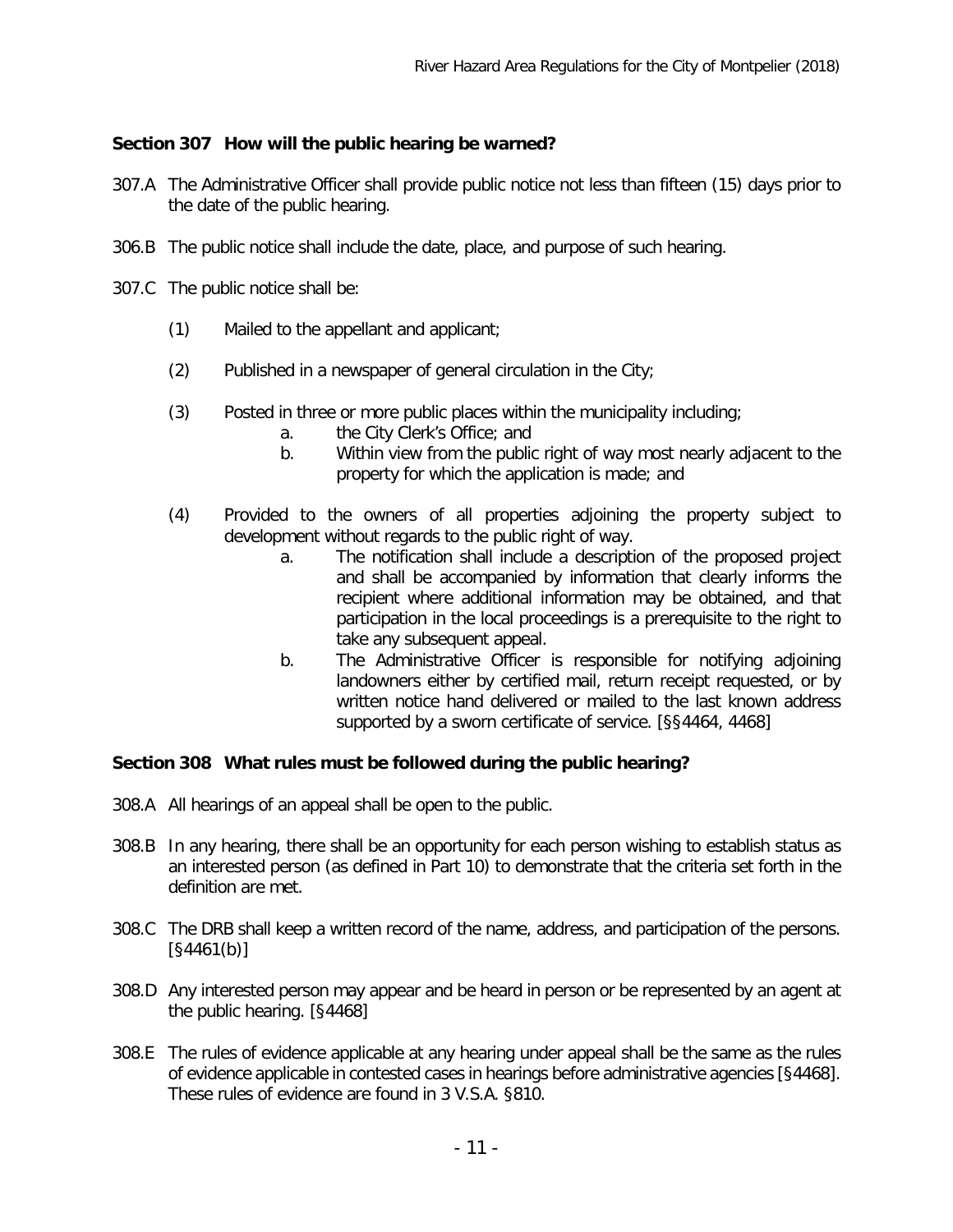- 308.F In most cases the Administrative Officer is the defendant in the appeal before the DRB. In those cases the Administrative Officer must not act as a staff member during the hearing or deliberations.
- 308.G Any hearing may be adjourned by the DRB from time to time, pending submission of additional information, provided, however, that the date and place of the next hearing shall be announced at the hearing. [§§4468, 4464(b)(1)]
- 308.H The DRB should close the hearing promptly after all parties have submitted requested information.

### **Section 309 How will the Development Review Board issue its decision?**

- 309.A The DRB decision shall be issued within forty-five (45) days after the close of the hearing and a failure of the DRB to issue a decision within the required period shall be deemed approval.
	- (1) Applicants wishing to exercise their right to have an application deemed approved shall appeal the lack of action by the DRB to the Environmental Court.
- 309.B The decision must be in writing and shall include a statement of the factual bases on which the DRB has made its conclusions and a statement of conclusions. [§4464(b)(1)]
- 309.C In rendering a decision in favor of the applicant, the DRB may attach reasonable conditions and safeguards, as it deemed necessary to implement the purposes of the Act, these regulations, and the municipal plan then in effect. [§4464(b)(2)]
- 309.D Copies of the DRB decision shall be sent to the appellant and applicant (both by certified mail), every interested person who was heard at the hearing and the Administrative Officer.
- 309.E The DRB decision will be posted and recorded in accordance with Chapter 230 of these regulations.

### **Section 310 Can the Development Review Board decision be appealed?**

310.A Appeals from the decisions of the DRB may be made to the Environmental Court, as per Chapter 340. [§4771]

### **Chapter 320. Waivers**

### **Section 321 Can certain requirements in these regulations be waived?**

- 321.A An applicant may request a waiver for regulations that expressly allow for waivers.
- 321.B Each regulation that allows a waiver shall establish standards that must be met in order to receive approval of the request.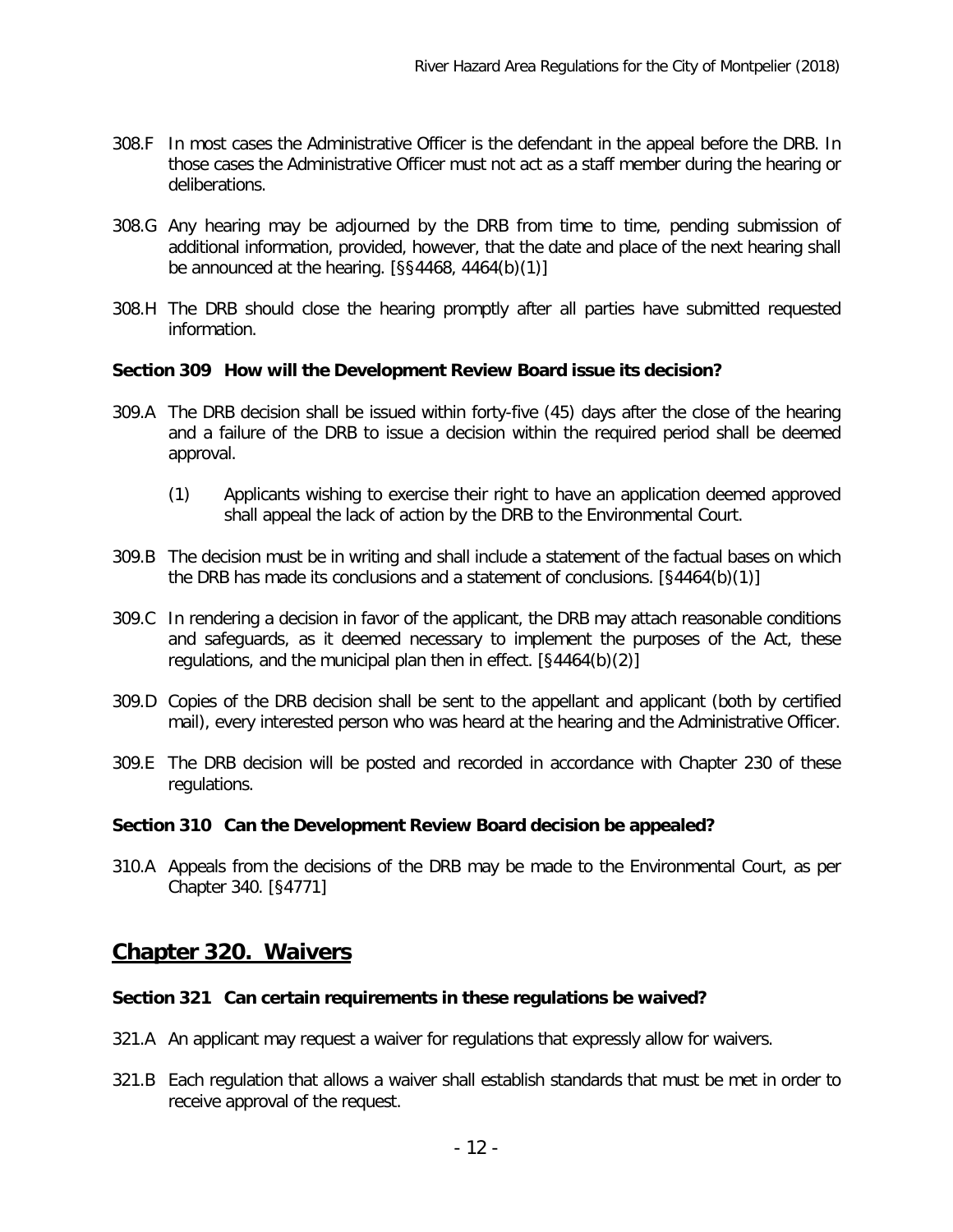### **Section 322 What is the purpose for allowing waivers?**

- 322.A In order to create an efficient process, these River Hazard Area regulations were designed to allow permits to be issued administratively.
- 322.B Waivers are allowed in order to provide some flexibility in meeting standards but this flexibility requires a more careful review to ensure public safety is not threatened and that neighborhoods are not unduly affected.

### **Section 323 What is the process for applying for a waiver?**

- 323.A Waivers shall follow the same procedures as appeals which are described in Chapter 300.
- 323.B Applicants for a waiver shall provide sufficient information to demonstrate compliance with the requirements established in the specific waiver provisions.

### **Section 324 What are the standards that need to be met in order to receive a waiver?**

324.A Waiver standards are contained under the sections where the specific waiver provisions are established.

### **Chapter 330. Variances**

### **Section 331 If an application cannot meet the requirements of these regulations, can a variance be applied for?**

- 331.A An applicant may request relief from a provision(s) of these River Hazard Area Regulations through the granting of a variance by the DRB. [§4469]
- 331.B Variances to allow uses that are not allowed in the applicable district are not permissible.

### **Section 332 What is the purpose for allowing variances?**

- 332.A The purpose of a variance is to address a hardship, related to the physical characteristics of a particular lot, which hampers the owner from enjoying the same property rights accorded to others in the River Hazard Area district.
- 332.B An applicant cannot request rights that have not been accorded to all others in the same district; in no case, therefore, shall the DRB grant a variance for a use which is not allowed in the respective district.
- 332.C Because a variance results in a deviation from the City Plan and regulations, variances are allowed only in narrow circumstances.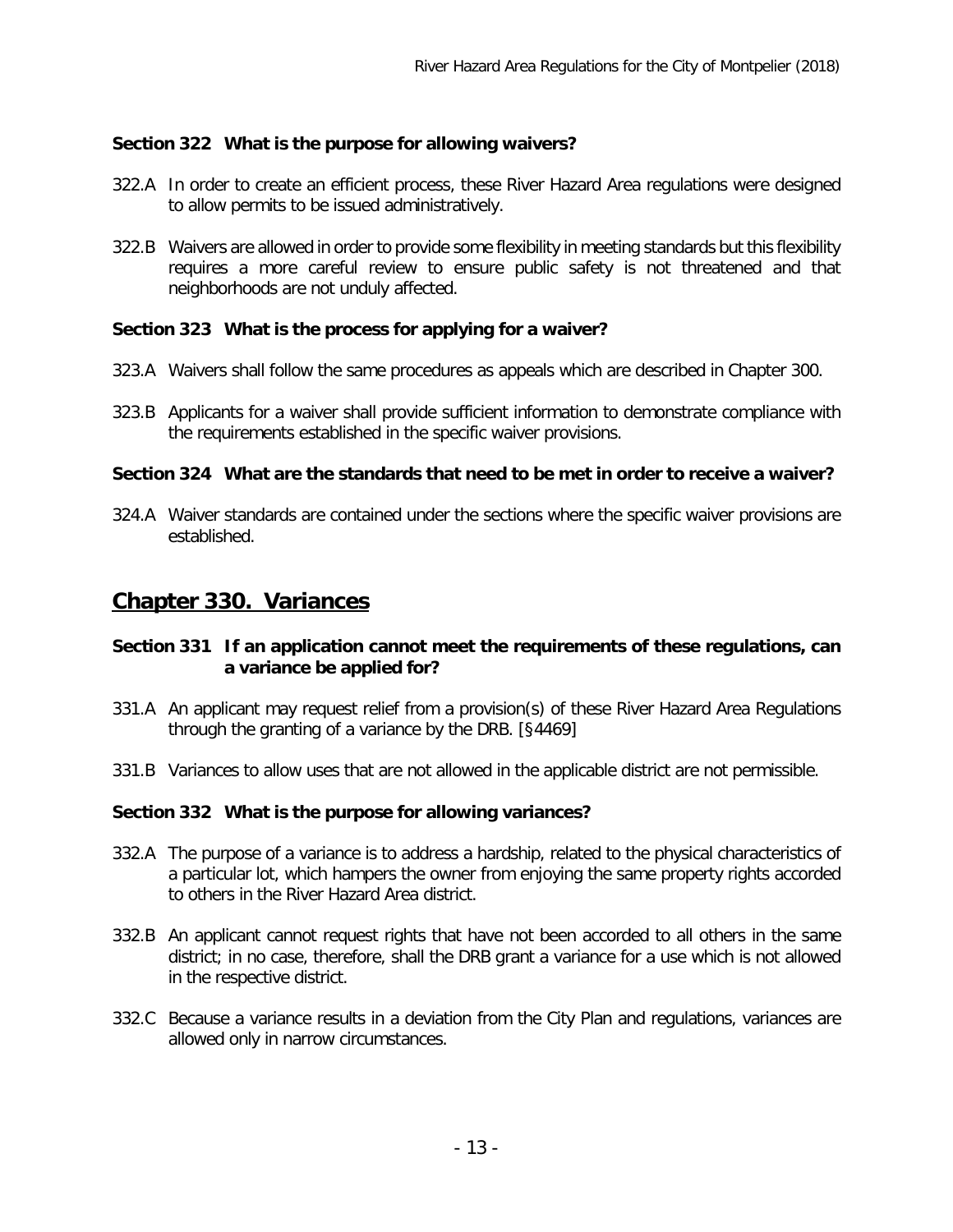### **Section 333 What is the process for applying for a variance?**

333.A Variances are treated as appeals therefore an application for a variance shall follow the procedures established in Chapter 300. [§§4465, 4466]

### **Section 334 What are the standards that need to be met in order to receive a variance?**

- 334.A General structures and renewable energy structures are considered under separate standards with regards to variances. [§4469]
	- (1) Standards for general structures are described under section 334.C below.
	- (2) Standards for renewable energy structures are described under section 334.D below.
- 334.B Regardless of the type of structure, every variance of flood hazard requirements in the Flood Hazard Area must also meet flood hazard variance standards [44 CFR, Section 60.6].
	- (1) The flood hazard variance standards are described under section 334.E below.
- 334.C For general structures, **all** of the following standards must be met [§4469]:
	- (1) That there are unique physical circumstances or conditions, including irregularity, narrowness, or shallowness of lot size or shape, or exceptional topographical or other physical conditions peculiar to the particular property, and that unnecessary hardship is due to such conditions, and not the circumstances or conditions generally created by the provisions of the River Hazard Area regulation in the neighborhood or district in which the property is located; **and**
	- (2) That because of such physical circumstances or conditions, there is no possibility that the property can be developed in strict conformity with the provisions of the River Hazard Area regulation and that the authorization of a variance is therefore necessary to enable the reasonable use of the property; **and**
	- (3) That the unnecessary hardship has not been created by the applicant; **and**
	- (4) That the variance, if authorized, will not alter the essential character of the neighborhood or district in which the property is located, substantially or permanently impair the appropriate use or development of adjacent property, reduce access to renewable energy resources, nor be detrimental to the public welfare; **and**
	- (5) That the variance, if authorized, will represent the minimum variance that will afford relief and will represent the least deviation possible from the River Hazard Area regulation and from the city plan.
- 334.D For a structure which is primarily a renewable energy resource structure, **all** of the following standards must be met [§4469]:
	- (1) It is unusually difficult or unduly expensive for the appellant to build a suitable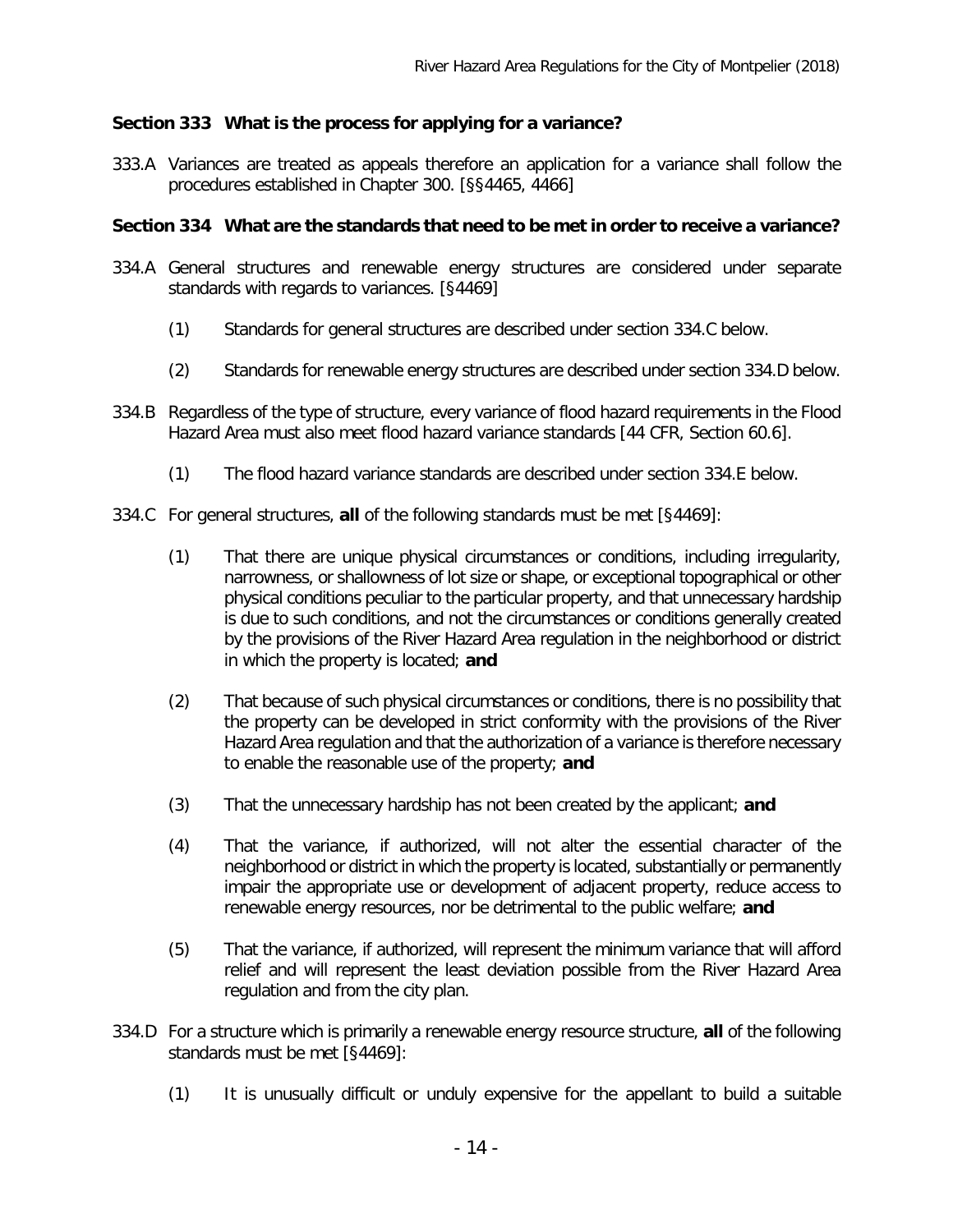renewable energy resource structure in conformance with these regulations; **and**

- (2) That the hardship was not created by the appellant; **and**
- (3) That the variance, if authorized, will not alter the essential character of the neighborhood or district in which the property is located, substantially or permanently impair the appropriate use or development of adjacent property, reduce access to renewable resources, nor be a detriment to the public welfare; **and**
- (4) That the variance, if authorized, will represent the minimum variance that will afford relief and will represent the least deviation possible from the River Hazard Area regulations and from the city plan.
- 334.E Regarding variance requests of any flood hazard requirement in the Flood Hazard Area, **all** of the following standards must be met in addition to above standards in sections 334.C and 334.D as applicable:
	- (1) For projects within the regulatory Floodway, that during the base flood discharge, the variance will not result in increased flood levels.
	- (2) For parcels of one-half acre or less in size which are also contiguous to and surrounded by parcels with existing structures constructed below the base flood elevation, the following variance standards apply:
		- a. Demonstration of good and sufficient cause;
		- b. Determination that failure to grant the variance would result in exceptional hardship to the applicant;
		- c. Determination that the granting the variance will not result in increased flood heights, additional threats to public safety, extraordinary public expense, create nuisances, cause fraud on or victimize the public, or conflict with other local ordinances; and
		- d. That the variance, if approved, is the minimum necessary, considering the flood hazard, to afford relief.
	- (3) While the granting of variances is generally limited to a parcel size of less than onehalf acre in size (see subsection (2) above), deviations from that limit may occur. However, as the parcel size increases beyond one-half acre, the technical justification for issuing a variance increases.
	- (4) For variances necessary to allow for the conduct of a functionally dependent use the following standards apply:
		- a. The standards identified in subsection (2); and
		- b. Determination that the structure or other development is protected by methods that minimize flood damages during the base flood and create no additional threats to public safety.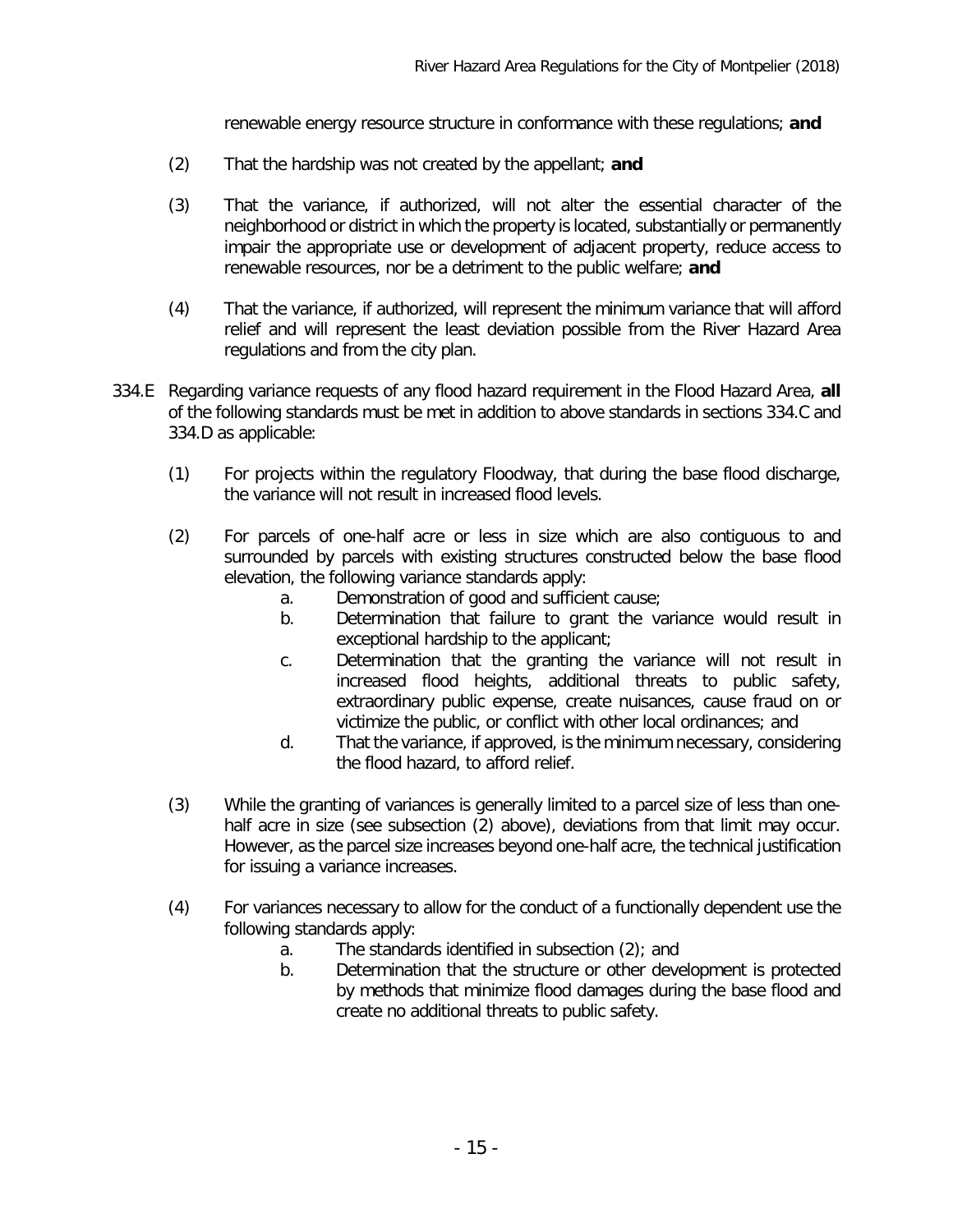### **Section 335 If a variance is approved for a flood hazard requirement, are there any conditions that are applied?**

335.A In addition to any other conditions the DRB may attach through the procedures established in Section 309.C, every permit issued with any variance of flood hazard requirements shall state:

> "This development is not in conformance with the Flood Hazard Area regulations established by the City of Montpelier to protect the health, safety and welfare of the occupants and/or property. This development will be maintained at the risk of the owner. The issuance of this variance to develop in the Flood Hazard Area will result in increased premium rates for flood insurance up to amounts as high as \$25 for \$100 of insurance coverage and may increase risks to life and property in the event of a flood."

### **Chapter 340. Appeals of Development Review Board Decisions**

### **Section 341 Who can appeal a decision of the Development Review Board?**

- 341.A An interested person who has participated in the local regulatory proceeding under these regulations may appeal a decision of the DRB to the Environmental Court. [§4471]
	- (1) Participation in a local regulatory proceeding shall consist of offering, through oral or written testimony, evidence or a statement of concern related to the subject of the proceeding.
	- (2) Appeals to Environmental Court must be taken in accordance with the provisions of Vermont Rules of Civil Procedure (V.R.C.P.) 76a and Vermont Rules of Appellate Procedures (V.R.A.P.) 3 and 4.

### **Section 342 Is there a deadline for filing an appeal to the Environmental Court?**

342.A Any appeal must be filed within thirty (30) days following the date of the signed DRB decision. [V.R.A.P. 4]

### **Section 343 What is required in a notice of appeal?**

- 343.A A notice of appeal shall be in writing and include [§4471]:
	- (1) The name of the party appealing.
	- (2) What board made the decision being appealed (e.g. the DRB).
	- (3) The nature of the decision under appeal (e.g. variance request or appeal of Administrative Officer decision).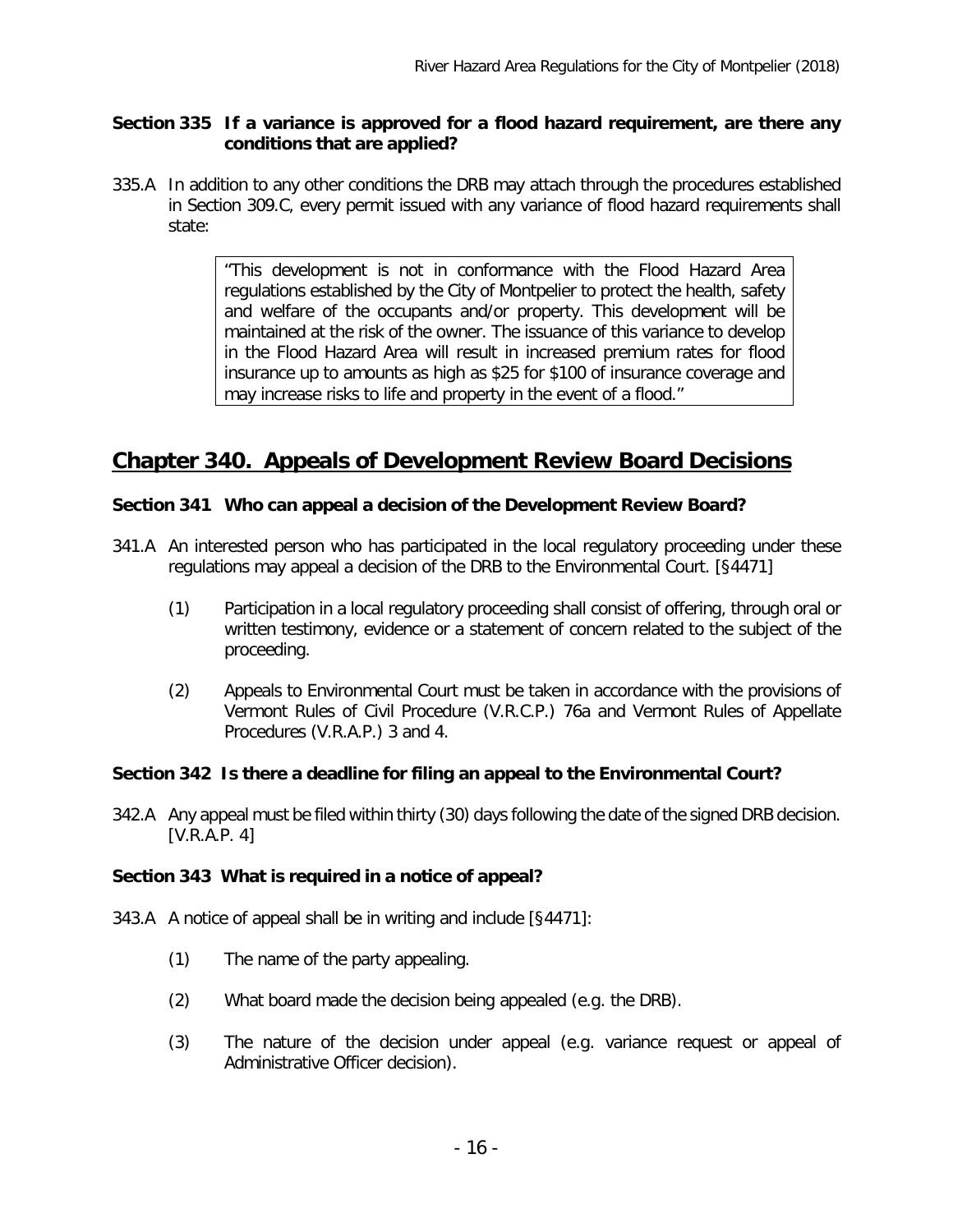- (4) A reference to the specific provisions of the regulation.
- (5) The relief requested by the appellant.
- (6) The signature of the appellant or attorney.

### **Section 344 How much is the fee for filing an appeal?**

344.A The filing fee is established by V.R.C.P. 76 (e). At the time of the development of these regulations, the fee for filing an appeal with the Environmental Court is \$150.

### **Section 345 How does someone file an appeal to the Environmental Court?**

- 345.A The notice of the appeal shall be filed by certified mail with fees to the Environmental Court and mailing a copy to the Administrative Officer who shall supply a list of interested persons to the appellant within five (5) working days. [§4471(c)]
- 345.B Upon receipt of the list of interested persons, the appellant shall, by certified mail, provide a copy of the notice of appeal to every interested person. [§4471(c)]

### **Section 346 Can other interested persons join the appeal after it has been filed?**

346.A If any one or more of those persons are parties to the appeal but wish to join the appeal, they shall be granted leave by the court to intervene in the case by filing a motion. [§4471(c)]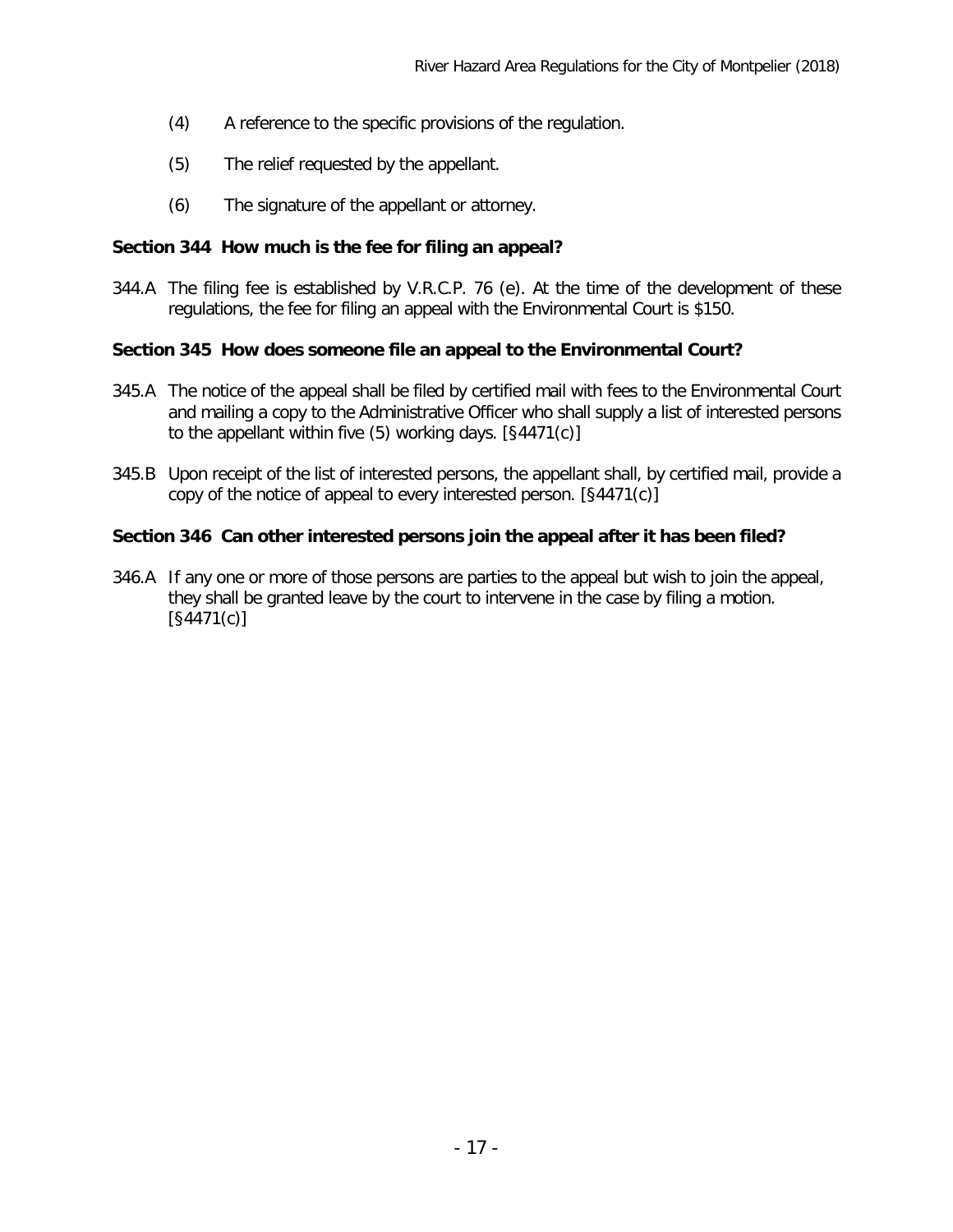### **PART 4. VIOLATIONS AND ENFORCEMENT**

### **Chapter 400 Violations and Enforcement**

### **Section 401 What constitutes a violation of this ordinance?**

- 401.A The commencement or continuation of any development which is not in conformance with the provisions of these regulations shall constitute a violation.
- 401.B Violations of these regulations shall be prosecuted in accordance with the Act. [§§4451, 4452]

### **Section 402 Who is responsible for investigating complaints and enforcing violations?**

- 402.A Whether through direct observation, written or oral complaint, site visit, or notification of violation from the landowner, the discovery of an alleged violation must be pursued by the Administrative Officer.
- 402.B The Administrative Officer is required, by law, to enforce all violations of these regulations. [§4448(a)]

### **Section 403 How are violations discovered?**

403.A The Administrative Officer may become aware of potential violations by:

- (1) Written complaint of any person who believes that a violation of these regulations has occurred;
- (2) Discovery through the normal course off doing his or her duties (e.g. through inspections for certificates of compliance);
- (3) Information obtained by other city and state officials in the course of their duties (e.g. assessor identifies new structures on property);
- (4) Any other legal means whereby the Administrative Officer has a reasonable belief that a violation has occurred.

### **Section 404 When filing a complaint, what information must be included?**

- 404.A The complaint shall state fully the causes and basis for the alleged violation.
- 404.B Written complaints must include the name of the complainant.
	- (1) Anonymous complaints may or may not be investigated by the Administrative Officer at his or her discretion. Someone wishing to remain anonymous must state a reason to remain so.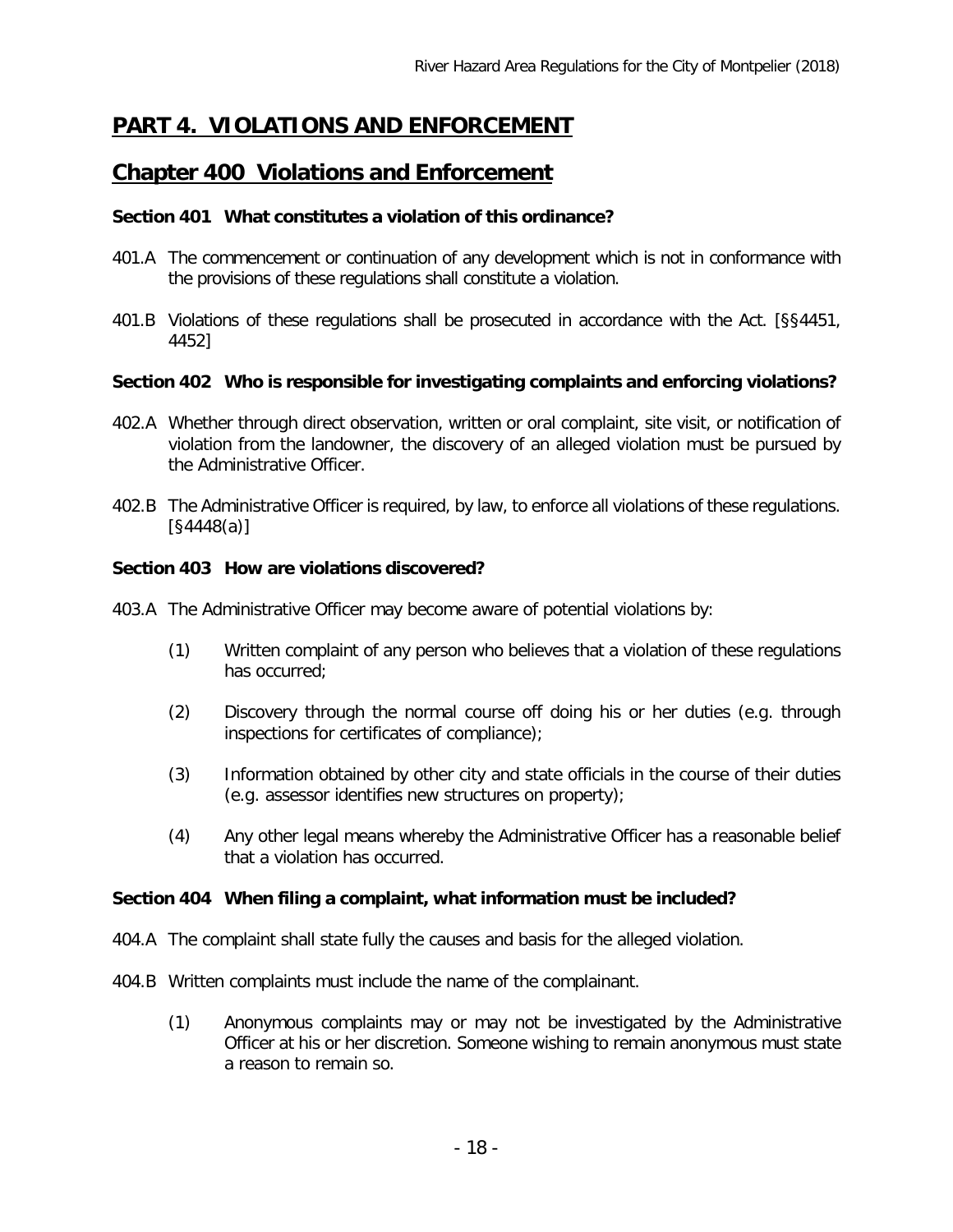### **Section 405 How shall the Administrative Officer handle complaints?**

405.A The Administrative Officer shall properly record such complaint, investigate within a reasonable time, and take action as appropriate in accordance with these regulations.

### **Section 406 Can the Administrative Officer enter private property to investigate complaints?**

406.A The Administrative Officer may not enter upon any private property, for purposes of inspection and investigation, except by permission of the landowner or per a search warrant duly issued by a court [13 V.S.A. §4701].

### **Section 407 What is required in the notice of violation?**

- 407.A The warning notice shall state:
	- (1) That a violation exists;
	- (2) That the alleged offender has an opportunity to cure the violation within the seven (7) day period;
	- (3) That the alleged offender has the right to appeal the notice of violation to the DRB within fifteen (15) days from the date the notice was sent; and
	- (4) That the alleged offender will not be entitled to an additional warning notice for a violation occurring after the seven (7) day period.

### **Section 408 If a violation is found, does a property owner have a period of time to respond or to correct the violation?**

- 408.A No action may be brought under this section unless the alleged offender has had at least seven (7) working-day notice by certified mail that a violation exists and has failed to satisfactorily respond or correct the alleged violation [§4451(a)].
- 408.B Because State statute allows for fifteen (15) days to appeal the notice of violation, the City will generally not pursue enforcement until the property owner's appeal rights have expired.
- 408.C Action may be brought without notice and opportunity to cure if the alleged offender repeats the violation of these regulations after the seven (7) day notice period and within the next succeeding twelve (12) months.

#### **Section 409 What if the property owner cannot fix the violation within seven days?**

409.A Where a landowner is cooperating with the Administrative Officer in finding a cure for the violation, the Administrative Officer has the authority to enter written agreements to resolve violations.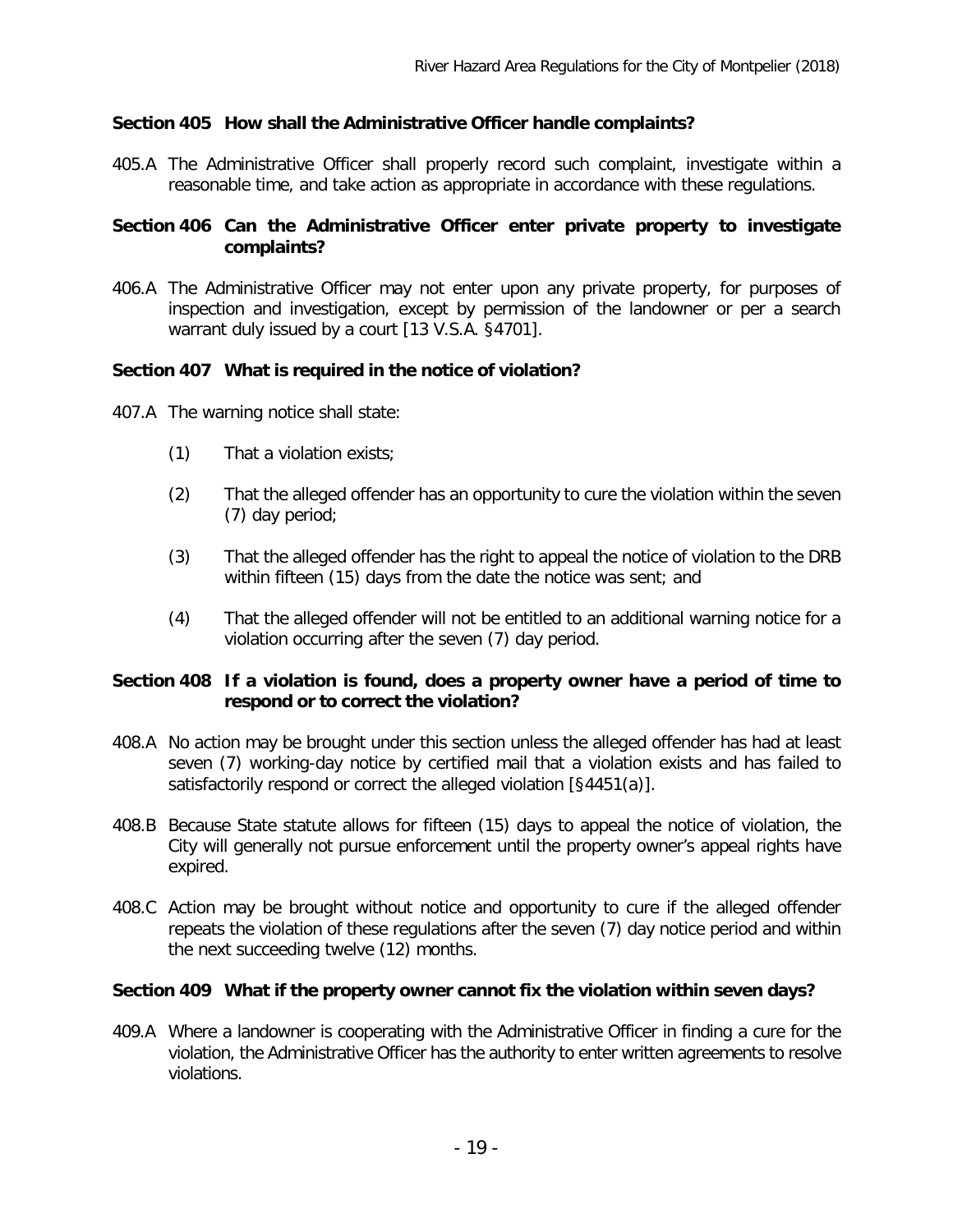- (1) The Administrative Officer is under no obligation to enter into any agreement; informal resolutions are not required under statute and are provided by the City of Montpelier as an amicable means of resolving violations.
- (2) At a minimum, any agreement shall:
	- a. Be in writing and be signed by both the violator and administrator.
	- b. Must establish a timeline for curing the violation.
	- c. Give written authorization that will allow the Administrative Officer to inspect the premises upon completion (or by the agreed upon date of completion) to ensure compliance.
- (3) The Administrative Officer is prohibited from making any agreement allowing a violation to continue even if the violation is minimal, inadvertent, and/or the violator agrees to pay a fine [§4448(a)].
- (4) Acceptable reasons for providing time to cure a violation may include winter weather (e.g. landscaping may not be possible until spring).

### **Section 410 What if a property owner fails to fix a violation?**

- 410.A Where a property owner fails to remedy the situation within the 7-day period or the timetable agreed to under an informal resolution, the Administrative Officer, in the name of the City of Montpelier, shall bring appropriate action to enforce the provisions of these regulations [§4451].
- 410.B Each day that a violation is continued after the initial seven (7) day notice shall constitute a separate offense.
- 410.C Enforcement may be by any means allowed under §4454 including, but not limited to:
	- (1) The Administrative Officer may issue a Municipal Complaint and pursue enforcement before the Judicial Bureau in accordance with the provisions of 24 V.S.A. §1974a and §1977 with penalties as prescribed below:
		- a. First offence. A first offence of these regulations shall be punishable by a fine of \$100. The waiver fee shall be \$75.
		- b. Subsequent offences. Any subsequent offences of the same provision of the regulations within a 12 month period shall be punishable by a fine of \$200. The waiver fee shall be \$150.
	- (2) The Administrative Officer may notify the City Attorney of the violation who will take action in Environmental Court or Superior Court, as appropriate, with penalties as prescribed below:
		- a. Any person who violates these regulations shall be fined not more than the amount prescribed under the Act [§4451(a)] which at the time of the development of these regulations is \$100 per day.
	- (3) After all legal means to remedy the violation have been exhausted and the structure is still in violation, FEMA is authorized to deny flood insurance to the property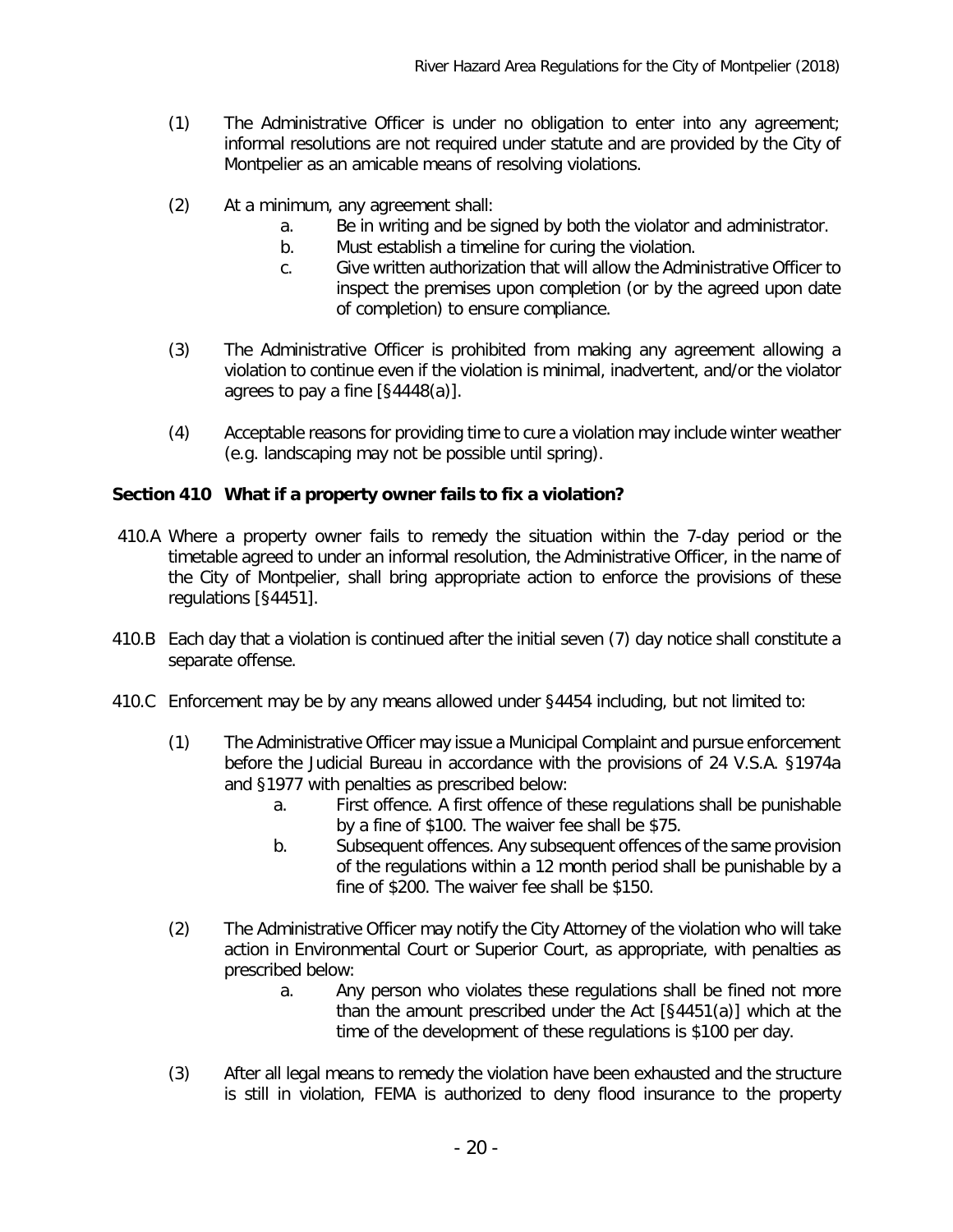provided the community declares the property to be in violation of the regulations. The Administrative Officer shall submit a declaration to the Administrator of the NFIP requesting a denial of flood insurance. The declaration shall consist of:

- a. The name of the property owner and address or legal description of the property sufficient to confirm identity or location.
- b. A clear and unequivocal declaration that the property is in violation of a cited State or local law, regulation, or ordinance.
- c. A clear statement that the public body (i.e. the Administrative Officer) making the declaration has the authority to do so and a citation of that authority.
- d. Evidence that the property owner has been provided notice of the violation and the prospective denial of insurance.
- e. A clear statement that the declaration is being submitted pursuant to Section 1316 of the National Flood Insurance Act of 1968, as amended.

### **Section 411 What if the violation occurred a long time ago and was never identified?**

- 411.A The City shall observe any limitations on enforcement proceedings related to municipal permits and approvals as set forth in the Act [§4454] including the following:
	- (1) An enforcement action relating to any municipal land use permit must be instituted within fifteen (15) years of the date of when the alleged violation first occurred and not thereafter.
	- (2) The burden of proving the date the alleged violation first occurred shall be on the person against whom the enforcement action is instituted.
	- (3) No enforcement proceeding may be instituted to enforce an alleged violation of a permit or certificate which received final approval after July 1, 1998, unless the permit or certificate or a notice of the permit or certificate was recorded in the land use records of the City of Montpelier as required by the Act. [§4454(b)]
	- (4) Nothing in this section shall prevent any enforcement proceeding by the City of Montpelier under any other authority it may have, including, but not limited to, the City's authority under Title 18 relating to abatement and removal of a public health risk or hazard. [§4454(c)]

### **Section 412 Do notices of violation need to be recorded?**

- 412.A The Administrative Officer shall meet the posting and recording requirements of Chapter 230 which shall include the following:
	- (1) Notices of violation shall be recorded in the municipal land records.
	- (2) When violations are cured and any related assessed penalties are paid, the Administrative Officer shall record a notice of violation removal in the municipal land records.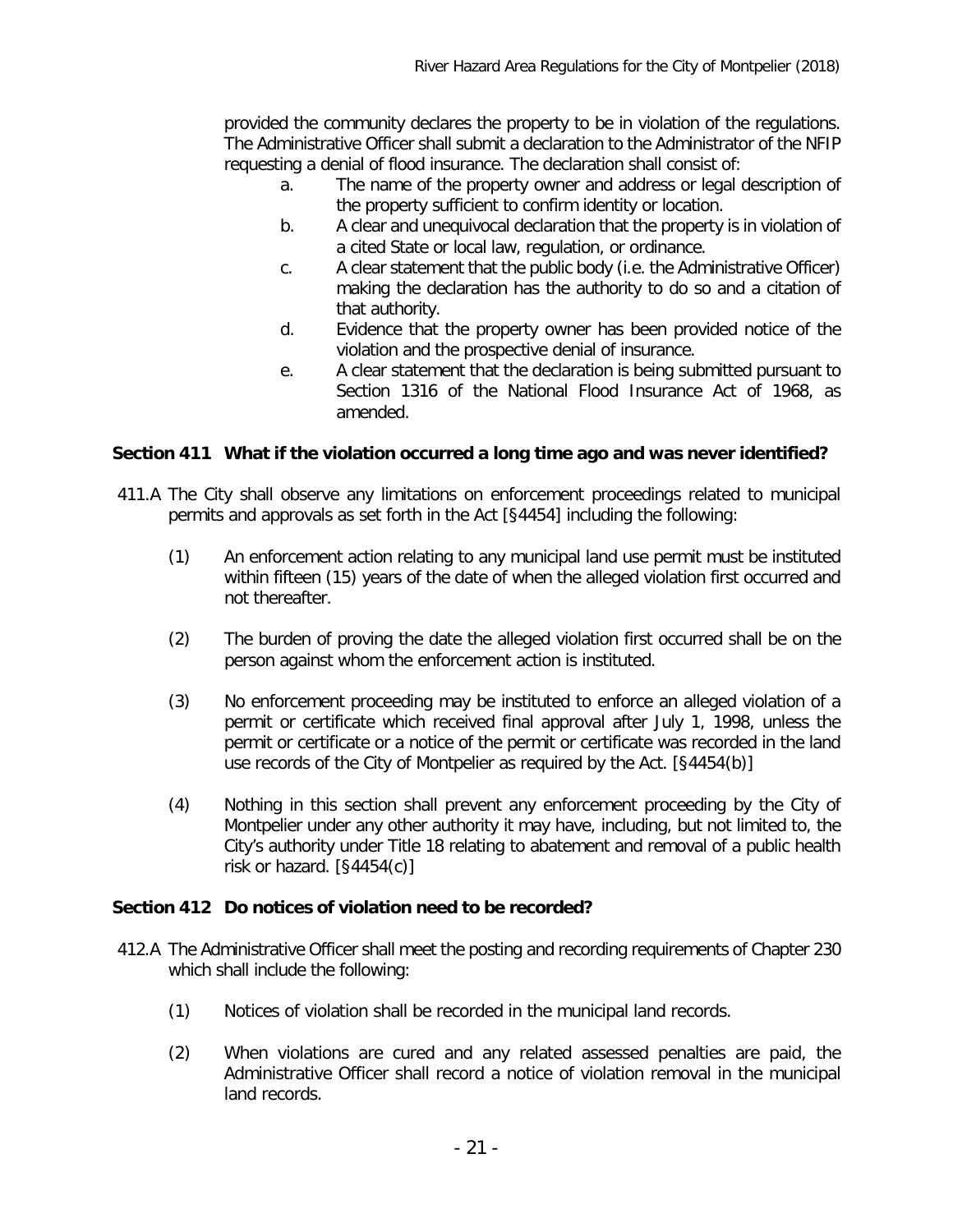### **PART 5. DEVELOPMENT REVIEW PROCEDURES**

### **Chapter 500 River Hazard Area Development Permit Procedures**

### **Section 501 Are permits required for all development in the River Hazard Area?**

501.A Development shall not commence in the River Hazard Area without a River Hazard Area Development permit issued by the Administrative Officer.

### **Section 502 What activities are included in the definition of development?**

- 502.A Development means any human-made change to improved or unimproved real estate including but not limited to:
	- (1) Construction, reconstruction, improvement, relocation, and placement of buildings and other structures;
	- (2) Mining, dredging, filling, grading, paving, excavation and drilling operations;
	- (3) The outdoor storage of equipment or materials;
	- (4) Any change in use of any structure or land or part thereof;
	- (5) The division of a parcel containing lands within the River Hazard Area into two or more parcels including boundary line adjustments.
- 502.B The following activities are not included in the definition of development and are therefore exempt from regulation:
	- (1) Normal maintenance and repair of an existing structure.
	- (2) Minor internal improvements to existing structures.
		- a. Minor internal improvements are any development within an existing structure which does not otherwise require a zoning permit or building permit, and the cost of such improvement is less than \$500 in value.
	- (3) The demolition of structures.
	- (4) Farming including:
		- a. Accepted agricultural and best management practices (AAPs, BMPs) as defined by the Commissioner of Agriculture, Food, and Markets. [§4413(d)]
		- b. The construction or alteration of farm structures however shall meet setbacks required by these regulations, unless specifically waived by the Commissioner. Written notification, including a sketch plan showing the proposed structure and associated setback distances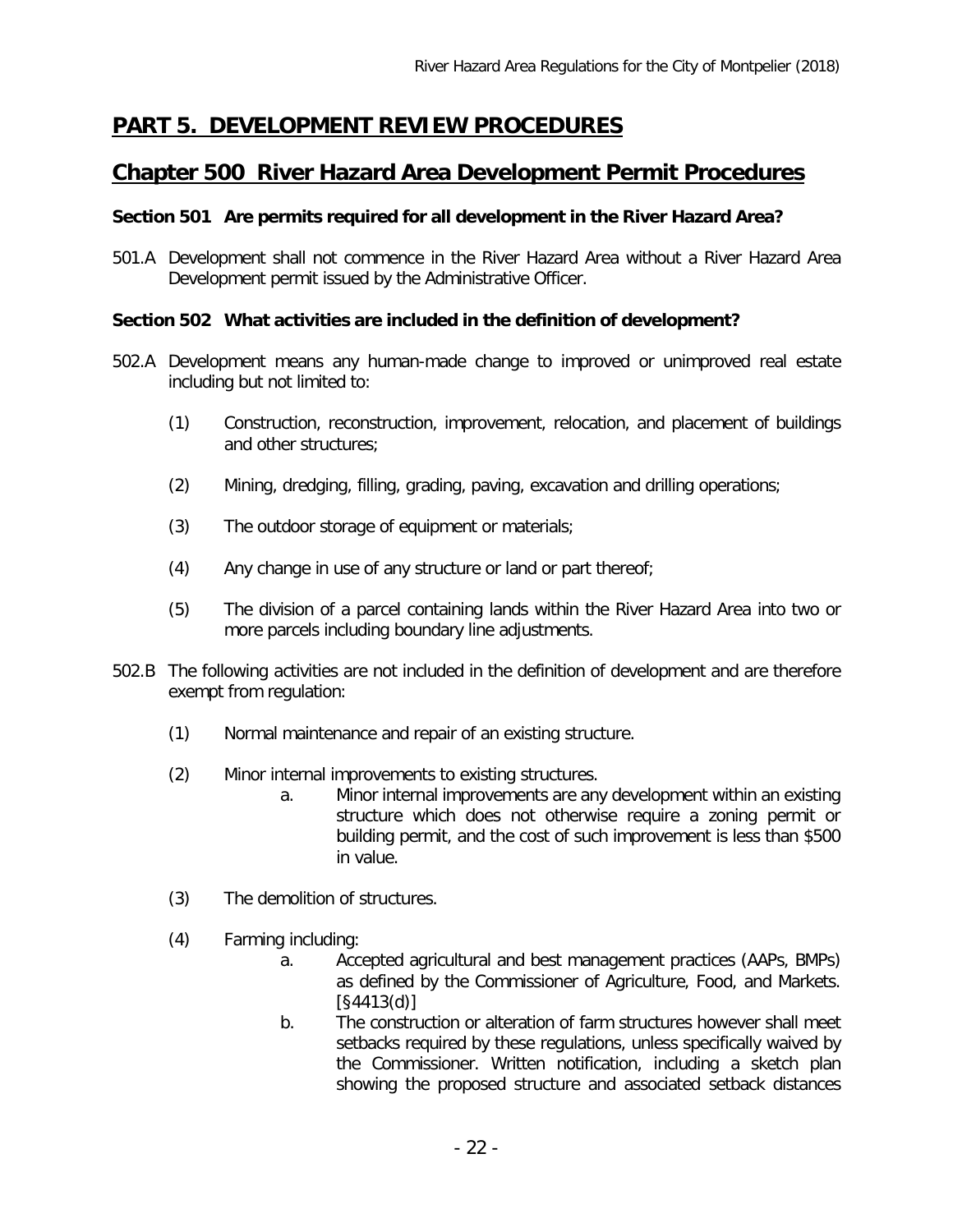from road rights-of-way, property lines, and surface waters, and any waiver from the state, shall be made to the Administrative Officer prior to construction, as required under the AAPs. [§4413(d)]

- (5) Forestry including:
	- a. Accepted management practices for silviculture (forestry) as defined by the Commissioner of Forests, Parks, and Recreation. [§4413(d)]
- (6) Power generation and transmission facilities that are regulated under 30 V.S.A. §248 by the Vermont Public Service Board.
- (7) Wireless telecommunications facilities that are regulated under 30 V.S.A. §248a by the Vermont Public Service Board.
- (8) Hunting, fishing, and trapping as specified under 24 V.S.A. §2295 on private or public land. This does not include facilities supporting such activities, such as firing ranges or rod and gun clubs.

#### **Section 503 What information is required in an application for a River Hazard Area Development permit?**

- 503.A The applicant shall apply for a permit on a form provided by the Administrative Officer and shall submit the application with any required fees (see Chapter 220).
- 503.B The applicant has the burden to provide sufficient information with the application to demonstrate compliance with these regulations.
- 503.C In general, permit applications in the River Hazard Area should include the following:
	- (1) A sketch map showing the distance of all features of the proposed development from the nearest flooding water body and from the nearest boundary of the River Hazard Area District or Sub-district.
	- (2) All existing and proposed grade elevations where grades are proposed to be altered.
	- (3) Within the Flood Hazard Area, the elevation, in relation to mean sea level, of the lowest floor, including the basement, of any new or substantially improved structures.
	- (4) When applicable, the elevation to which any new or substantially improved structures will be flood proofed.
	- (5) When applicable, either a determination by the State of Vermont Floodplain Coordinator or certification from a licensed professional engineer that the flood proofed structure meets the flood proofing criteria of these regulations.
- 503.D The Administrative Officer may require applicants to submit a Vermont Agency of Natural Resources Project Review Sheet to assure that no other state or federal permits are required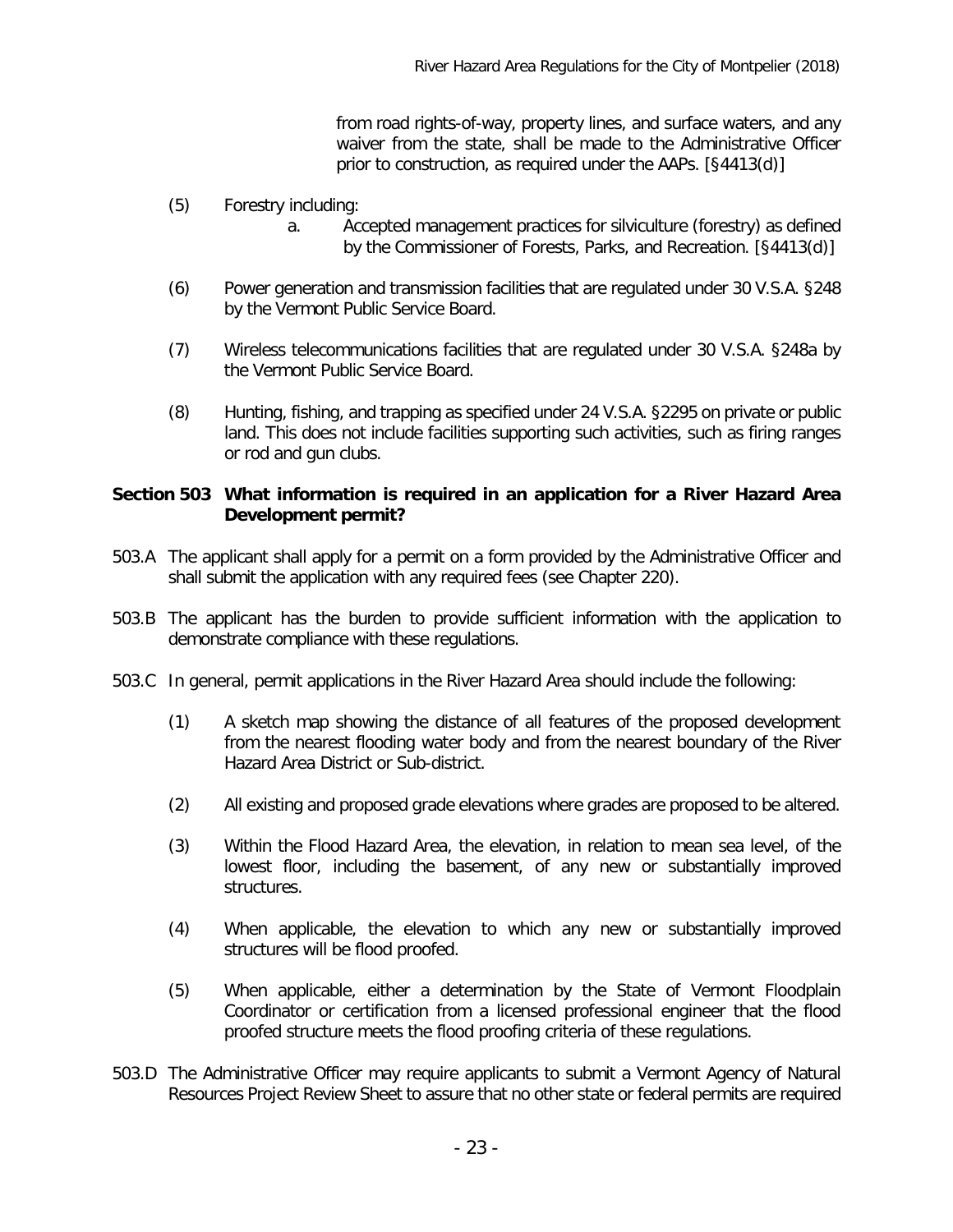in conjunction with the application.

- (1) The Vermont Agency of Natural Resources Project Review Sheet shall identify all State and Federal agencies from which permit approval is required for the proposal.
- (2) The identified permits, or letters indicating that such permits are not required, shall be submitted with the Project Review Sheet to the Administrative Officer.
- (3) Where final determinations have not been made by State or Federal agencies, the Administrative Officer may condition River Hazard Area Development permits to require that development in conjunction with the permit cannot begin until remaining determinations are submitted to the Administrative Officer.

#### **Section 504 How will an applicant know if they have submitted sufficient information with their application?**

- 504.A The Administrative Officer shall, within seven (7) days, review the application to determine completeness.
- 504.B A complete application will include sufficient information for the Administrative Officer to make a determination of compliance and any applicable fees.
	- (1) If the Administrative Officer finds the application incomplete, the Administrator shall notify the applicant in writing of all additional information or fees required.
	- (2) If the Administrative Officer finds the application complete, the Administrator shall record on the application the date on which the determination was made.
	- (3) The Administrative Officer may request additional information after an application has been determined to be complete if the Administrative Officer finds that additional information is needed to determine compliance with these regulations.

### **Section 505 How much time does the Administrative Officer have to act on a permit application?**

- 505.A Within thirty (30) days after the submission of a complete application, the Administrative Officer must act on the application. [§4448(d)]
	- (1) Acting on the application involves a documented action on the proposal, such as approving or denying the application, including referrals to state agencies required under the Act and referring applications to the DRB for consideration.

### **Section 506 What happens if the Administrative Officer fails to act on a permit application within thirty days?**

506.A If the Administrative Officer fails to act within the thirty (30) day period, a permit shall be deemed issued on the 31st day. [§4448(d)]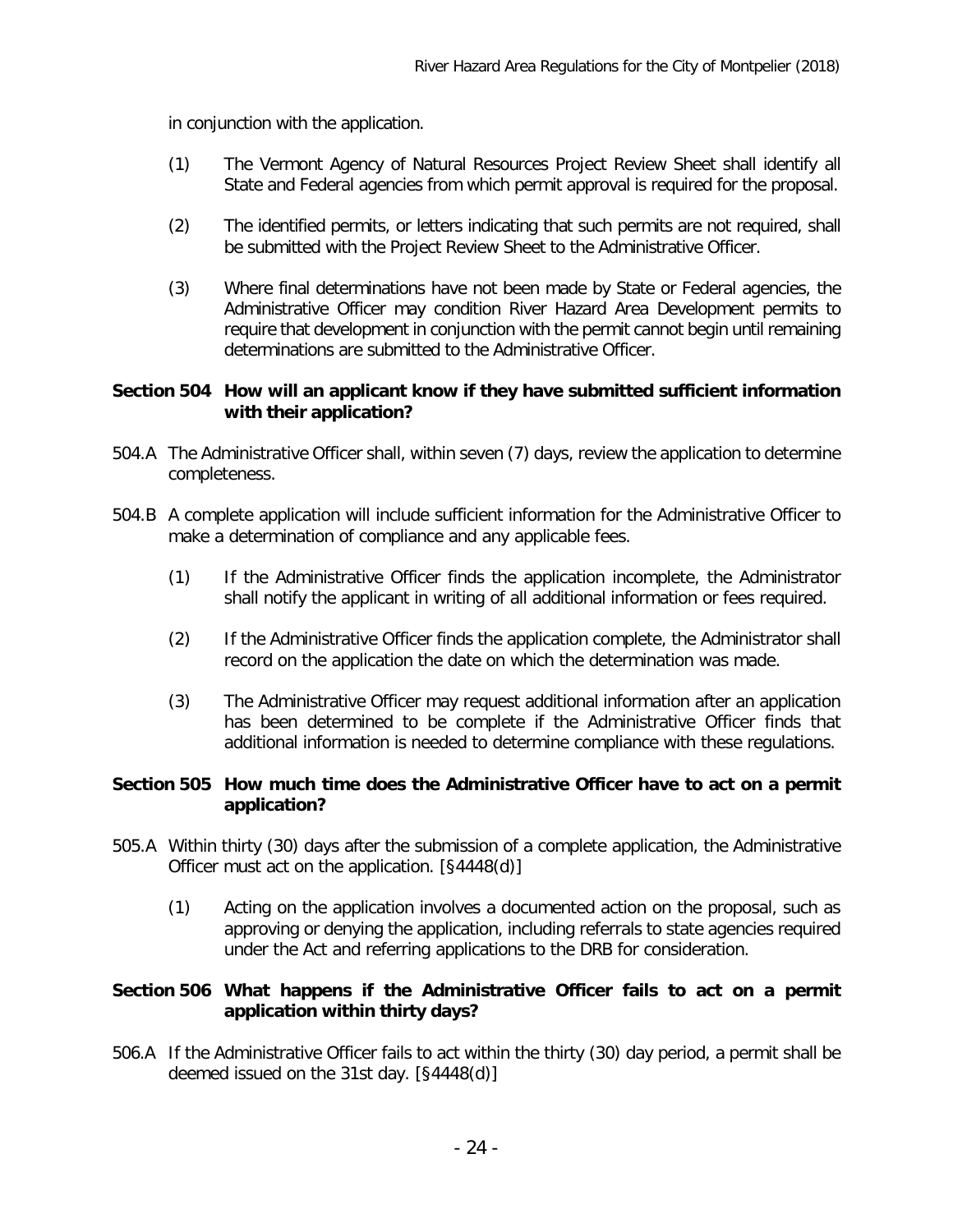506.B Applicants wishing to exercise their right to have an application deemed approved shall appeal the lack of action by the Administrative Officer to the Environmental Court.

### **Section 507 What is the process for Vermont Agency of Natural Resources review of the application?**

- 507.A Once the Administrative Officer has received a complete application for any new construction or substantial improvement, the Administrative Officer shall forward a copy of the application and all supporting materials to the State NFIP Coordinator at the Vermont Agency of Natural Resources, Department of Environmental Conservation. [§4424(2)(D)]
- 507.B For applications involving the alteration or relocation of a watercourse the Administrative Officer shall forward a copy of the application and all supporting materials to adjacent communities and to the Stream Alteration Engineer at the Vermont Agency of Natural Resources, River Management Section.
- 507.C The Administrative Officer shall not approve or deny an application within the River Hazard Area until after either thirty (30) days have elapsed following the forwarding or the Agency delivers comments on the application.

### **Section 508 What determinations need to be made by the Administrative Officer regarding the application?**

- 508.A The Administrative Officer shall make the following determinations regarding each application:
	- (1) Flood Hazard Area District Determination. The Administrative Officer shall determine if the proposal is within the Flood Hazard Area district and, if so, which sub-district(s) the proposal is located in. [See Chapter 600]
	- (2) River Corridor District Determination. The Administrative Officer shall determine if the proposal is within the River Corridor district and, if so, which sub-district(s) the proposal is located in. [See Chapter 610]
	- (3) Non-conforming structure. Where an existing building is being improved, a determination of whether the building is non-conforming. [See Chapter 620]
	- (4) Substantial Improvement/Damage Determination. The Administrative Officer shall determine the following regarding existing buildings being improved or that have been damaged:
		- a. For existing buildings found to be non-conforming under subsection (3) above, the Administrative Officer shall determine if the proposed development constitutes a substantial improvement.
		- b. For any existing building found to be damaged by any cause, the Administrative Officer shall determine if the proposed development will repair a substantially damaged structure. [See Chapter 630].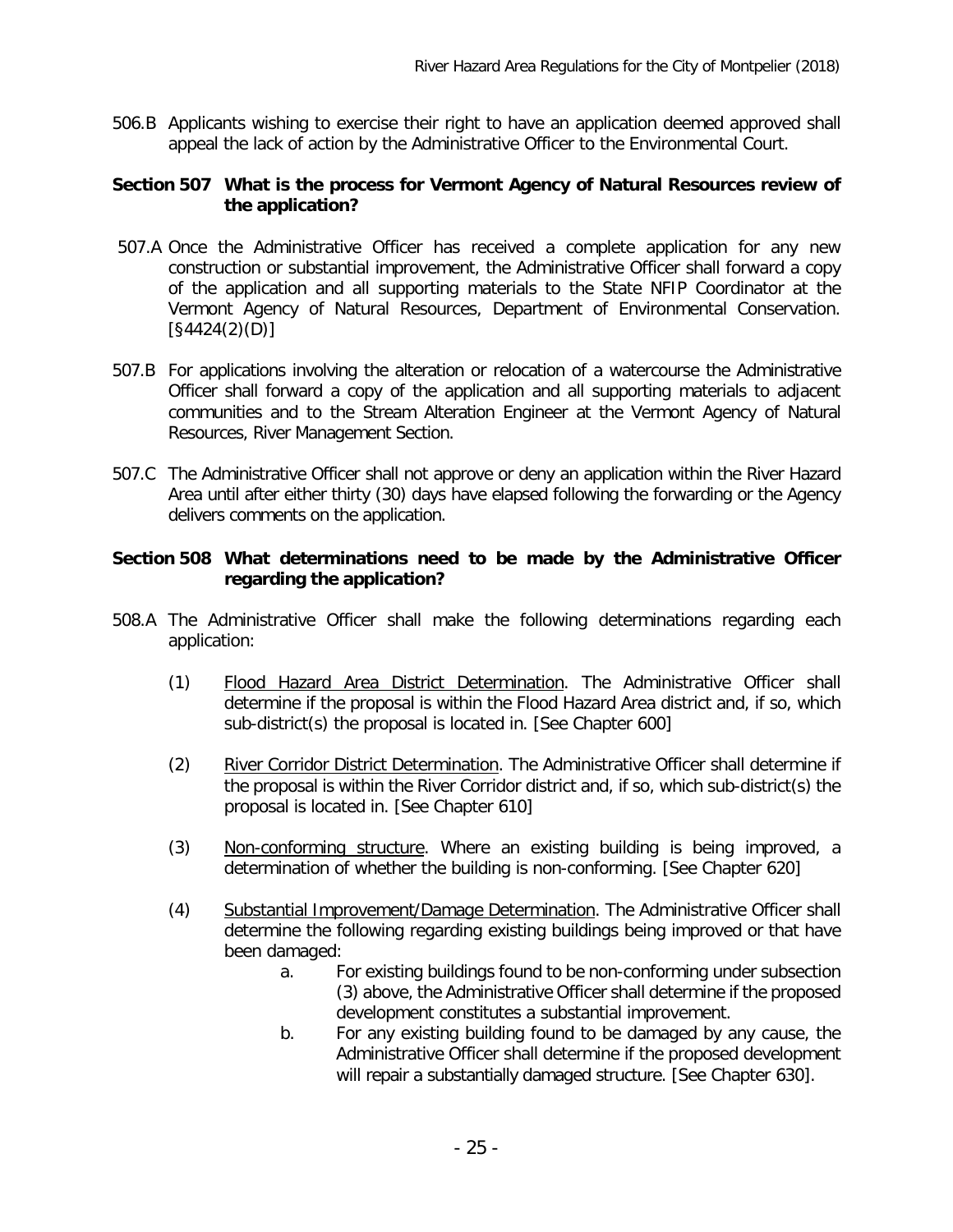(5) Base Flood Elevation (BFE) Determination. If applicable, the Administrative Officer will review the BFE(s) provided by the applicant. [See Chapter 640]

#### **Section 509 What are the standards that need to be met in order for the Administrative Officer to approve an application?**

- 509.A The following standards must be met in order for the Administrative Officer to approve an application:
	- (1) Specific Use & Structure Provisions: Where applicable, an application must meet the standards established in Part 7.
	- (2) Flood Hazard Area District Standards: For applications determined to be within the Flood Hazard Area, the Administrative Officer shall determine if the proposal meets the Flood Hazard Area District & Sub-District Standards (Chapter 800) and any other criteria as required under NFIP. Applications shall:
		- a. Meet the District Review Criteria of Section 801; and
		- b. Meet the applicable Sub-District Review Criteria including:
			- i. Where development in Zone A is proposed, the regulations in Section 802 shall be applied to review the application.
			- ii. Where development in Zone AE is proposed within the Floodway sub-district, the regulations in Section 803 shall be applied to review the application.
			- iii. Where development in Zone AE is proposed within the Floodway Fringe but outside of the Floodway, the regulations in Section 804 shall be applied to review the application.
	- (3) River Corridor District Standards: For applications determined to be within the River Corridor, the Administrative Officer shall determine if the proposal meets the River Corridor District & Sub-district standards (Chapter 810).

### **Section 510 If the applicant cannot meet some requirement in these regulations, can a variance be applied for?**

510.A Applicants are allowed to apply for a variance as outlined in Chapter 330.

### **Section 511 What if the applicant is applying for a Letter of Map Amendment (LOMA) or Letter of Map Revision (LOMR) associated with the application?**

511.A Where a proposal requires a LOMA, LOMR-F, or LOMR, that the proposal shall receive the Letters of Map Amendment or Revision as outlined in Part 9.

### **Section 512 How shall the Administrative Officer make his or her decision on the application?**

512.A A River Hazard Area Development permit shall be issued by the Administrative Officer only in accordance with the Act [§4449(a)(1)] and these regulations.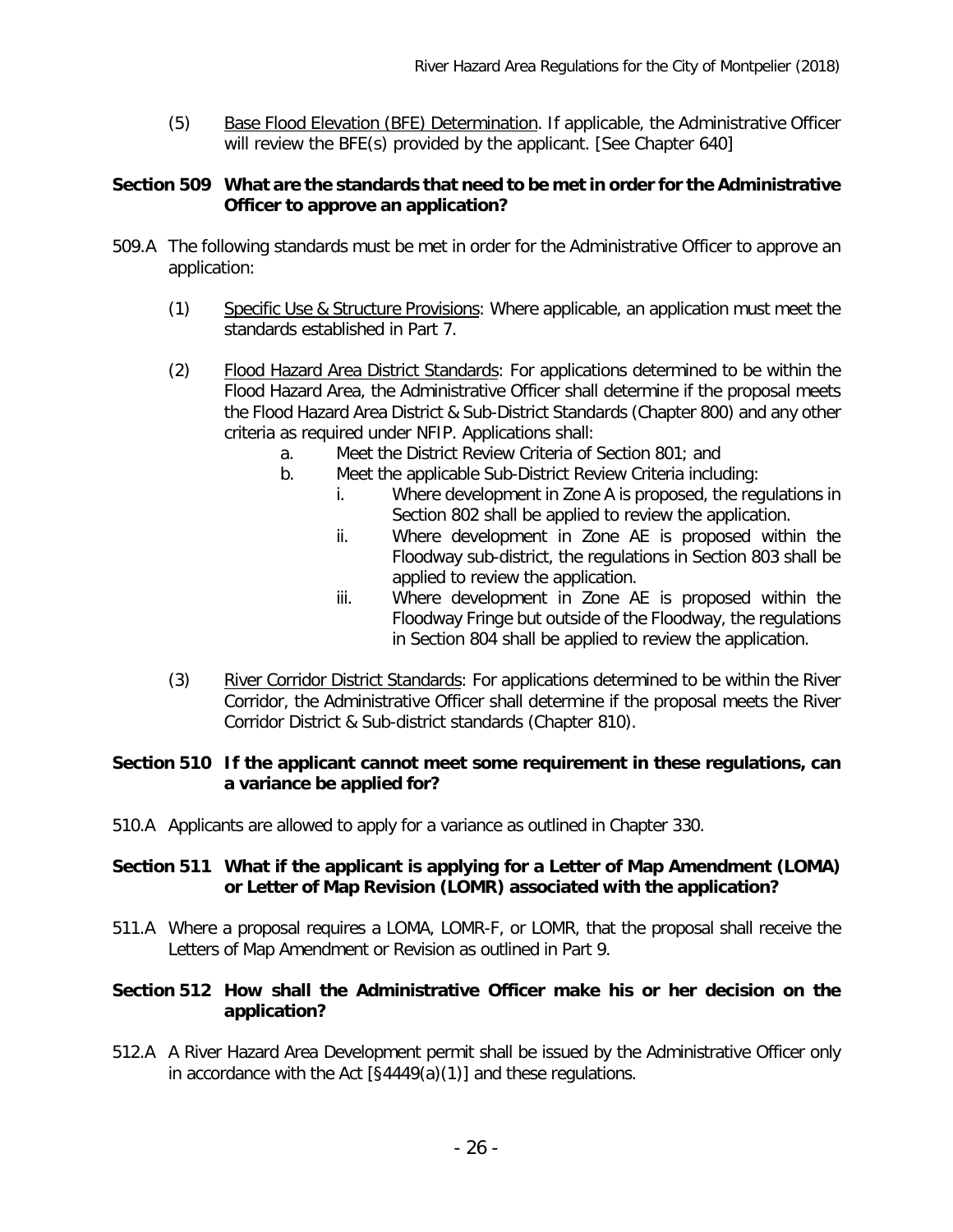- 512.B If the Administrative Officer finds the proposal as set forth in the application is in conformance with the provisions of these regulations, the Administrative Officer shall approve the River Hazard Area Development permit.
	- (1) If the permit is approved, the Administrative Officer shall notify the applicant, in writing, of the approval stating the effective date of the permit.
- 512.C If the Administrative Officer finds the proposal as set forth in the application is not in conformance with the provisions of these regulations, the Administrative Officer shall deny the River Hazard Area Development permit application.
	- (1) If the permit is denied, the Administrative Officer shall notify the applicant in writing, stating the reasons for denial and shall contain a statement of the period of time within which an appeal may be taken.
- 512.D The Administrative Officer will post and record the permit or denial in accordance with Chapter 230 of these regulations.

### **Section 513 Are there any conditions attached to River Hazard Area Development permits?**

- 513.A Except as described below in Section 513.B, there is hereby established a condition on all approvals of River Hazard Area Development permits issued stating that the applicant, upon completion of development, shall apply for a Certificate of River Hazard Compliance and submit to the Administrative Officer a copy of the FEMA NFIP Elevation Certificate or other as-built documentation as appropriate.
- 513.B A Certificate of River Hazard Compliance is not required for permits issued for non-substantial improvements in the Flood Hazard Area where the improvements are only being tracked for cumulative substantial improvement calculations.
	- (1) For example, a non-substantial renovation of a third floor kitchen in the Flood Hazard Area requires a permit but will not require a Certificate of River Hazard Compliance because the kitchen improvements are tracked only as a measure of substantial improvement of the entire structure. On the other hand non-substantial improvements below the DFE for a garage will require the permit and certificate of compliance because the garage renovations are material to the flood hazard regulations.
	- (2) The Administrative Officer shall determine at the time of issuance of the permit whether a Certificate of River Hazard Compliance will be required.

### **Section 514 If the permit is approved, when will it be effective?**

- 514.A The effective date of permits which did not require DRB approval or a decision on appeal is fifteen (15) days from the date of issuance of the River Hazard Area Development permit.
- 514.B The effective date of permits which required DRB approval or involved an appeal of a decision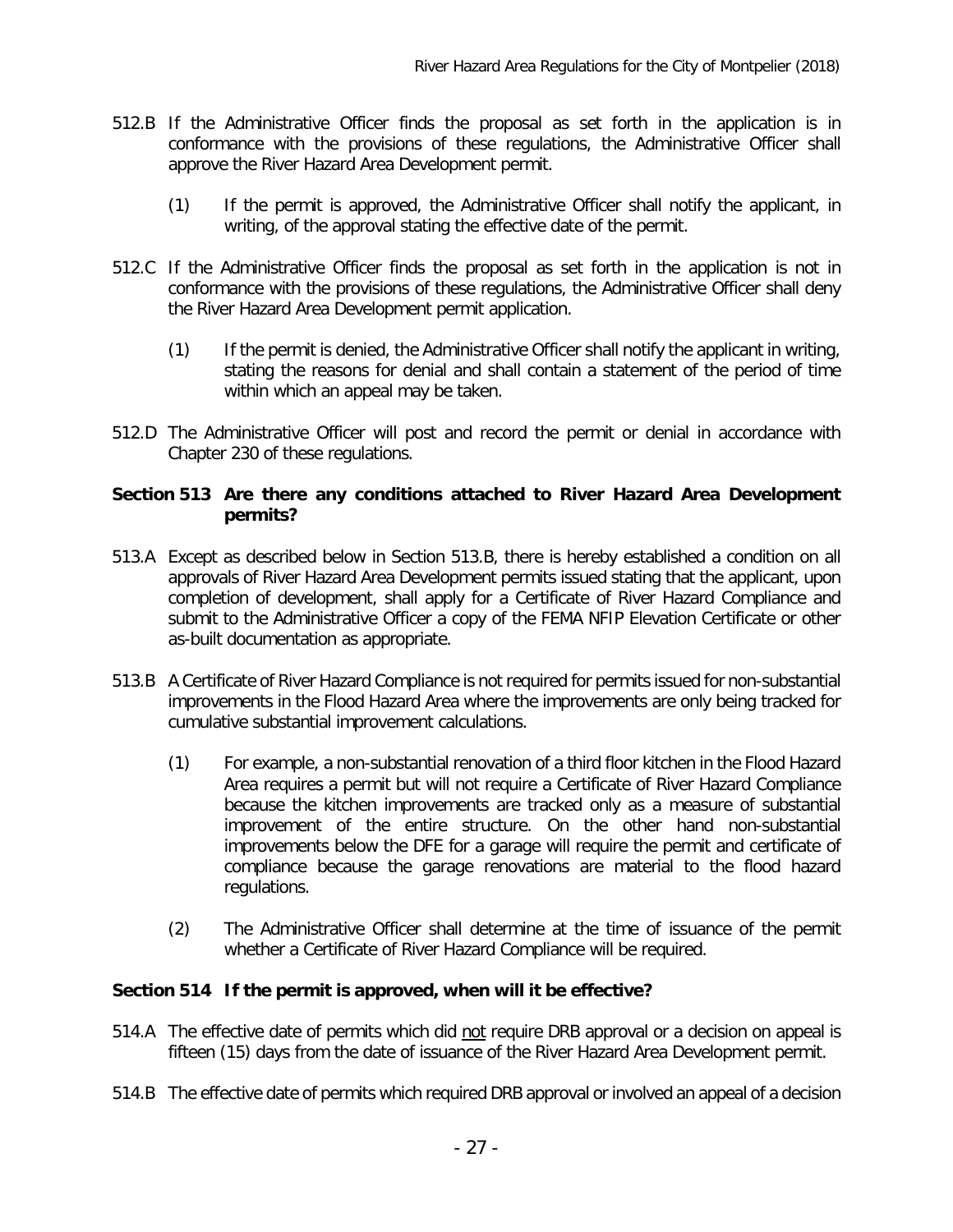of the Administrative Officer is thirty (30) days from the decision of the DRB or fifteen (15) days from the issuance of the River Hazard Area Development permit, whichever date is latest.

- 514.C No permit shall take effect until the time for appeal has passed.
- 514.D In the event an appeal is filed, the permit shall not take effect until the DRB has heard the appeal and decided that the permit should be issued, whereupon it shall take effect after final adjudication of said appeal [§4449(a)(3)].

### **Section 515 Can the Administrative Officer decision be appealed?**

515.A Appeals of decisions of the Administrative Officer are handled by the process outlined in Chapter 300.

#### **Section 516 How long is a River Hazard Area Development permit valid for?**

- 516.A A River Hazard Area Development permit is valid for two years therefore development must be completed within two years from the effective date of the zoning permit unless:
	- (1) prior to the zoning permit's expiration, the applicant requests and receives an extension from the Administrative Officer of not more than twelve months.
- 516.B A permit in which the deadline has lapsed without completion shall be deemed expired and not valid.
- 516.C Once development is complete and a Certificate of River Hazard Compliance issued, a permit shall not expire and will run with the property (see Section 106).

#### **Section 517 What happens to a project that has a permit that is deemed expired?**

- 517.A Where a permit has been deemed expired, an applicant is required to apply for a new permit if development is to be commenced or, in the case of incomplete projects, continued.
- 517.B In the case of partially completed projects, the Administrative Officer shall determine if the project, as developed, complies with the requirements of the permits.
	- (1) An incomplete project, for example, may have had a foundation poured at or above the DFE and then only partly completed construction of the structure. That project may not violate the conditions of the original River Hazard Area Development Permit but the structure could not be used until the project is completed.
	- (2) If appropriate, the Administrative Officer may find the incomplete development in violation of these regulations and an enforcement action may be taken.
		- a. For example, a shed partially built in the Flood Hazard Area which was proposed to be tied down with straps was not completed and therefore the straps never attached. The partial structure would constitute a violation and must be removed or anchored to prevent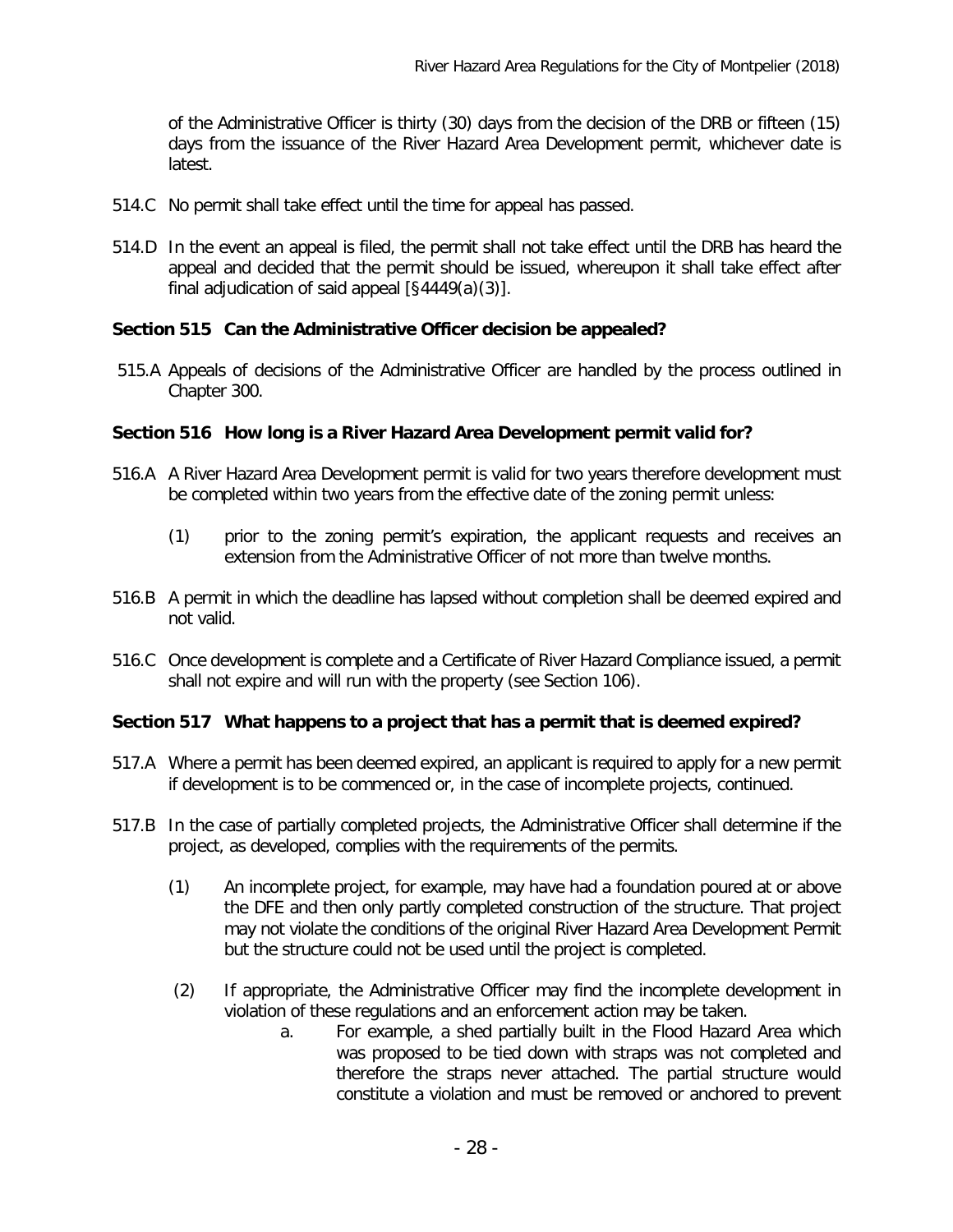flotation.

### **Section 518 What if a permit was issued based on incorrect information?**

518.A Any River Hazard Area Development permit issued based on material inaccuracies or misrepresentations in an application or in any supporting documentation to an application shall be null and void; and any associated development activity commenced under such permit shall constitute a violation of these regulations subject to enforcement.

### **Chapter 520 Certificate of River Hazard Compliance Procedures**

### **Section 521 Is it legal to use a structure or land without a Certificate of River Hazard Compliance being issued?**

521.A Where a Certificate of River Hazard Compliance has been required under a River Hazard Area Development permit, it shall be unlawful to use, occupy, or permit the use or occupancy of any land or structure, or part thereof, developed unless a Certificate of River Hazard Compliance has been obtained.

### **Section 522 What information is required in an application for a Certificate of River Hazard Compliance?**

- 522.A The applicant shall apply for a certificate on a form provided by the Administrative Officer and shall submit the application with any required fees (see Chapter 220).
- 522.B The applicant has the burden to provide sufficient information with the application to demonstrate compliance with the permit or these regulations as applicable.
- 522.C In addition to any other information provided, applications for a Certificate of River Hazard Compliance shall include all as-built elevation and flood proofing certificates as required under the associated permit.

### **Section 523 How will an applicant know if they have submitted sufficient information with their application?**

- 523.A The Administrative Officer shall, within seven (7) days, review the application to determine completeness.
- 523.B A complete application will include sufficient information for the Administrative Officer to make a determination of compliance and any applicable fees.
	- (1) If the Administrative Officer finds the application incomplete, the Administrative Officer shall notify the applicant in writing of all additional information or fees required.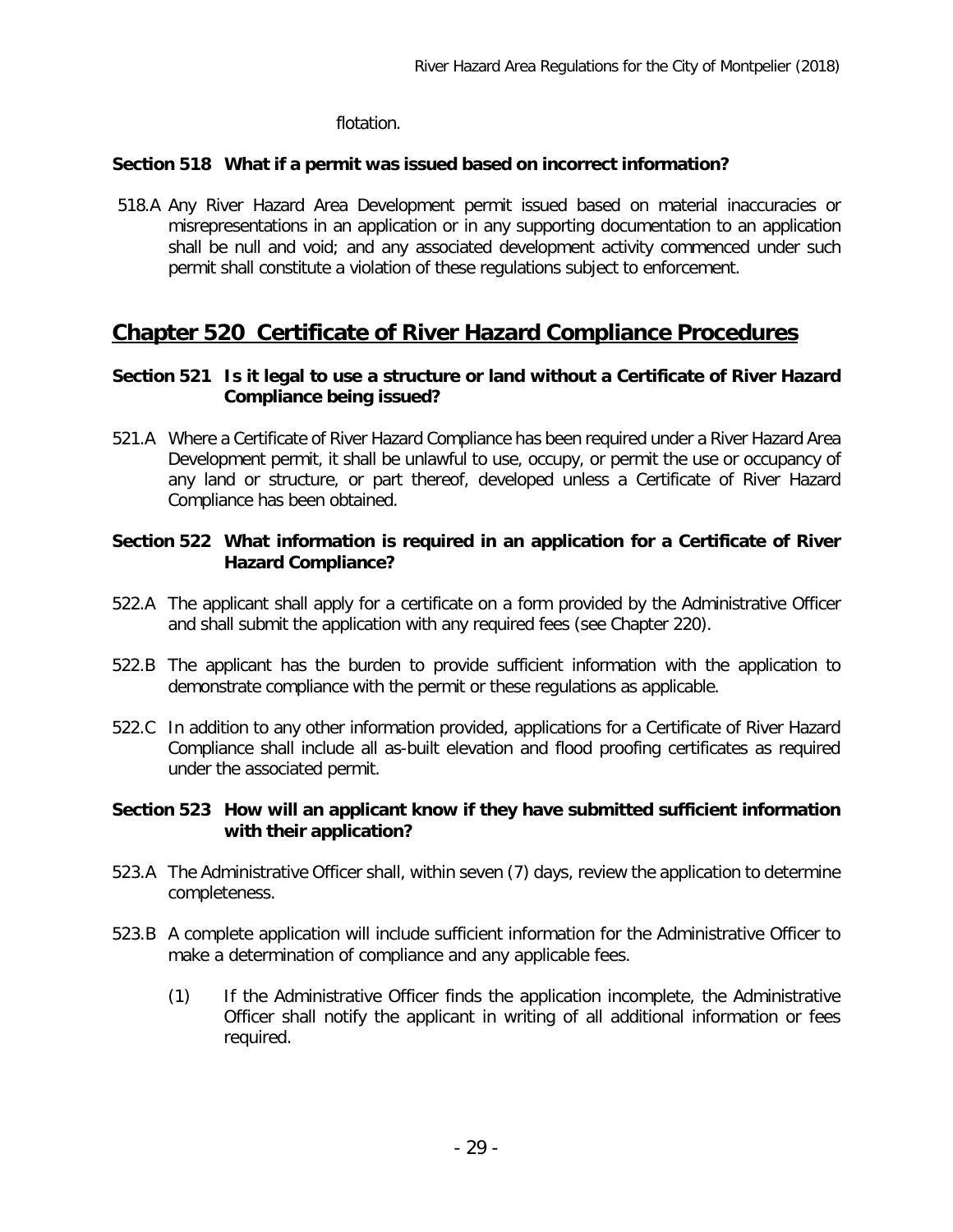- (2) If the Administrative Officer finds the application complete, the Administrative Officer shall record on the application the date on which the determination was made.
- (3) The Administrative Officer may request additional information after an application has been determined to be complete if the Administrative Officer finds that additional information is needed to determine compliance with these regulations.

### **Section 524 How much time does the Administrative Officer have to act on a certificate application?**

- 524.A Within thirty (30) days after the submission of a complete application, the Administrative Officer must act on the application [§4448(d)].
	- (1) Acting on the application involves a documented action on the proposal, such as approving or denying the application and referring applications to the DRB for consideration.

### **Section 525 What happens if the Administrative Officer fails to act on an application within thirty days?**

- 525.A If the Administrative Officer fails to act within the thirty (30) day period, a permit shall be deemed issued on the 31st day [§4448(d)].
- 525.B Applicants wishing to exercise their right to have an application deemed approved shall appeal the lack of action by the Administrative Officer to the Environmental Court.

### **Section 526 How shall the Administrative Officer make his or her decision on the application?**

- 526.A A Certificate of River Hazard Compliance shall be issued by the Administrative Officer only in accordance with the Act [§4449(a)(1)] and these regulations.
- 526.B If the Administrative Officer finds the project as constructed is in conformance with the associated permit and provisions of these regulations, the Administrative Officer shall approve the Certificate of River Hazard Compliance.
	- (1) If the certificate is approved, the Administrative Officer shall notify the applicant, in writing, of the approval stating the effective date of the certificate.
- 526.C If the Administrative Officer finds the project as constructed is not in conformance with the associated permit and provisions of these regulations, the Administrative Officer shall deny the Certificate of River Hazard Compliance application.
	- (1) If the certificate is denied, the Administrative Officer shall notify the applicant in writing, stating the reasons for denial and shall contain a statement of the period of time within which an appeal may be taken.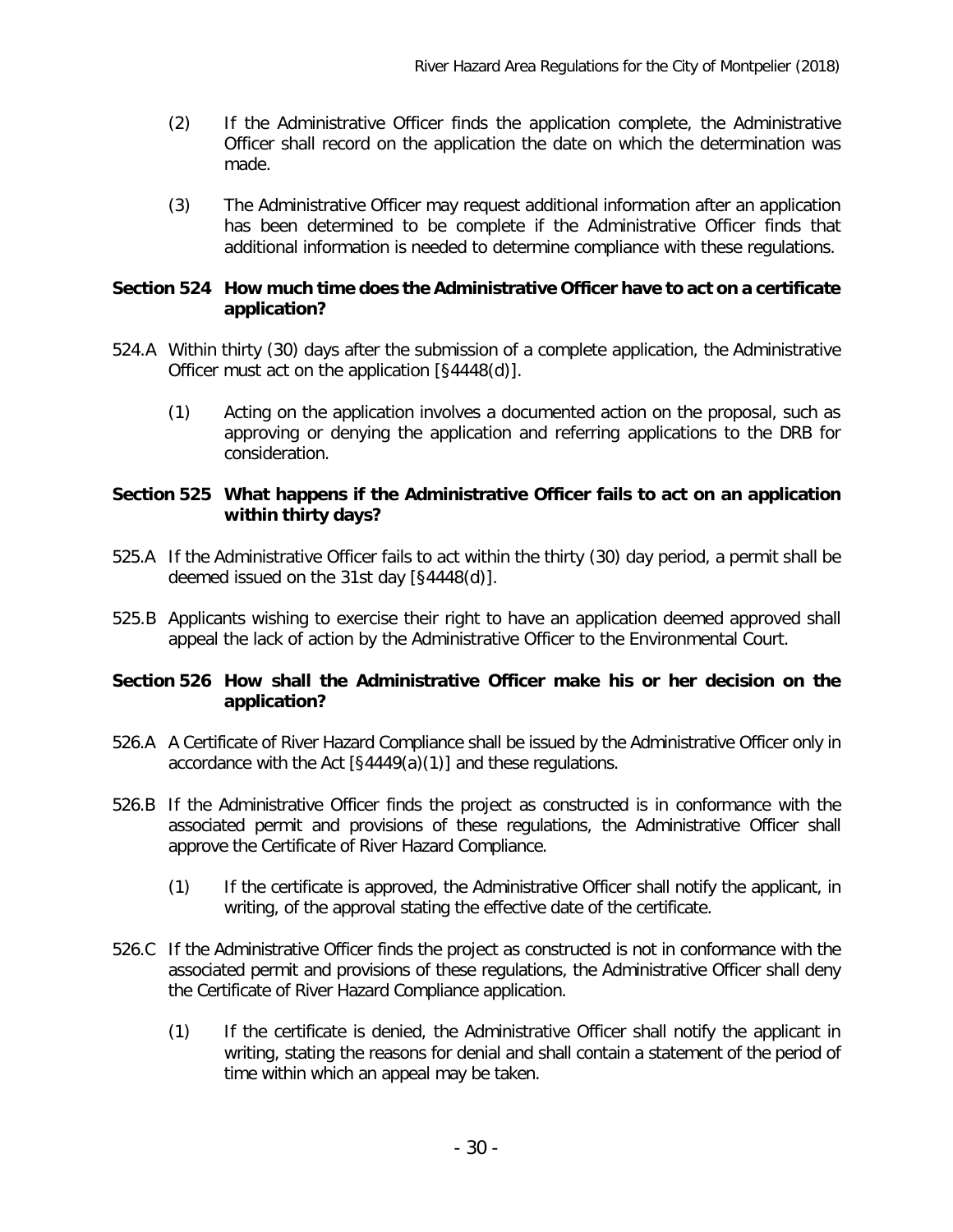526.D The Administrative Officer will post and record the certificate in accordance with Chapter 230 of these regulations.

### **Section 527 If the certificate is approved, when will it be effective?**

- 527.A No certificate shall take effect until the time for appeal has passed.
- 527.B In the event an appeal is filed, the certificate shall not take effect until the DRB has heard the appeal and decided that the permit should be issued, whereupon it shall take effect after final adjudication of said appeal [§4449(a)(3)].
- 514.C The effective date of a certificate which did not require DRB approval or a decision on appeal is fifteen (15) days from the date of issuance of the Certificate of River Hazard Compliance.
- 514.D The effective date of certificates which required DRB approval or involved an appeal of a decision of the Administrative Officer is thirty (30) days from the decision of the DRB or fifteen (15) days from the issuance of the Certificate of River Hazard Compliance, whichever date is latest.

### **Section 528 Can the Administrative Officer's decision be appealed?**

528.A Appeals of decisions of the Administrative Officer are handled by the process outlined in Chapter 300.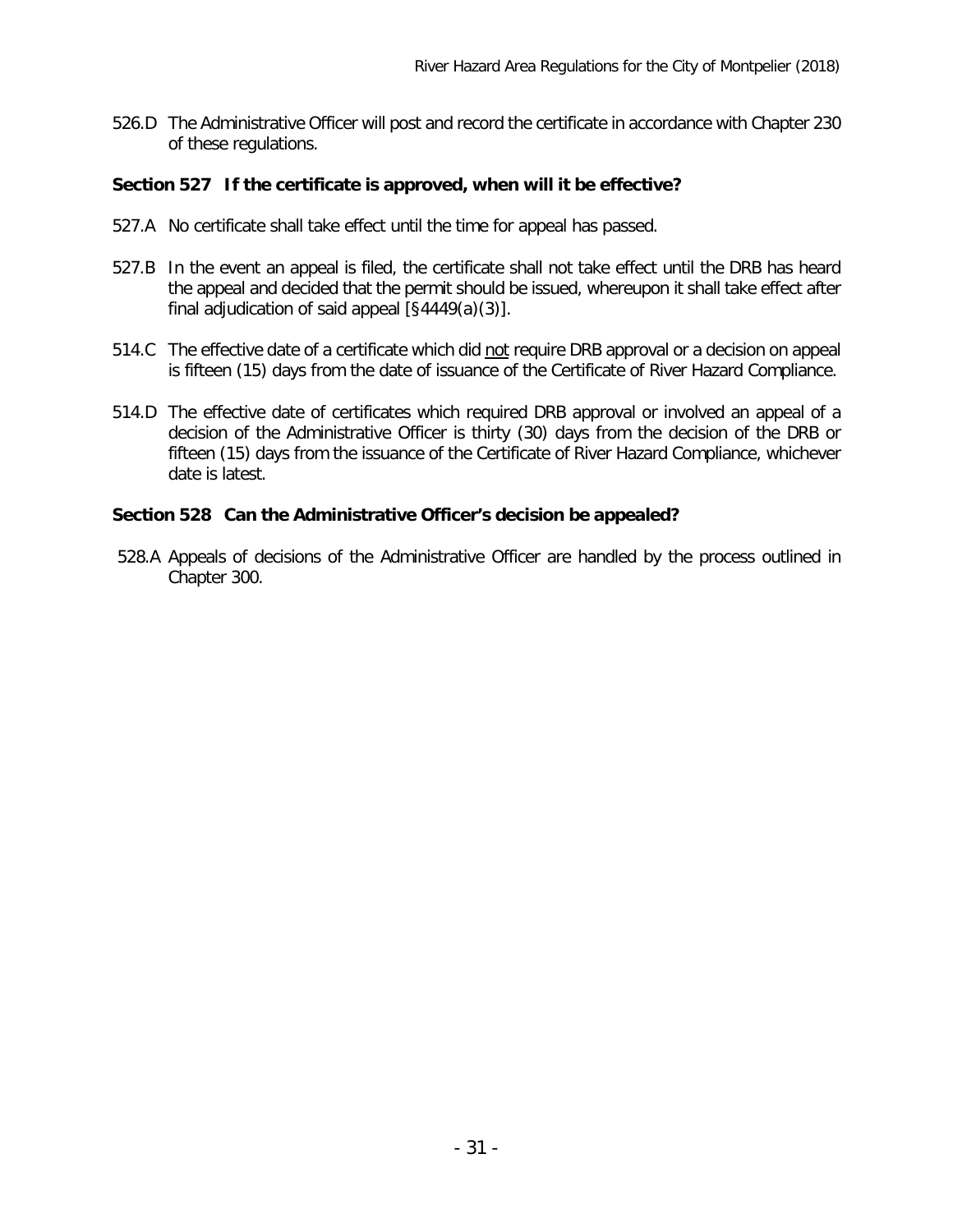### **PART 6. DETERMINATIONS**

### **Chapter 600 Flood Hazard Area District Determinations**

### **Section 601 How does the Administrative Officer determine the boundaries of the Flood Hazard Area district and any sub-districts?**

- 601.A The Administrative Officer shall determine the boundaries of the designated Flood Hazard Area, including the location of sub-district boundaries, by visual inspection of the FIRM map or by scaling distances on the FIRM map, as appropriate.
- 601.B When the Administrative Officer cannot definitely determine the location of a district or subdistrict boundary line by the above rule, the Administrative Officer shall determine the boundary line in question based upon surveys provided by the applicant and/or other evidence including input from the State Department of Environmental Conservation.

### **Section 602 What if a building is only partly in the Flood Hazard Area?**

- 602.A When determining whether an existing or proposed structure is in or out of a Flood Hazard Area, the entire structure including all additions shall be considered to be within the Flood Hazard Area if any portion of the structure is within the Flood Hazard Area.
- 602.B Regarding Floodways, only the portion of the structure in the Floodway sub-district is considered in the Floodway.
- 602.C Where one structure is attached to another through a covered breezeway or similar connection, it is a separate structure and not an addition.

### **Section 603 What if a property owner believes the FEMA FIRM map is incorrect and believes that their building is outside of the Flood Hazard Area?**

- 603.A Where an applicant believes the property or structure in question is outside of the Flood Hazard Area and therefore not subject to these regulations, the applicant may request a Letter of Map Amendment (LOMA) or Letter of Map Revision (LOMR), as applicable, from FEMA (see Part 9 of these regulations).
	- (1) Until a LOMA or LOMR is received, the applicant is considered to be within the Flood Hazard Area.

### **Chapter 610 River Corridor District Determinations**

### **Section 611 How does the Administrative Officer determine the River Corridor district and sub-district boundaries?**

611.A The Administrative Officer shall determine the boundaries of the River Corridor, including the location of sub-district boundaries, by visual inspection of the River Corridor map or by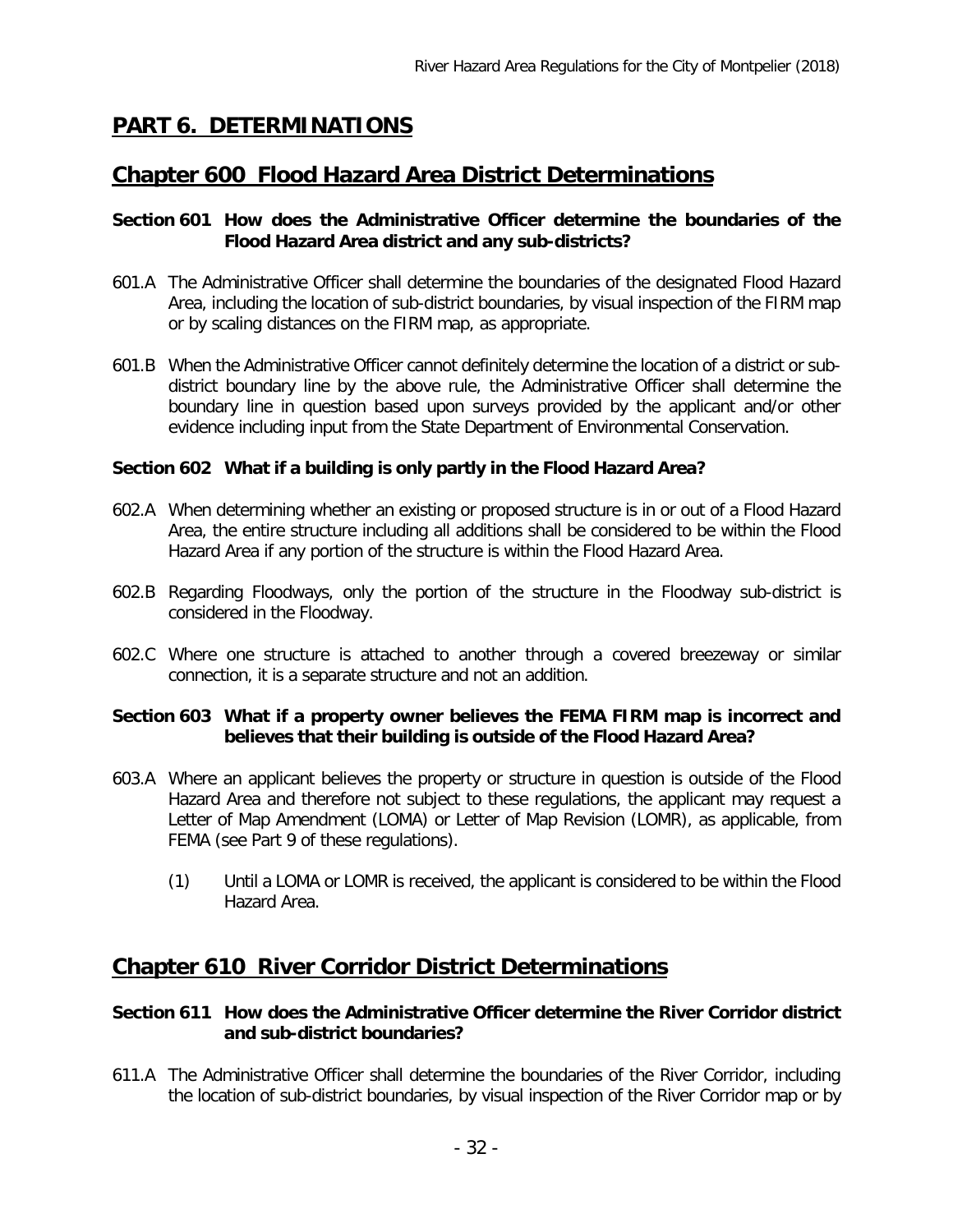scaling distances on the River Corridor map, as appropriate.

611.B When the Administrative Officer cannot definitely determine the location of a district or subdistrict boundary line by the above rule, the Administrative Officer shall determine the boundary line in question based upon surveys provided by the applicant and/or other evidence including input from the State Department of Environmental Conservation.

### **Section 612 What if a building is only partly in the River Corridor?**

- 612.A When determining whether an existing or proposed structure is in or out of a River Corridor, the entire structure including all additions shall be considered to be within the River Corridor if any portion of the structure is within the River Corridor.
- 612.B Where one structure is attached to another through a covered breezeway or similar connection, it is a separate structure and not an addition.

### **Chapter 620 Non-conforming Structure Determination**

### **Section 621 What are non-conforming structures?**

621.A Any legal structure or part thereof, which is not conforming to the provisions of these regulations concerning any structural requirements (including such things as lowest floor elevation) shall be deemed a non-conforming structure. [§4412(7)]

### **Section 622 How do non-conforming structures come into existence?**

622.A Non-conforming structures exist as a result of construction prior to adoption of regulations (i.e. pre-FIRM structures), construction under an earlier set of less restrictive regulations, construction under some exemption from these regulations (e.g. farm structures), or through a variance issued at any time.

### **Section 623 How are structures that are considered non-conforming with regards to the Flood Hazard Area requirements handled?**

- 623.A Any non-conforming structure within the Flood Hazard Area is allowed to exist indefinitely, but shall be subject to the following provisions:
	- (1) A non-conforming structure that is proposed to be substantially improved must have the entire structure brought into compliance with these regulations (see Chapter 630 on substantial improvements).
	- (2) A non-conforming structure that has been demolished, destroyed, or substantially damaged which is proposed for redeveloped must be redeveloped in accordance with these regulations [§4424(2)] (see Chapter 630 regarding substantial damage).
	- (3) A non-conforming structure shall not be moved without being brought into compliance with these regulations.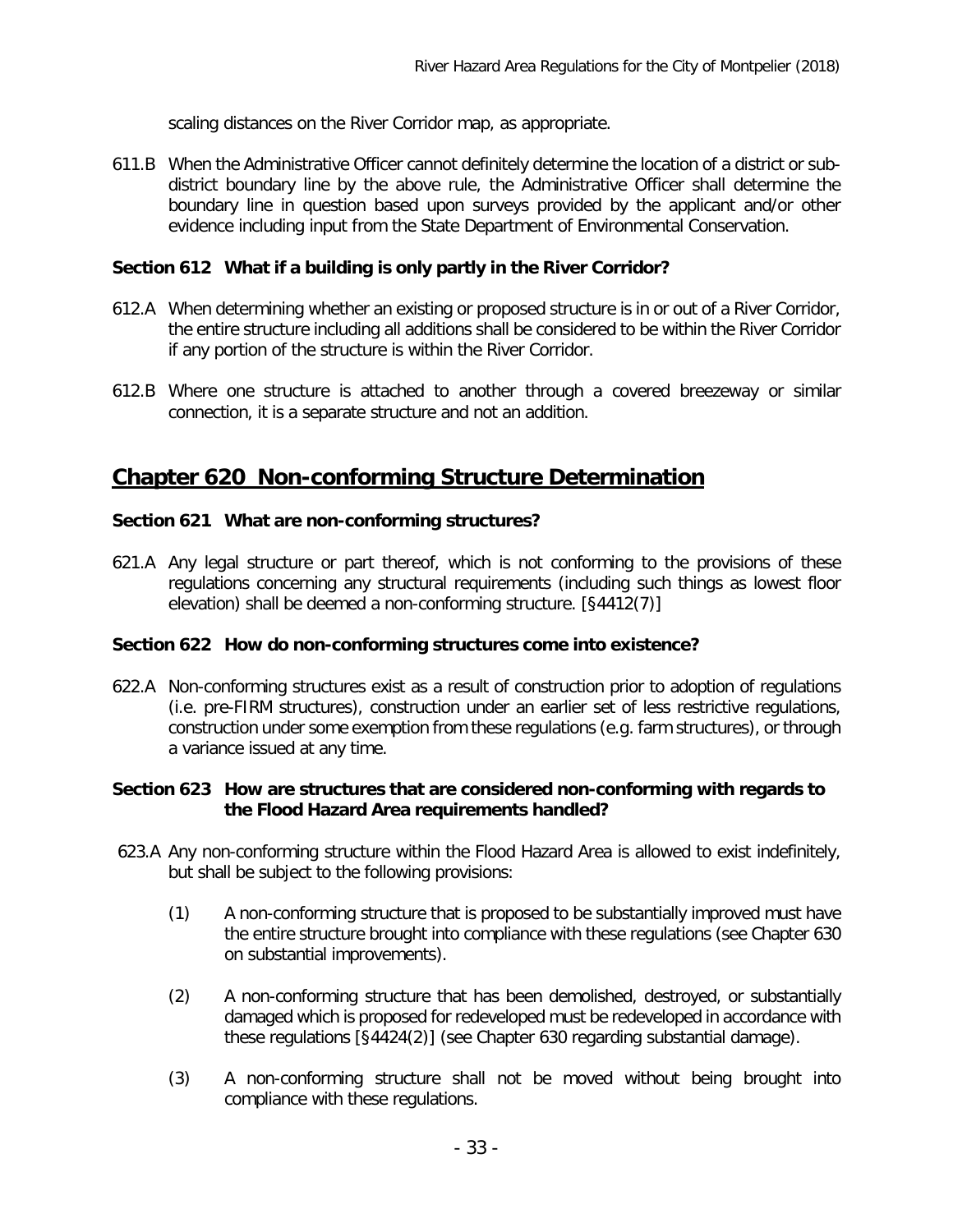- (4) Nothing in this section shall be deemed to prevent normal maintenance and repair of a non-conforming structure provided that such action does not qualify as a substantial improvement or substantial damage of the structure and that such action does not increase the degree of non-conformance.
- (5) All additions to non-conforming structures shall be developed in accordance with these regulations (see Chapter 630 regarding substantial improvements).
- (6) Where an individual mobile home lot in an existing mobile home park is vacated, the lot shall not be considered discontinued or abandoned even if either the lot or park is non-conforming. Replacement mobile homes shall be regulated per Sections 714 and 715 of these regulations.
- (7) Where an application proposes non-substantial improvements or involve nonsubstantial damage, the development shall meet the requirements in Section 637.
- (8) Other non-conformities (e.g. storage of materials) shall not be increased in area except by bringing the entire non-conformity into conformance with the regulations.
	- a. Where such non-conformity is abandoned (as defined by the City of Montpelier Zoning Regulations) the use shall not be resumed.
	- b. Where such non-conformity exists as an accessory to a primary use (e.g. exterior storage of materials to a retail store), the elimination of the non-conformity can be required as a condition of approval for an expansion or alteration of the primary use.

### **Section 624 How are structures that are considered non-conforming with respect to the River Corridor handled?**

- 624.A Any non-conforming structure within the River Corridor is allowed to exist indefinitely, but shall be subject to the following provisions:
	- (1) Additions to nonconforming structures are permitted provided all additions are, when combined, less than 500 square feet larger than the footprint of the structure at the time of the adoption of these regulations and does not increase the degree of nonconformance.
	- (2) A non-conforming structure that suffers substantial damage shall not be repaired or replaced except in conformance with these regulations (see Chapter 630 for information regarding substantial damage).
	- (3) A non-conforming structure shall not be moved without being brought into compliance with these regulations.
		- a. Where a structure in the River Corridor cannot be moved out of the River Corridor because land is not available or reasonably developable, the applicant may request a waiver to allow placement of the building in the location that would represent the minimum waiver necessary to afford relief and located such that the structure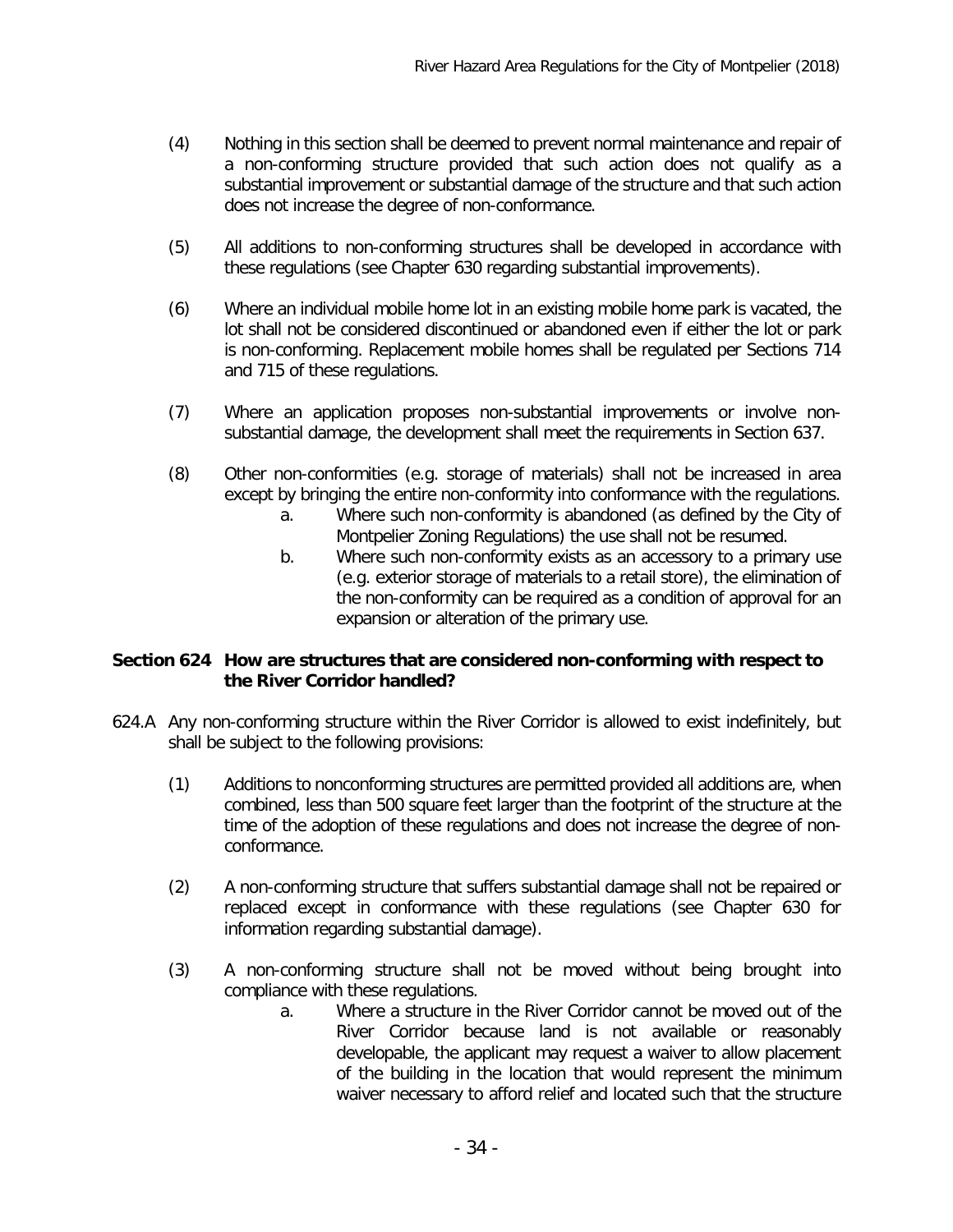will not alter the essential character of the neighborhood.

- (4) Nothing in this section shall be deemed to prevent normal maintenance and repair of a non-conforming structure provided that such action does not qualify as repair of a substantially damaged structure and that such action does not increase the degree of non-conformance.
- (5) Other non-conformities (e.g. storage of materials) shall not be increased in area except by bringing the entire non-conformity into conformance with the regulations.
	- a. Where such non-conformity is abandoned (as defined by the City of Montpelier Zoning Regulations) the use shall not be resumed.
	- b. Where such non-conformity exists as an accessory to a primary use (e.g. exterior storage of materials to a retail store), the elimination of the non-conformity can be required as a condition of approval for an expansion or alteration of the primary use.

### **Chapter 630 Substantial Improvement/Damage Determinations**

### **Section 631 What does substantial improvements mean?**

- 631.A Substantial improvement means any repair, reconstruction, or improvement of a nonconforming structure, the cost of which equals or exceeds 50 percent of the market value of the structure before the start of construction.
- 631.B This term includes structures which have incurred "repetitive loss" or "substantial damage", regardless of the amount of actual work performed.

### **Section 632 What does substantial damage mean?**

632.A Substantial damage means damage of any origin sustained by a structure whereby the cost of restoring the structure to its before-damaged condition would equal or exceed 50 percent of the market value of the structure before the damage occurred.

#### **Section 633 How is substantial improvement/damage calculated?**

- 633.A The following shall apply when calculating substantial improvements:
	- (1) Unless stricter rules are described in this section, FEMA NFIP guidance such as the NFIP Substantial Improvement/ Substantial Damage- Desk Reference (P-758) shall be used to guide calculation of market value of structure and costs.
	- (2) Where one building is attached to another through a covered breezeway or similar connection, the two buildings are considered separate and substantial improvement/damage calculations shall be made for each structure independently.
	- (3) All open River Hazard Area Development Permits shall be counted cumulatively with new applications to determine if a substantial improvement of a structure has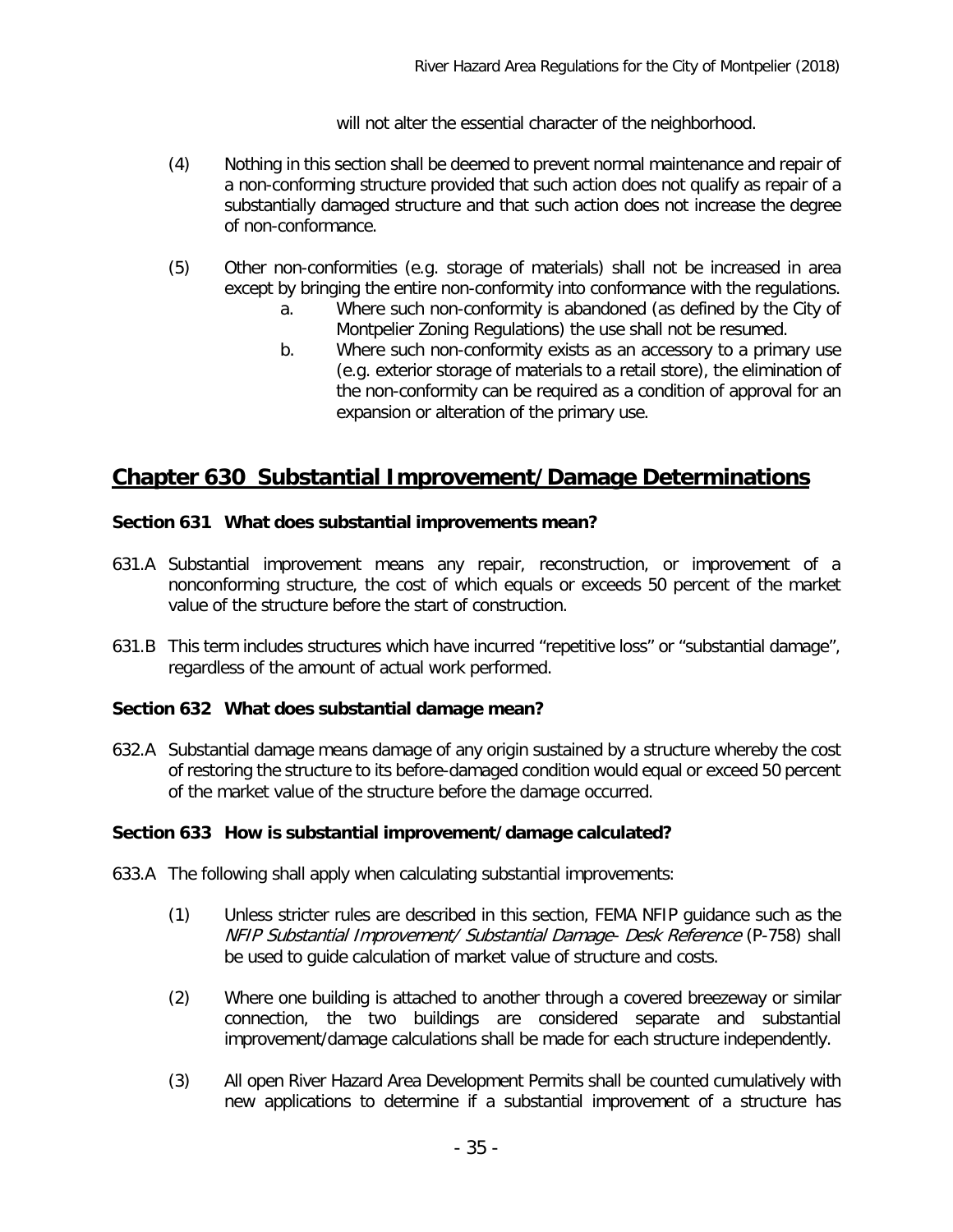occurred.

- (4) In general the City of Montpelier shall use the assessed value of the structure, adjusted by the City's Current Level of Assessment, as the default value of the structure.
	- a. The value of the land should not be included in the valuation of the structure.

### **Section 634 Are there improvements that don't count towards 'substantial improvement'?**

634.A The term 'substantial improvement' does not include the following:

- (1) The cost of improvements of a structure to correct existing violations of state and local health, sanitary, or safety code specifications which have been identified by the local code enforcement official and which are the minimum necessary to assure safe living conditions;
- (2) Any alteration of a historic structure provided that the alteration will not preclude the structure's continued designation as a historic structure.
	- a. The Administrative Officer may require from the applicant a Section 106 report, prepared by a qualified professional, to demonstrate compliance with this provision.
	- b. This exemption does not apply to additions (i.e. expansions of building footprint) to historic structures which must be built in compliance with these regulations.

### **Section 635 What happens if a project will substantially improve a structure?**

- 635.A Where an application proposes to make a substantial improvement to an existing structure, that structure shall be brought into conformance with these regulations.
	- (1) For example, a structure with the lowest floor below DFE may be required to elevate the structure.
	- (2) Where one structure is attached to another through a covered breezeway or similar connection, it is a separate structure and not an addition. Therefore, substantial improvement of a structure would require the elevation of the structure and all additions but not separate structures.

### **Section 636 What happens in the case of an addition to a non-conforming structure?**

- 636.A Where an applicant proposes to add a lateral addition to an existing structure, the addition must be compliant with the requirements of these regulations. The non-substantial improvement exemption applies to existing structures on their existing footprints.
	- (1) For example, a non-substantial addition to an existing building must still be elevated to DFE even though the existing building will not be required to be elevated.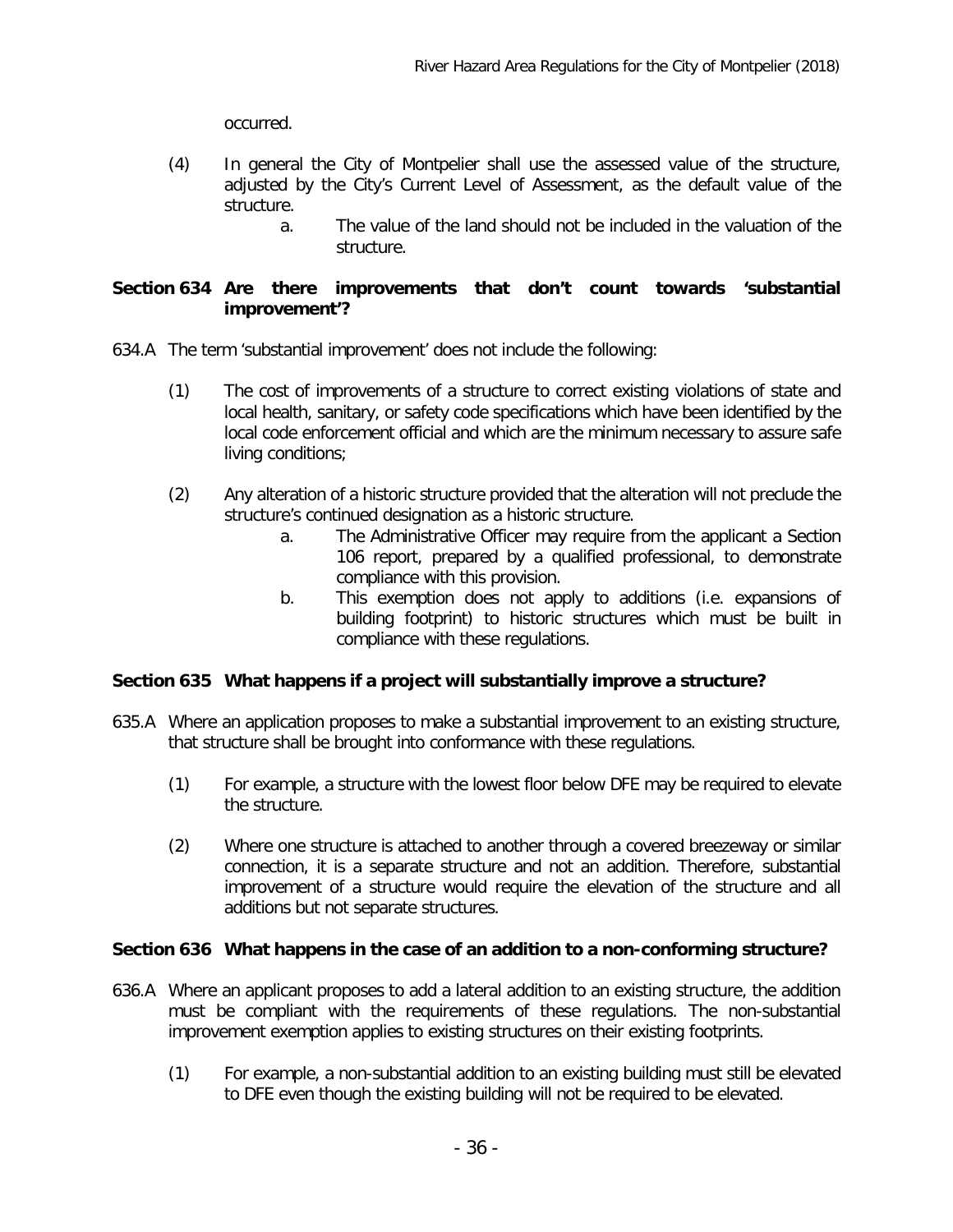### **Section 637 What happens if the project will involves a structure that is substantially damaged?**

- 637.A Where a substantially damaged structure is proposed for redevelopment, that structure shall be brought into conformance with these regulations.
	- (1) For example a building with the lowest floor below DFE which has been substantially damaged may be required to elevate the building during reconstruction.

### **Section 638 Are there rules to be met if the structure is not substantially improved/damaged?**

- 638.A Where a proposal is determined to be a non-substantial improvement/damage, only the improvement will be reviewed for conformance with these regulations.
	- (1) For example, if replacement of electrical panels, HVAC, or fuel systems are found to be non-substantial improvements, those improvement would still need to be compliant with those provisions in Part 8. Replacement of damaged sheetrock below DFE must be replaced with flood resistant materials.
	- (2) The applicant may seek a waiver to this provision under Chapter 320 of these regulations. Applicants for a waiver must meet the following:
		- a. The applicant shall demonstrate just cause for not meeting the requirement (e.g. cost is unduly burdensome or technically not feasible).
		- b. The applicant shall demonstrate that the proposal will not leave in place serious health and safety risks (e.g. leaving an electrical panel in a basement subject to flooding) and that any remaining risks are mitigated (e.g. electrical outlets to sump pumps are elevated as high as possible and GFI protected).
		- c. The applicant shall demonstrate that the risk of property damage is minimized (e.g. a furnace below DFE may not be a safety risk but should be elevated to the greatest extent possible to minimize risk of damage).

### **Chapter 640 Base Flood Elevation & Design Flood Elevation Determination**

### **Section 641 Who is responsible for determining the base flood elevations?**

- 641.A In all instances the applicant is required to determine their base flood elevations.
- 641.B The base flood elevation shall be determined based upon the following rules:
	- (1) Determining Base Flood Elevations in AE Zone. In areas where base flood elevations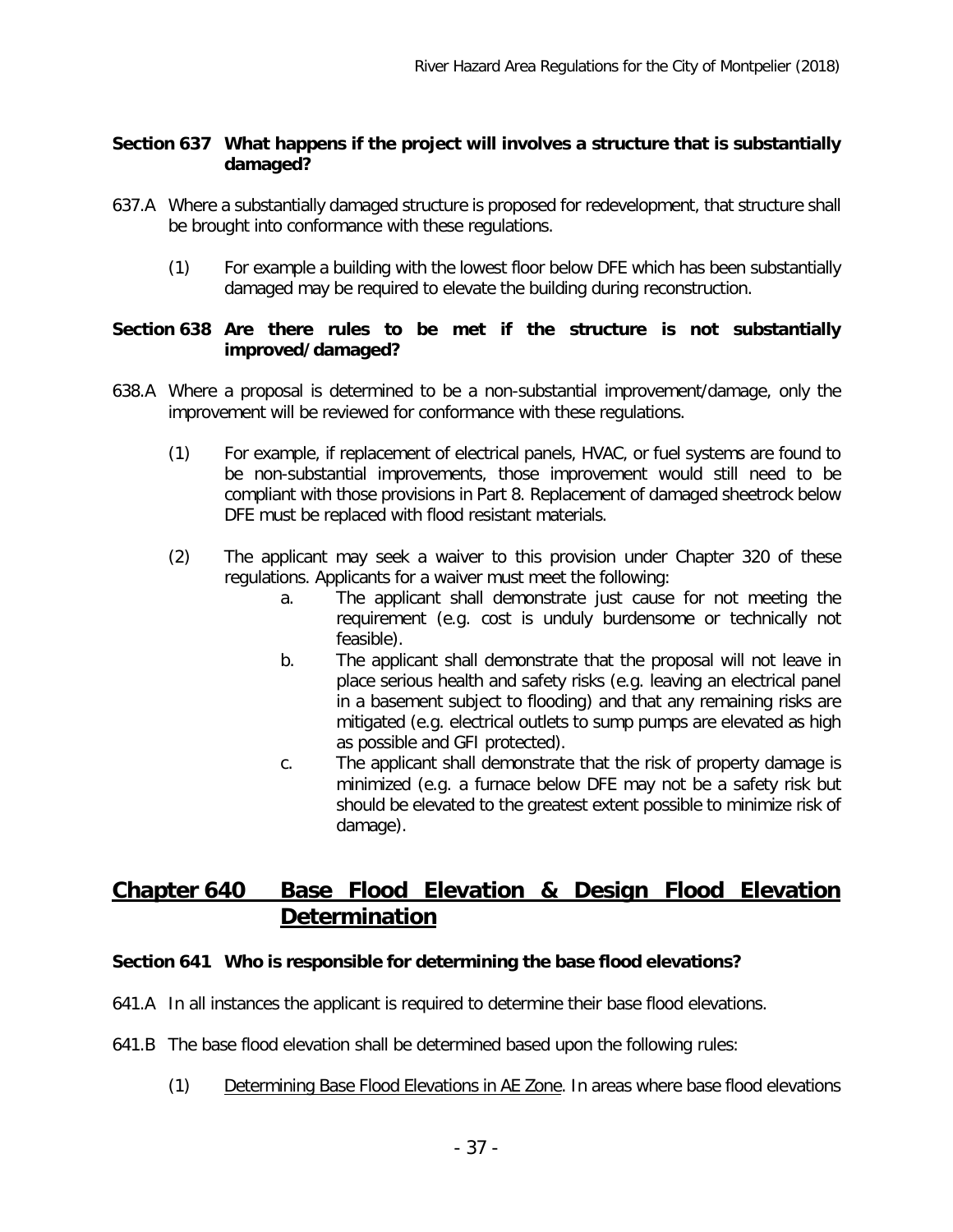have been provided by FEMA (i.e. Zones A1-A30, AE, and AH), the base flood elevations in the Flood Insurance Study and accompanying maps (of most recent date) shall be used to administer the provisions of these regulations.

- a. Base flood elevations should be determined using the methodology laid out in the NFIP Flood Plain Management Requirements- Desk Reference.
- b. Determinations shall be made based on the highest base flood elevation, within the Flood Hazard Area, for the structure in question. A building, therefore, which has a BFE at the north end of 530.5 feet and a BFE of 532.1 feet at the south end of the building, will have a BFE of 532.1 for the entire building.
- (2) Determining Base Flood Elevations in A Zone. In areas where base flood elevations have not been provided by FEMA (i.e. in A Zones) it is the applicant's responsibility to develop the base flood elevation at the site.
	- a. The applicant shall develop the base flood elevations using information from FEMA or from other State or federal agencies. All base flood elevations must be approved by the State Department of Environmental Conservation.
	- b. Where an application for a subdivision or mobile home park has a portion of the subdivision or manufactured home park within the Flood Hazard Area, the applicant shall provide base elevation data.
	- c. A Letter of Map Revision (LOMR) from FEMA may be required to establish the base flood elevation (see Part 9 of these regulations).

### **Section 642 How accurate do base flood elevation measurements need to be?**

642.A Base flood elevations shall be made to tenths of a foot (minimum accuracy).

### **Section 643 Are elevation certificates required for all applications?**

- 643.A Elevation certificates may be required during the application process to determine if the proposed development will be in compliance with these regulations.
- 643.B Elevation certificates are required of all new, substantially improved, and flood proofed structures permitted after the effective date of these regulations.

### **Section 644 The regulations discuss Design Flood Elevations. What are they?**

644.A Design Flood Elevations (herein abbreviated DFE) are equivalent to the base flood elevation plus any freeboard.

644.B Freeboard requirements in the City of Montpelier are 2 feet.

(1) For example, a site with a base flood elevation of 520.1 feet will have a DFE of 522.1 feet.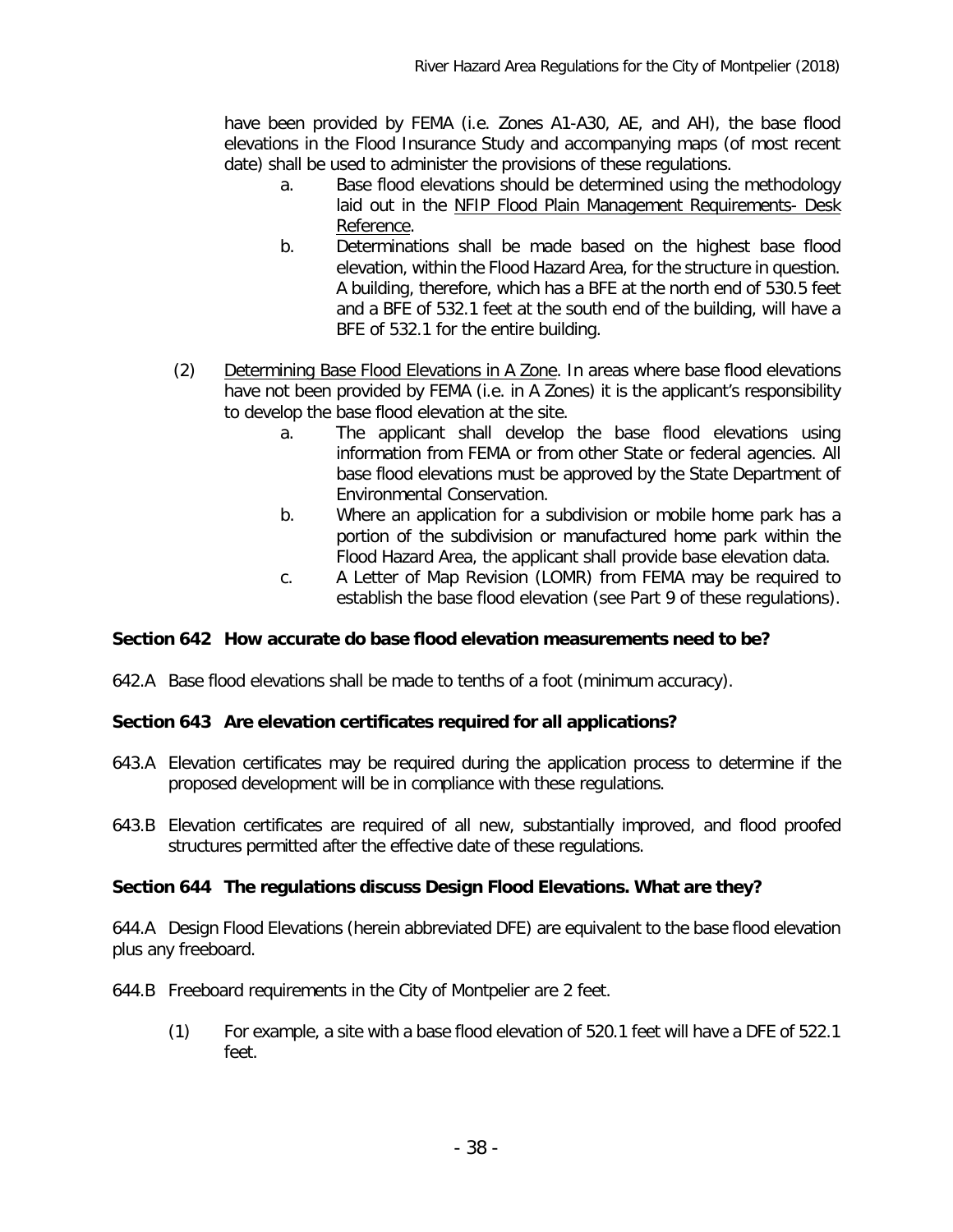### **PART 7. SPECIFIC USE & STRUCTURE PROVISIONS**

### **Chapter 700 General Uses & Structures Review Criteria**

### **Section 701 How are uses generally regulated?**

- 701.A These regulations do not usually differentiate between specific uses (e.g. single family dwelling, retail, or light industrial) but these regulations do differentiate between nonresidential structures and residential structures.
- 701.B There are certain uses or activities that are exceptions to the above generalization based on state or federal law. These specific uses are described below in Chapter 710.
- 701.C See the City of Montpelier Zoning Regulations regarding abandoned uses, non-conforming uses, accessory apartments, child care facilities, residential care and group homes, home occupations, public facilities, and other specifics where such detail is not provided within these regulations.

### **Chapter 710 Specific Uses & Structures Review Criteria**

### **Section 711 Accessory Structures**

- 711.A Accessory structures are included under the general definition of structure and are therefore subject to all river hazard area regulations pertaining to structures.
	- (1) Accessory structures within the Flood Hazard Area district shall meet the requirements in Sections 711.B and 711.C.
	- (2) Accessory structures within the River Corridor district shall meet the requirements in Sections 711.D and 711.E.
- 711.B An accessory structure within the Flood Hazard Area may be wet-proofed (Section 804.A(3)) rather than elevated or dry-proofed when the structure:
	- (1) Represents a minimal investment;
	- (2) Meets the requirements below in 711.C; and
	- (3) Complies with all other applicable regulations in this regulation.

711.C Accessory structures in the Flood Hazard Area must meet the following requirements:

- (1) Accessory structures shall not be used for human habitation and the building shall only be used for parking and/or storage;
- (2) Accessory structures shall be designed to have low flood damage potential and be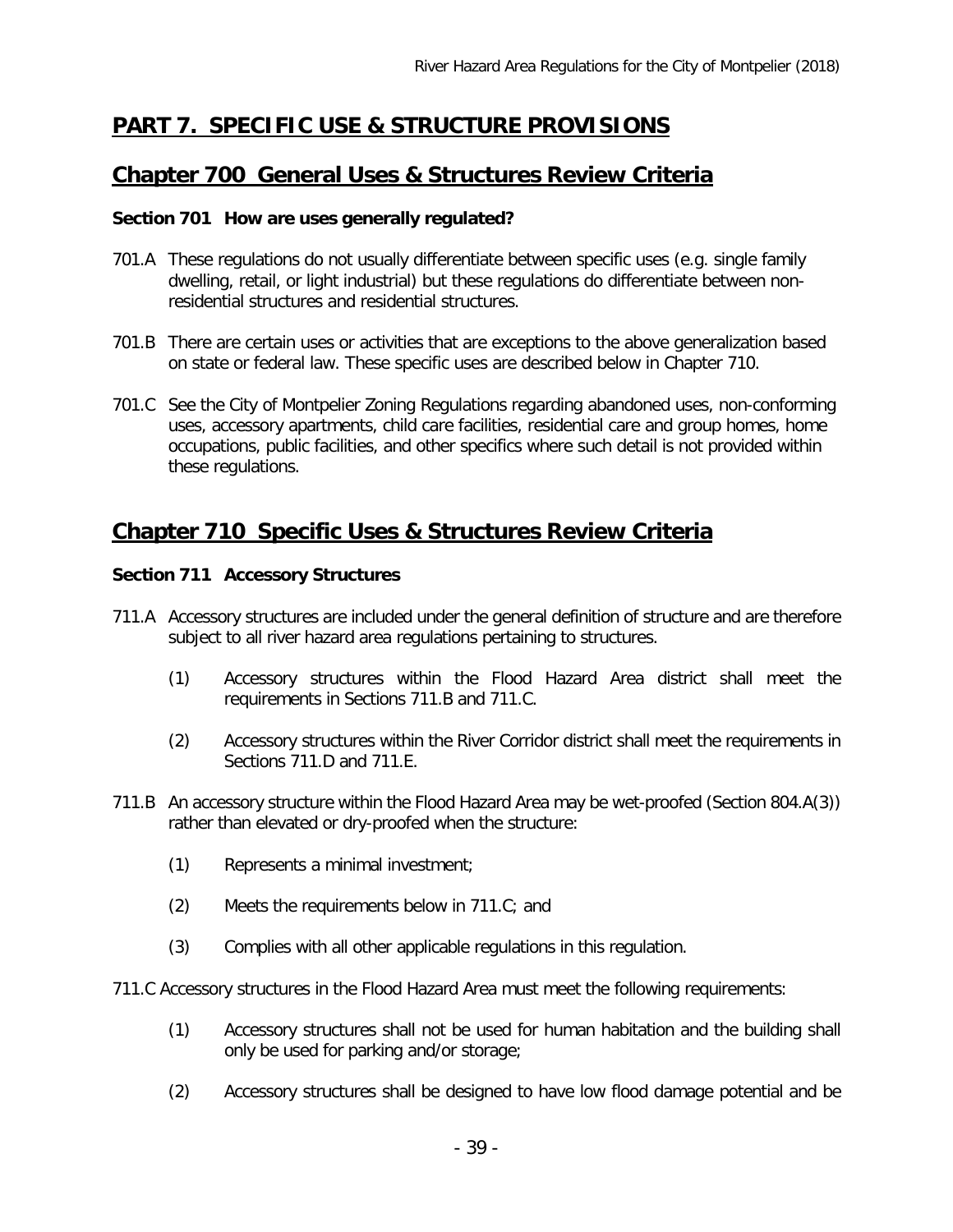constructed of flood resistant materials below the DFE;

- (3) Accessory structures shall be constructed and placed on the building site so as to offer the minimum resistance to the flow of floodwaters in and out (refer to technical bulletin 1-93 for more information about required openings standards);
- (4) Accessory structures shall be adequately anchored to resist flotation, collapse, and lateral movement'
- (5) All structure utilities (such as electrical and heating) shall be elevated or floodproofed.

711.D An accessory structure within the river corridor may be permitted provided:

- (1) Accessory structures less than 150 square feet in size may be permitted provided: a. the new structure is not within 50 feet of a stream or river bank;
- (2) Accessory structures less than 480 square feet in size may be permitted provided:
	- a. the new structure is not within 50 feet of a stream or river bank; and
	- b. is not closer to the river or stream than the existing principle structure.

#### **Section 712 Alteration of a Watercourse**

- 712.A The alteration or relocation of a portion of a watercourse within the River Hazard Area is prohibited unless part of an overall plan (adopted by the municipality) involving river restoration, flood mitigation, or other public purpose.
	- (1) In these instances, an application for the alteration or relocation may be approved only if the flood carrying capacity within the altered or relocated portion of a watercourse is maintained or increased as certified by a professional engineer.
	- (2) Applicant should consult with the Agency of Natural Resources concerning additional permits that may be required with this type of activity.

#### **Section 713 Fuel Storage Tanks**

- 713.A All fuel storage tanks (e.g. liquid propane, diesel, home heating fuel, kerosene, etc.) in the Flood Hazard Area shall be placed at or above the DFE or be securely anchored to prevent flotation; Storage tanks may be placed underground if securely anchored as certified by a qualified professional.
	- (1) Fuel storage tanks located below DFE must have all filler pipes and vents located at or above the DFE.
- 713.B All fuel storage tanks (e.g. liquid propane, diesel, home heating fuel, kerosene, etc.) are prohibited in the River Corridor except as below.
	- (1) Fuel storage tanks to serve existing structures are allowed provided the tanks are located no closer to the stream than the existing structure.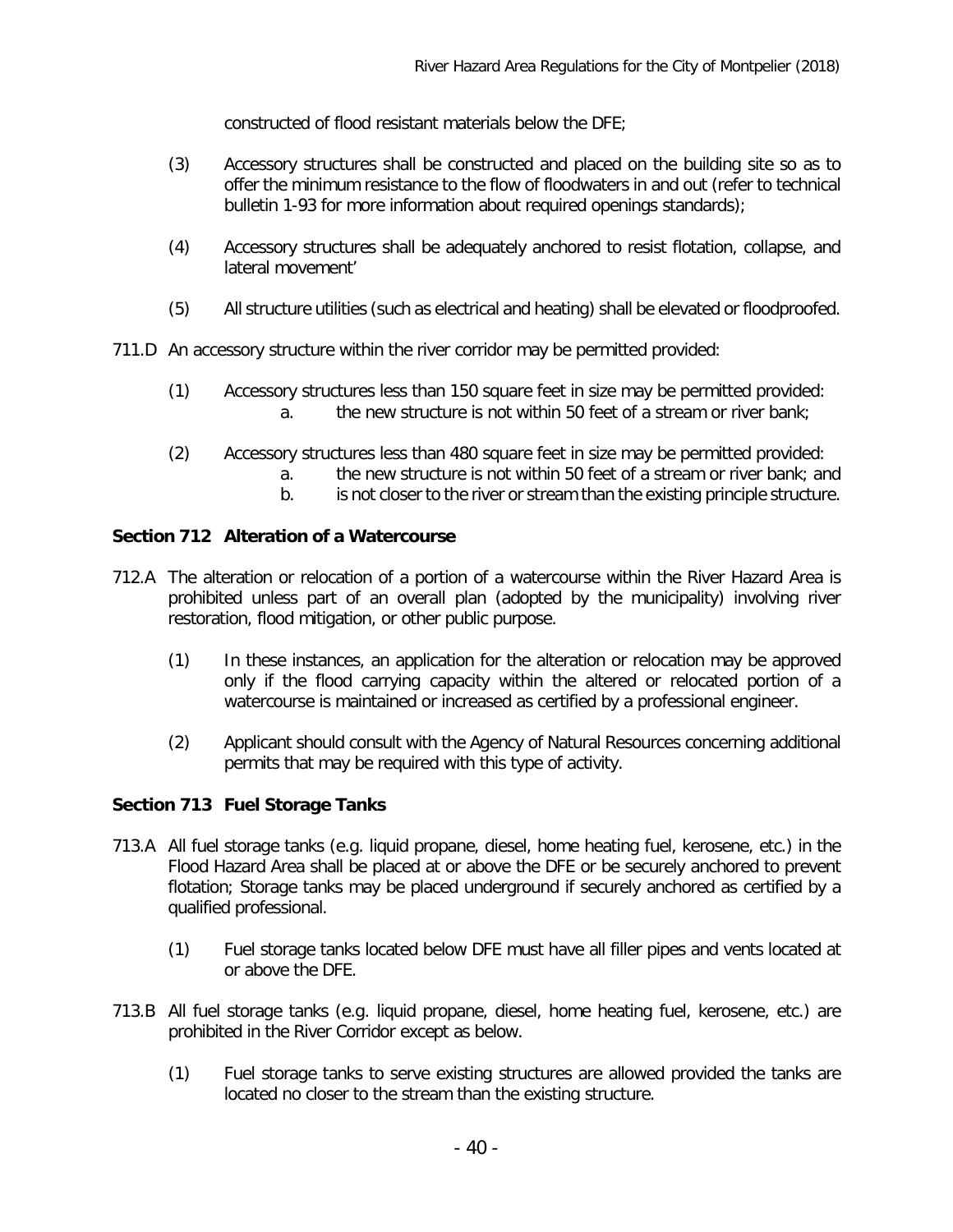### **Section 714 Manufactured (Mobile) Homes**

- 714.A No provision of these regulations shall have the effect of excluding mobile homes, modular housing, or other forms of prefabricated housing from the municipality, except upon the same terms and conditions as conventional housing is excluded. [§4412(1)(B)]
- 714.B Within these regulations, mobile homes and manufactured homes are synonymous.
- 714.C New and replacement manufactured homes shall meet foundation and installation requirements in FEMA P-85 Protecting Manufactured Homes from Floods and Other Hazards and be elevated to DFE.

### **Section 715 Manufactured (Mobile) Home Parks**

- 715.A Manufactured home parks are prohibited in the River Hazard Area.
- 715.B In existing manufactured home parks, manufactured homes shall be treated the same as conventional housing except that manufactured homes shall demonstrate that they meet the foundation and installation requirements of Section 714.C.
- 715.C An evacuation plan for any existing manufactured home parks indicating alternate vehicular access and escape routes shall be filed with the State Civil Defense Office. (See §1910.3(b)(8) of the Federal Register)

### **Section 716 Mining, Dredging, Filling, Grading, Paving, Excavation, and Drilling**

- 716.A Mining within the River Hazard Area is prohibited unless part of an overall plan (adopted by the municipality) involving river restoration, flood mitigation, or other public purpose.
- 716.B Dredging within a portion of a watercourse within the River Hazard Area is prohibited unless part of an overall plan (adopted by the municipality) involving river restoration, flood mitigation, or other public purpose.
	- (1) Applicant should consult with the Agency of Natural Resources concerning additional permits that may be required with this type of activity.
- 716.C Filling within the River Hazard Area shall meet the following requirements:
	- (1) Filling is not permitted within the River Corridor nor in the Floodway subdistrict of the Flood Hazard Area except as provided in Section 803.
	- (2) Filling may be permitted within the Floodway Fringe sub-district (see Section 804) provided the fill is properly compacted, graded, and, where appropriate, revegetated.
		- a. For additional information consult Technical Bulletin 10-01 Ensuring that structures built on fill in or near special flood hazard areas are reasonably safe from flooding.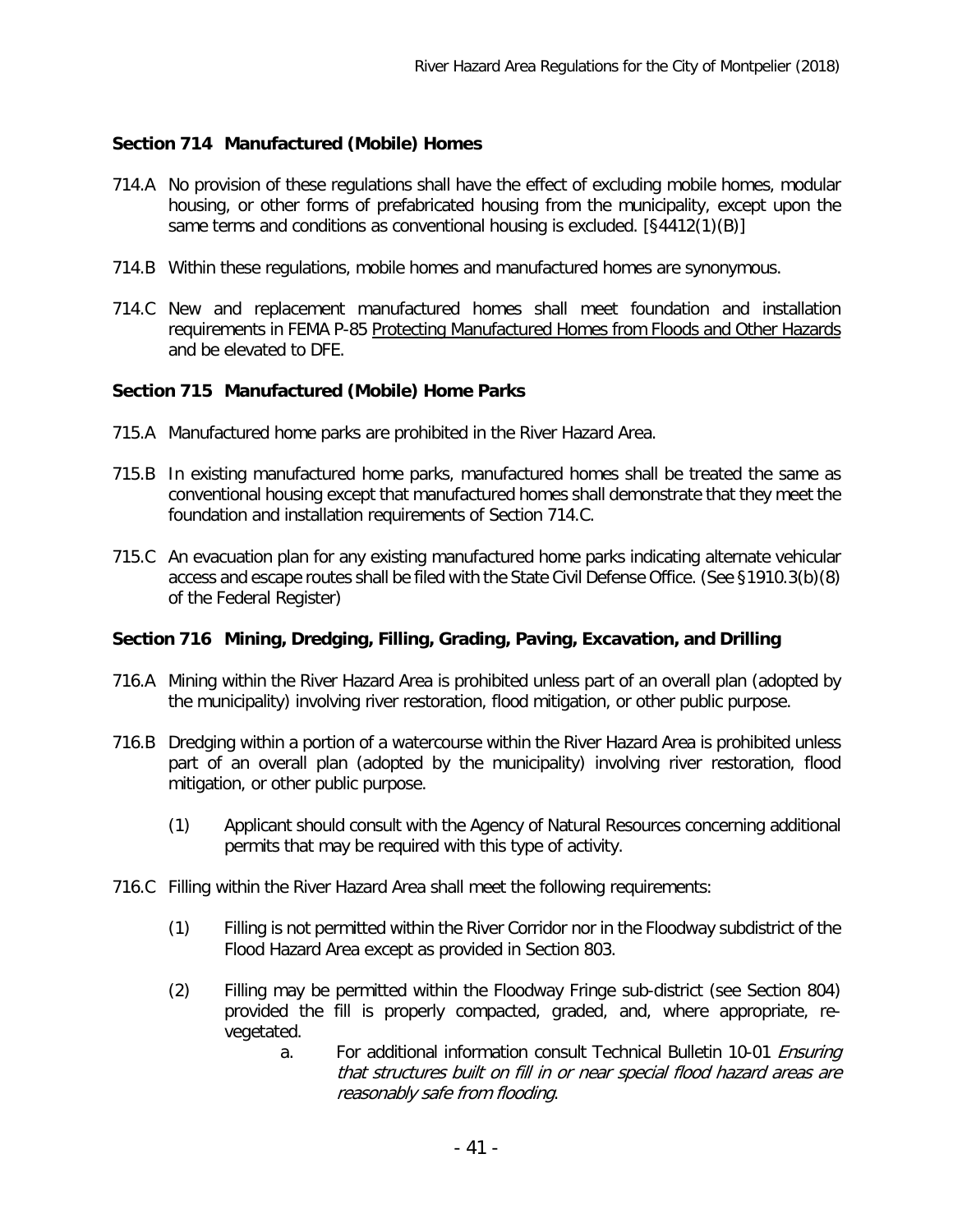- (3) Where an applicant wishes to remove a property or part thereof from the Floodway Fringe sub-district of the Flood Hazard Area by elevating the natural grade (adding fill in the Flood Hazard Area) the applicant shall provide a CLOMR-F or LOMR-F, as appropriate to the project.
	- a. See Part 9 for additional information on Letters of Map Amendment and Revision.
- 716.D Grading within the River Hazard Area shall reduce the exposure to existing and proposed development of flood and erosion hazards.
- 716.E Paving may be permitted in the River Hazard Area with special rules for paving within the Floodway.
	- (1) As development in Floodways cannot result in any increase in flood levels (0.00 feet) during the occurrence of the base flood (see Section 803), any paving in the Floodway shall be completed using a "mill and fill" approach or other method that will not result in increased flood levels.
- 716.F Excavation may be permitted in the River Hazard Area provided the excavation reduces the exposure to flood and erosion hazards.
- 716.G Except for water wells, drilling wells within the River Hazard Area is prohibited.
	- (1) Regulation of public and private domestic water wells are pre-empted by the State of Vermont Department of Environmental Conservation. Applicants to Vermont DEC for well construction shall notify the state if a well is proposed within the River Hazard Area.

### **Section 717 Public Infrastructure**

- 717.A Bridges, culverts, channel management activities, or public projects which are functionally dependent on stream access or crossing are permitted in the River Hazard Area provided they are part of an overall plan (adopted by the municipality).
- 717.B Public and private stream crossings (bridges and culverts) must be designed and built to pass 100 year flood event (Q-100).
- 717.C Public utilities may be placed underground where a licensed professional engineer certifies that there will be no change in grade and the utilities will be adequately protected from scour.

### **Section 718 Recreational Vehicles**

718.A Storage or use of recreational vehicles is prohibited in the River Hazard Area.

### **Section 719 Subdivisions**

719.A The subdivision of land within the River Hazard Area is allowed only if it can be demonstrated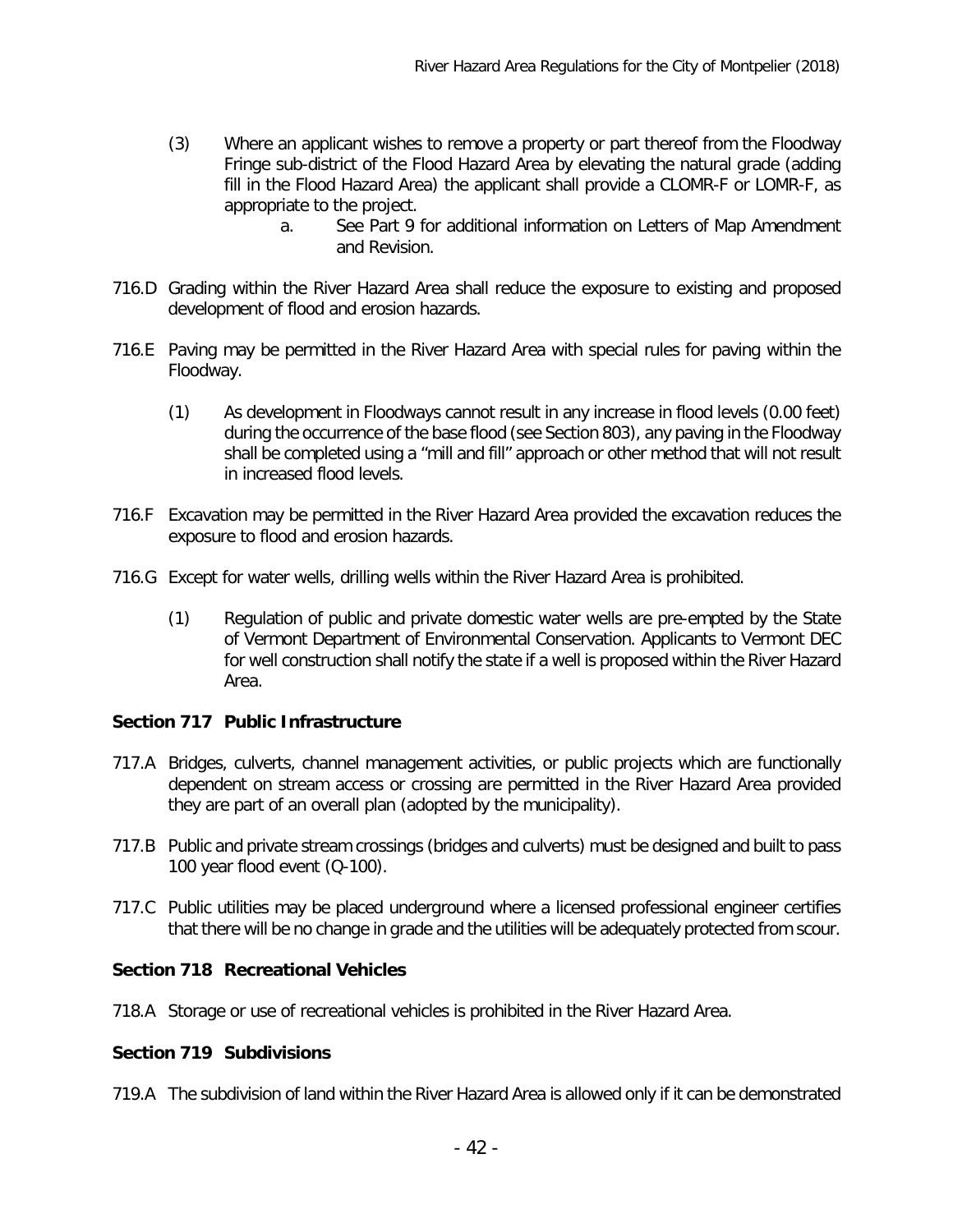by the applicant that each parcel created will have some permissible use.

- (1) Each new parcel, for instance, shall have sufficient areas outside of the Floodway or River Corridor which is suitable for development.
- 719.B No subdivision shall be approved where dryland access is not available for emergency service vehicles.
- 719.C Where a parcel in a subdivision is not intended for future development (e.g. sale to a land trust for conservation purposes) the subdivision may be permitted provided the permit clearly reflects that the parcel is for conservation purposes only.
- 719.D An evacuation plan for any existing subdivisions indicating alternate vehicular access and escape routes shall be filed with the State Civil Defense Office. (See §1910.3(b)(8) of the Federal Register)
- 719.E All subdivision proposals shall:
	- (1) be consistent with the need to minimize flood damage within flood-prone areas;
	- (2) have all public and private utilities and facilities, such as sewer, gas, electrical, and water systems are located and constructed to minimize or eliminate flood damage;
	- (3) adequately drain the site to reduce exposure to flood hazards.
		- a. Applicants shall submit a site plan that accounts for local drainage from and onto adjoining properties and that protects the buildings (or proposed building sites) from local drainage flows (see FEMA 511 Reducing Damage from Localized Flooding - Chapter 4).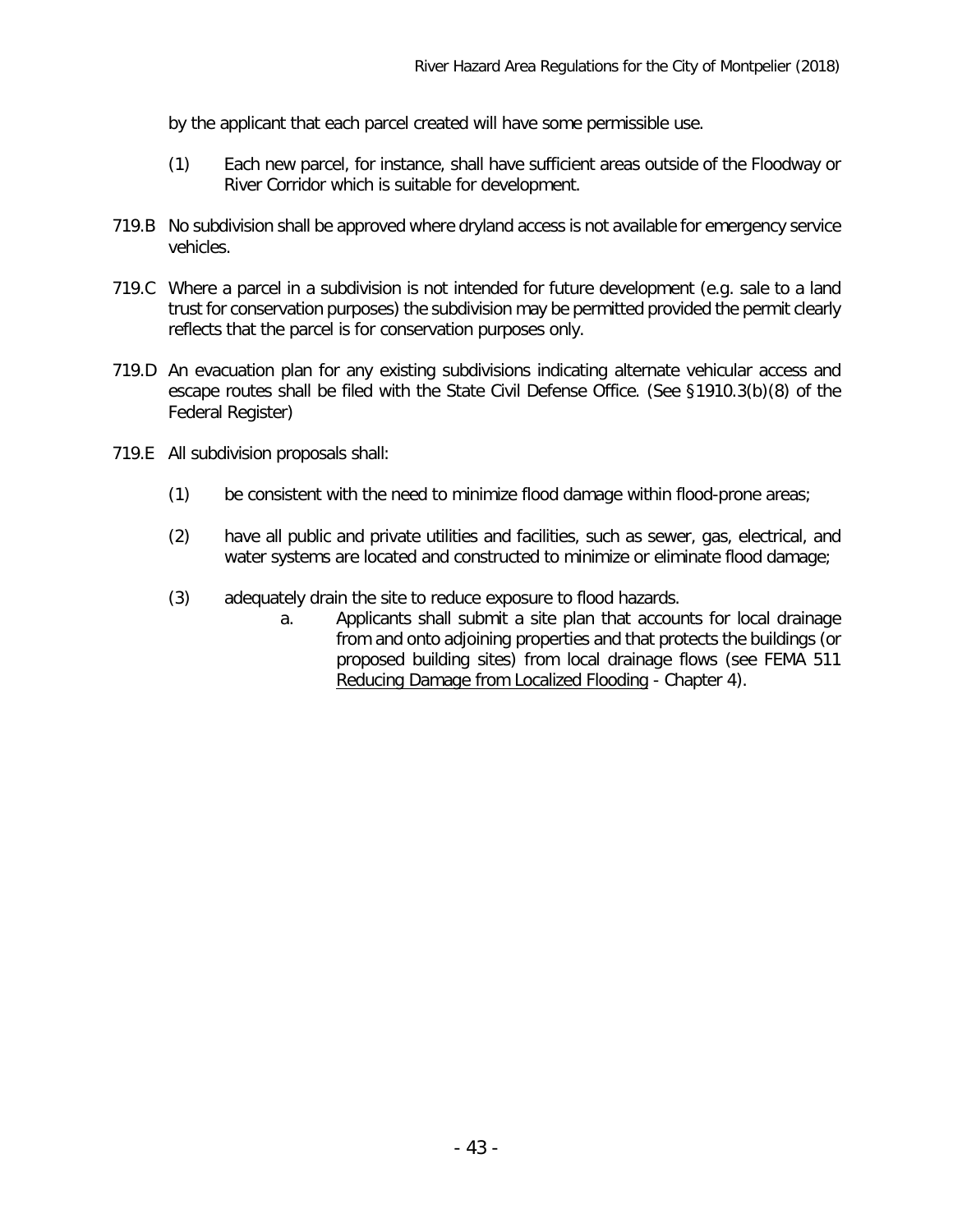### **PART 8. FLOOD HAZARD AREA & RIVER CORRIDOR STANDARDS**

### **Chapter 800 Flood Hazard Area District & Sub-District Standards**

### **Section 801 Flood Hazard Area**

- 801.A Note regarding state and federal requirements. Except as limited by state law (24 V.S.A. §4413), the mandatory provisions of state and federal law for continued City participation in the NFIP are hereby adopted by reference and shall be applied in the review of any development in this district.
- 801.B Development required to meet Flood Hazard Area standards shall be reasonably safe from flooding. As such, regardless of sub-district, the following requirements apply:
	- (1) Standard. Development shall be designed, operated, maintained, modified, and adequately anchored to prevent flotation, collapse, release, or lateral movement of the structure resulting from hydrodynamic and hydrostatic loads including the effects of buoyancy.
		- a. In shallow flooding and low velocity flows, normal construction practices should suffice for anchoring structures to their foundations and for foundation design. The anchoring and foundation plan shall be reviewed by the City Building Inspector with a recommendation provided to the Administrative Officer.
		- b. In higher velocity areas (where flows are faster than 5 feet per second) or in deeper flooding (where flood depths are more than 3.0 feet) certification from a licensed architect or engineer is required stating "the structure is anchored adequate to prevent flotation, collapse and lateral movement during the base flood" and that "the foundation is adequately protected against hydrodynamic and hydrostatic forces and protected against erosion and scour."
		- c. There are specific anchoring requirements for manufactured homes (See Section 714).
	- (2) Standard. Development shall be constructed of material resistant to flood damage.
		- a. Development below DFE shall meet the requirements in FEMA Technical Bulletin 2 Flood Damage–Resistant Materials Requirements.
		- b. The City also enforces the Vermont Building Code which incorporates ASCE 24 Flood Resistant Design and Construction therefore those standards may be used to demonstrate compliance with this requirement.
	- (3) Standard. Development shall be constructed by methods and practices that minimize flood damage.
		- a. The City enforces the Vermont Building Codes which will cover most standard development practices. Special situations should consult appropriate FEMA documents for guidance such as:
			- i. FEMA P-259, Engineering Principles and Practices for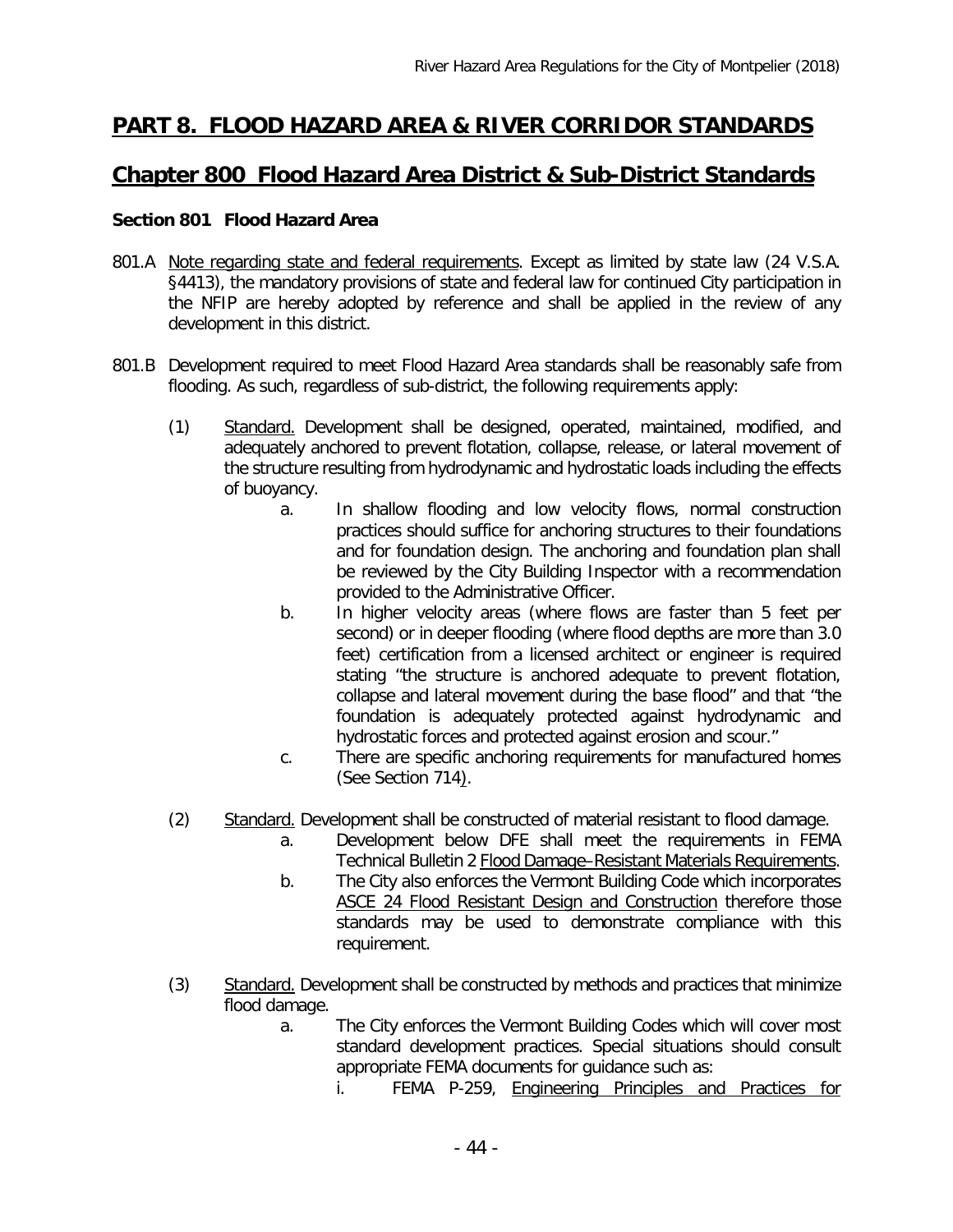Retrofitting Flood-Prone Residential Structures;

- ii. FEMA 102, Floodproofing Non-Residential Structures;<br>iii. FEMA P-312, Homeowners Guide to Retrofitting.
- FEMA P-312, Homeowners Guide to Retrofitting.
- (4) Standard. Development shall be constructed with electrical, heating, ventilation, plumbing, and other service facilities that are designed and/or located so as to prevent water from entering or accumulating within the components during conditions of flooding.
	- a. Development involving utilities shall meet the requirements in appropriate FEMA documents such as FEMA 348, Protecting Building Utilities from Flood Damage.
- (5) Standard. Development sites shall be adequately drained to reduce exposure to flood hazards.
	- a. Building sites should be graded to create positive drainage away from buildings.
	- b. The lowest floor of buildings should be at least one foot higher than the street (see FEMA 511 Reducing Damage from Localized Flooding - Chapter 4).
	- c. Conformance with the stormwater requirements within the Montpelier Unified Development Regulations may be used as evidence to meet the drainage requirements (See Section 3006).
- (6) Standard. Water supply systems shall be designed to minimize or eliminate infiltration of floodwaters into the systems.
	- a. Development of water utilities shall meet the requirements in appropriate FEMA documents such as FEMA 348, Protecting Building Utilities from Flood Damage.
- (7) Standard. Sanitary sewage systems shall be designed to minimize or eliminate infiltration of flood waters into the systems and discharges from the systems into flood waters.
	- a. Development of sanitary sewer utilities shall meet the requirements appropriate FEMA documents such as FEMA 348, Protecting Building Utilities from Flood Damage.
- (8) Standard. On-site disposal systems shall be located to avoid impairment to them or contamination from them during flooding.
	- a. Regulation of on-site septic systems are pre-empted by the State of Vermont Department of Environmental Conservation. Applicants to Vermont DEC for an on-site disposal permit shall notify the state of the presence of flood hazards.

### **Section 802 Zone A- Sub-District Regulations**

802.A All development required to meet Flood Hazard Area standards in Zone A shall meet the following: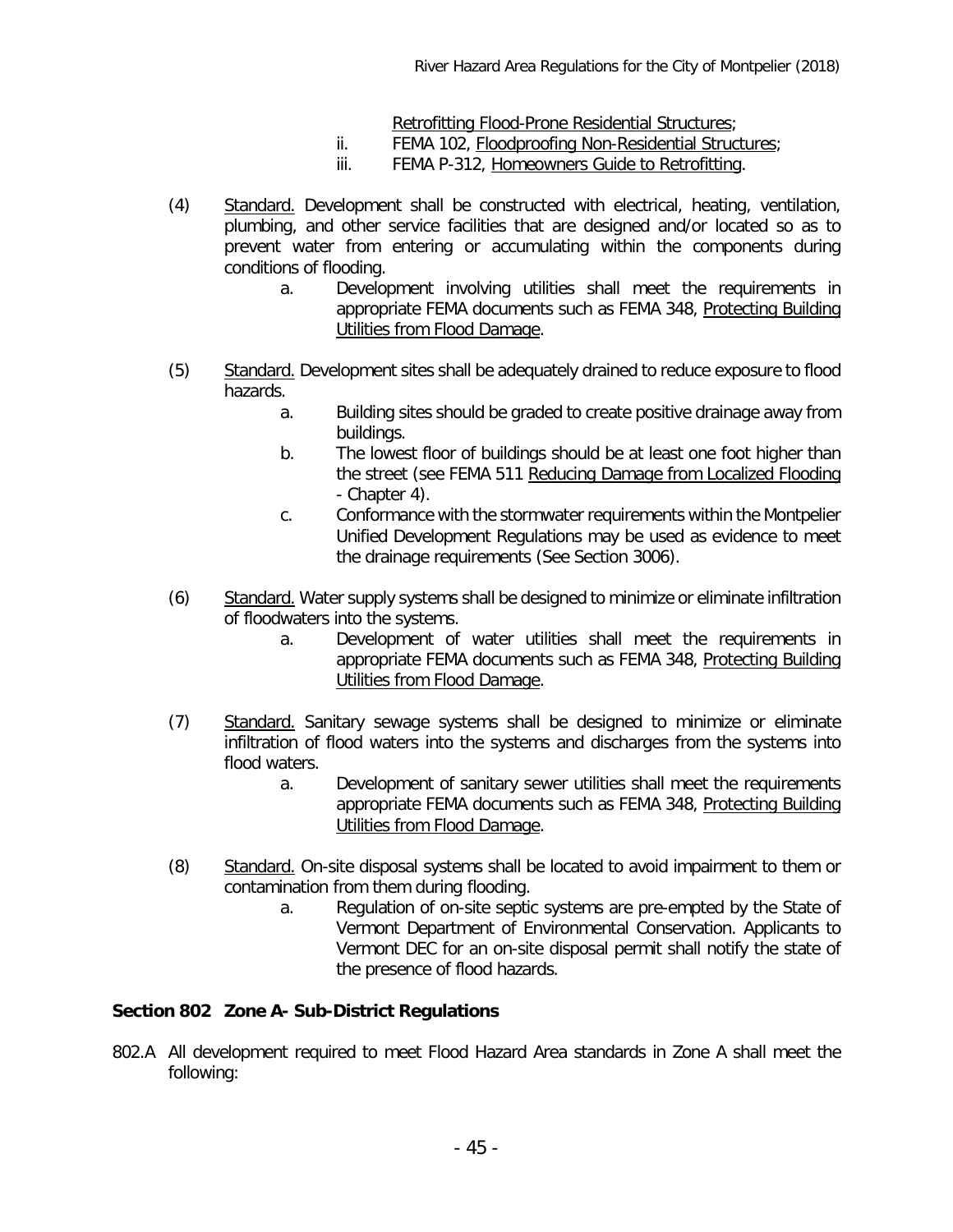- (1) Requirement. Development within Zone A shall meet the requirements of development within the Zone AE- Floodway Sub-District (Section 803) unless and until the applicant provides a hydrologic and hydraulic analyses to delineate the Zone A into Floodway and Floodway Fringe sub-districts.
	- a. The demonstration must be supported by technical data that conforms to standard hydraulic engineering principles and certified by a professional engineer.
	- b. Once delineated into Floodway and Floodway fringe sub-districts, those provisions shall apply.

### **Section 803 Zone AE-Floodway Sub-District Regulations**

- 803.A Requirement. Development within the Floodway is prohibited except as outlined below.
- 803.B Requirement. Development within the Floodway sub-district shall not be approved unless the applicant provides a hydrologic and hydraulic analysis, performed by a registered engineer in accordance with standard engineering practices, certifying that the proposed development:
	- (1) Will not result in any increase in flood levels (0.00 feet) during the occurrence of the base flood; and
	- (2) Will not increase any risk to surrounding properties, facilities, or structures from erosion or flooding.
- 803.C Requirement. The hydrologic and hydraulic analysis in Section 803.B may be waived by the Administrative Officer under the flowing conditions:
	- (1) Where the proposed development does not increase the exterior dimensions (i.e. footprint) of an existing structure, development may be approved without a hydrologic and hydraulic analysis.
	- (2) Utilities may be placed underground and the hydrologic and hydraulic analyses may be waived by the Administrative Officer, where a registered professional engineering certifies that there will be no change in grade and the utilities will be adequately protected from erosion and scour.
- 803.D Requirement. Where development has met the requirements in Section 803.B or Section 803.C to allow development in the Floodway, the development is also required to meet the regulations in Section 804.
- 803.E Requirement. Landfilling, parking recreational vehicles (See Section 718), junkyards, and storage areas or facilities for floatable materials, chemicals, explosives, flammable liquids, or other hazardous or toxic materials are strictly prohibited within the Floodway.

### **Section 804 Zone AE-Floodway Fringe Sub-District Regulations**

804.A Requirement. Development within the Floodway Fringe is regulated based on the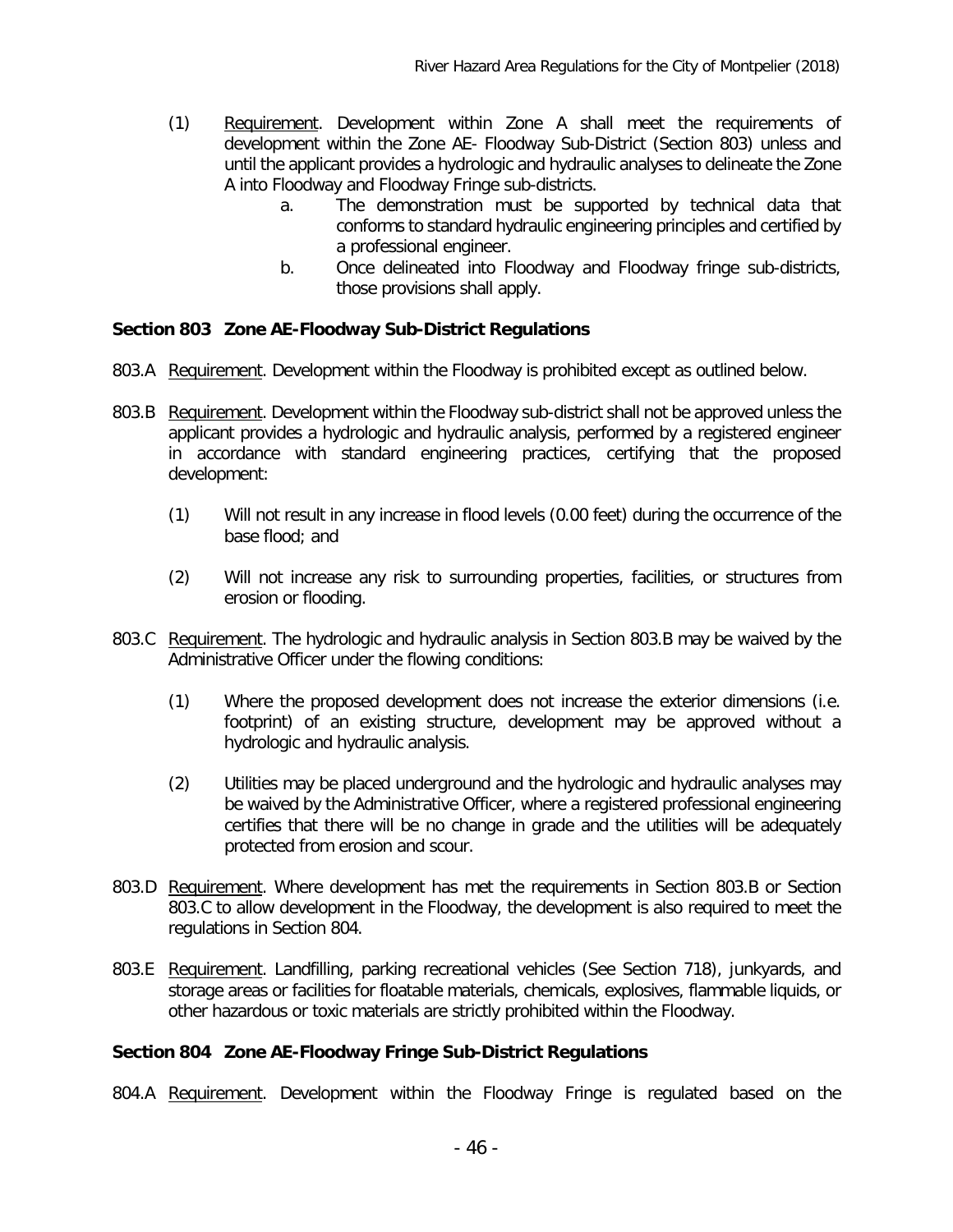classification of use- either residential or non-residential:

- (1) Residential structures. All development of residential structures including manufactured homes shall meet the following:
	- a. The lowest floor, including basement, of all new and substantially improved structures shall be elevated at or above the DFE. This can be achieved in one of three ways:
		- i. Elevated on fill. This is typical for slab construction or where structures are to be placed at grade and tied down. This is not an appropriate technique for primary structures due to the risk of scour and erosion undermining the structure.
		- ii. Elevated on piles, posts, piers or columns. This technique is typically used in areas with high velocity.
		- iii. Elevated on walls or a crawlspace. The third technique is to build on solid walls (i.e. slab on stem wall foundation or elevate building over crawlspace).
	- b. Unless stricter rules are described in this section, FEMA NFIP guidance such as the NFIP Flood Plain Management Requirements- Desk Reference and FEMA 54- Elevated Residential Structures shall be used to guide design and construction considerations.
- (2) Non-Residential structures. All development of non-residential structures shall meet one of the following:
	- a. Elevation. Non-residential structures shall be elevated as required above (Section 8.04.A(1)). This is the preferred alternative for all structures.
	- b. Dry-proofing. Non-residential structures, together with their attendant utilities and sanitary facilities, which are proposed to be dry-proofed shall be designed to be watertight below the DFE with walls substantially impermeable and with structural components having the capability of resisting hydrostatic and hydrodynamic loads and effects of buoyancy.
		- i. A permit for a structure proposed to be dry-proofed shall not be issued until a registered engineer or architect has certified that the design and proposed methods of construction are in accordance with accepted standards of practice for meeting the provisions of this subsection.
		- ii. While dry-proofing is not the preferred alternative, it is many times the most appropriate solution for nonconforming non-residential buildings.
	- c. Unless stricter rules are described in this section, FEMA NFIP guidance such as the NFIP Flood Plain Management Requirements- Desk Reference and FEMA 102- Floodproofing Non-Residential Structures shall be used to guide design and construction considerations.
- (3) Fully enclosed areas below lowest floor. All development which has fully enclosed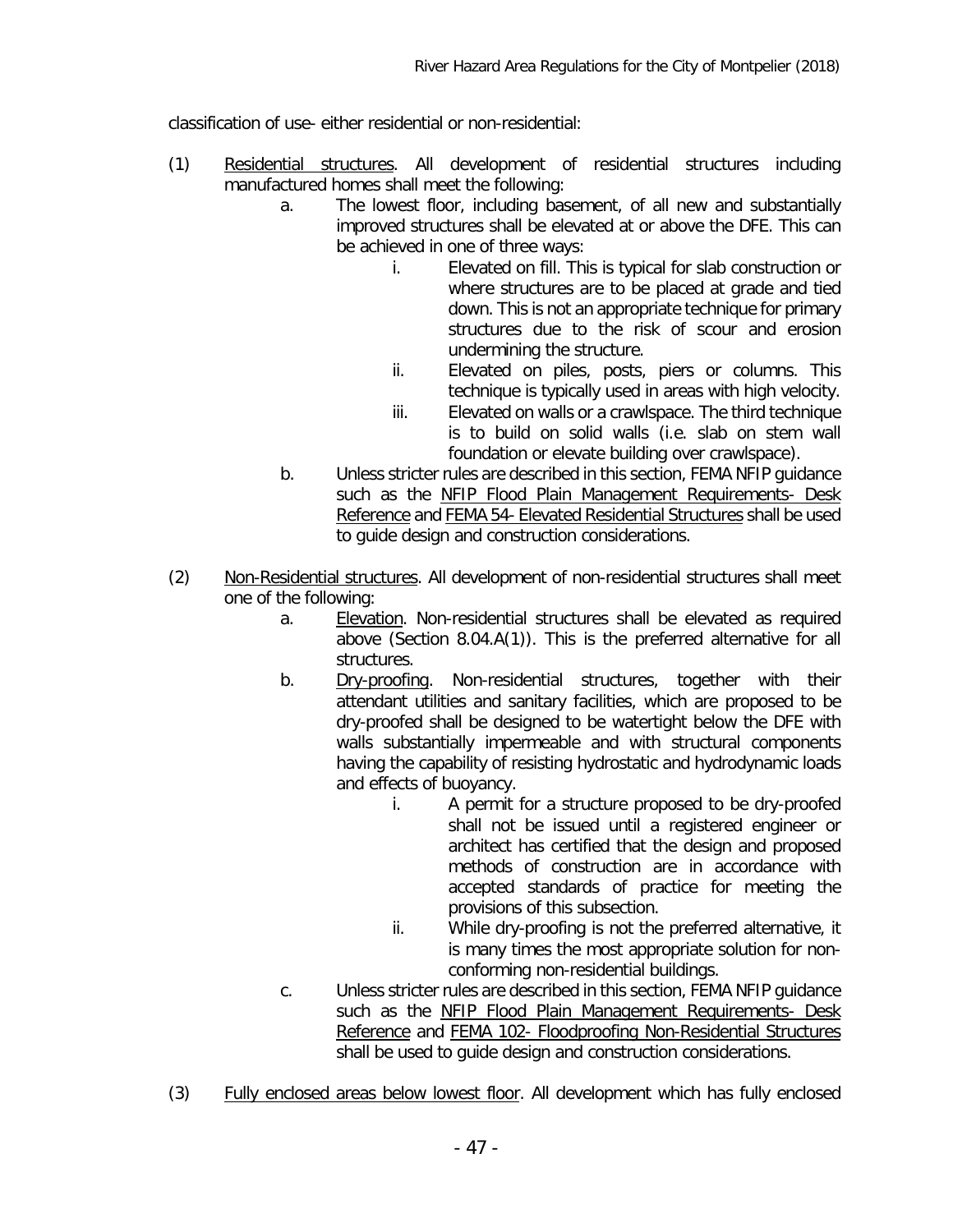areas that are below base flood elevation may be permitted provided:

- a. These areas are solely used for parking vehicles, storage, or structure access.
- b. These areas shall be designed to automatically equalize hydrostatic flood forces on exterior walls by allowing for the entry and exit of floodwaters. Designs for meeting this requirement must be certified by a registered engineer or architect and include the following minimum criteria:
	- i. A minimum of 2 openings having a total net area of not less than 1 square inch for every square foot of enclosed area subject to flooding shall be provided.
	- ii. The bottom of all openings shall be no higher than 1 foot above grade.
	- iii. Openings may be equipped with screens, louvers, valves, or other coverings provided that they permit the automatic entry and exit of floodwaters.
- (4) Storage of materials and equipment. Storage of materials shall meet the following:
	- a. Junkyards are strictly prohibited from the Floodway Fringe.
	- b. Other than fuel tanks (see Section 713), storage of floatable, hazardous, or toxic materials is prohibited from the Floodway Fringe.
	- c. Equipment stored in the Floodway Fringe should be limited to low damage items that will not suffer flood damage or equipment that can be conveniently moved. Floatable items shall be contained within a structure or fenced area to prevent escape.

### **Chapter 810 River Corridor Regulations**

### **Section 811 River Corridor District**

- 811.A Requirement. Development within the River Corridor is prohibited unless expressly allowed elsewhere in these regulations or as outlined below:
	- (1) At grade accessory structures such as patios, parking lots, driveways, and sidewalks may be permitted.
	- (3) Fences may be permitted provided the fence is no closer than 25 feet to the top of bank.
	- (4) Any new, replacement or substantially improved foundations must have a registered engineer or architect design the foundation and certify that the design and proposed methods of construction are in accordance with Vermont Building Codes, the Vermont Residential Codes, or ASCE 24.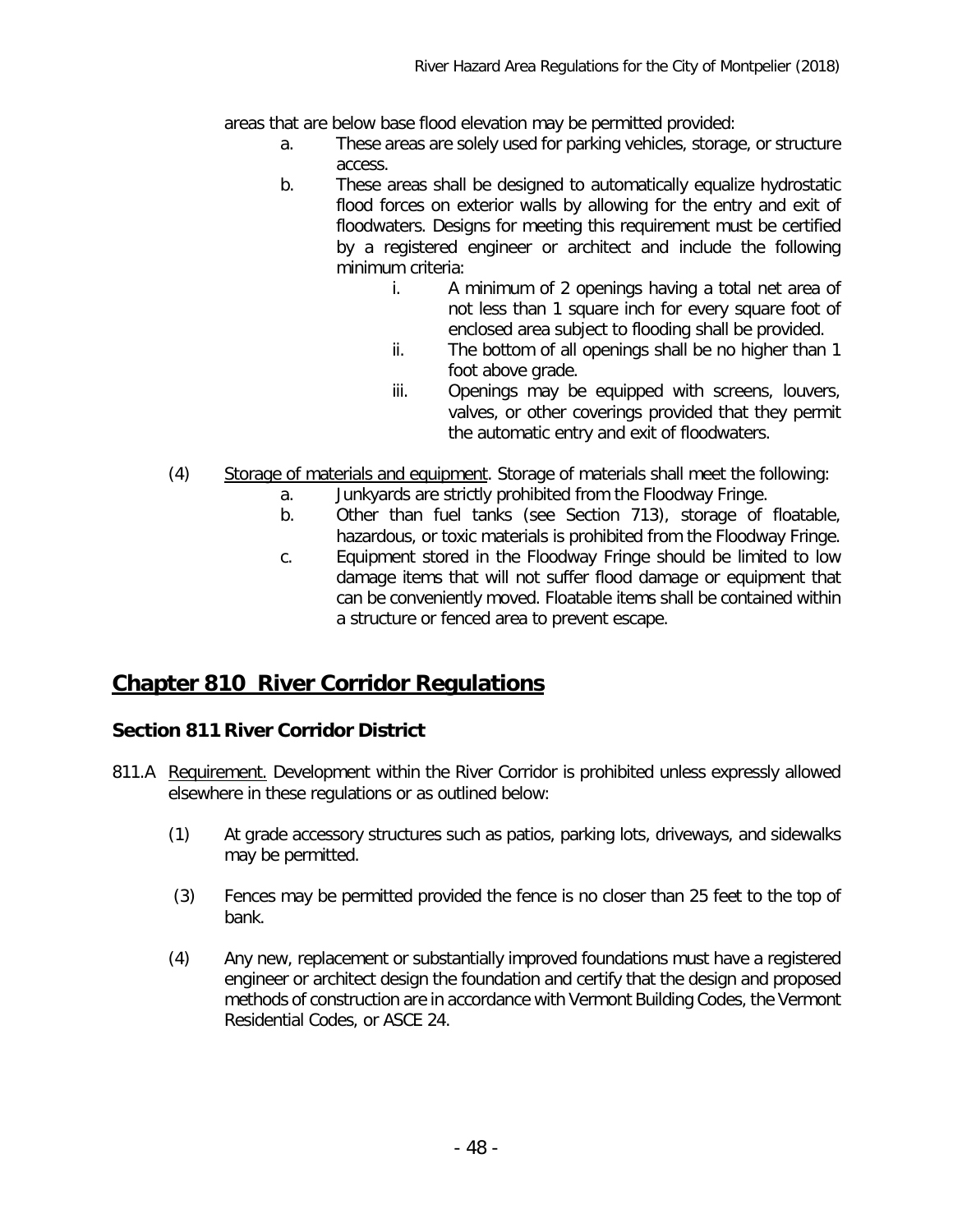### **PART 9 LETTERS OF MAP AMENDMENT AND REVISION**

### **Chapter 900 Letters of Map Amendment and Revision**

### **Section 901 General Information Regarding LOMAs, LOMR-Fs, & LOMRs**

- 901.A As a part of FEMAs responsibility in implementing the NFIP, three procedures have been established to address critical components of the program. The three types of applications each have separate procedures for proposed and existing scenarios. The six Letters are:
	- (1) **Letter of Map Amendment (LOMA)**. A letter from FEMA stating that an existing structure or parcel of land that has not been elevated by fill would not be inundated by the base flood. This is generally used for existing properties where it is believed that the FIRM map is incorrectly drawn therefore a structure or piece of land is mapped as being in the Flood Hazard Area but upon review by a surveyor or engineer it is found to above the base flood elevation.
	- (2) **Conditional Letter of Map Amendment (CLOMA)**. A letter from FEMA stating that a proposed structure that is not to be elevated by fill would not be inundated by the base flood if built as proposed. This is used in similar situations as a LOMA except that it involves proposed rather than existing structures or pieces of land.
	- (3) **Letter of Map Revision based on Fill (LOMR-F)**. A letter from FEMA stating that an existing structure or parcel of land that has been elevated by fill would not be inundated by the base flood. This is generally required after an area in the Flood Hazard Area has been filled, in accordance with FEMA construction standards, resulting in land that is now above the base flood elevation.
	- (4) **Conditional Letter of Map Revision based on Fill (CLOMR-F)**. A letter from FEMA stating that a parcel of land or proposed structure that will be elevated by fill would not be inundated by the base flood if fill is placed on the parcel as proposed or the structure is built as proposed. This is generally required by applicants seeking to fill in the Flood Hazard Area to make it suitable for development.
	- (5) **Letter of Map Revision (LOMR)**. A letter from FEMA officially revising the current FIRM map to show changes to the flood plains, Floodways, or flood elevations.
	- (6) **Conditional Letter of Map Revision (CLOMR)**. A letter from FEMA commenting on whether a proposed project, if built as proposed, would meet minimum NFIP standards or proposed hydrology changes. Similar to LOMR requests, these are generally used with proposed changes to BFE determinations.
- 901.B It is the responsibility of the applicant to secure all required Letters from FEMA. Information provided herein should not be interpreted to be the rules that FEMA will use. Always contact FEMA for full details.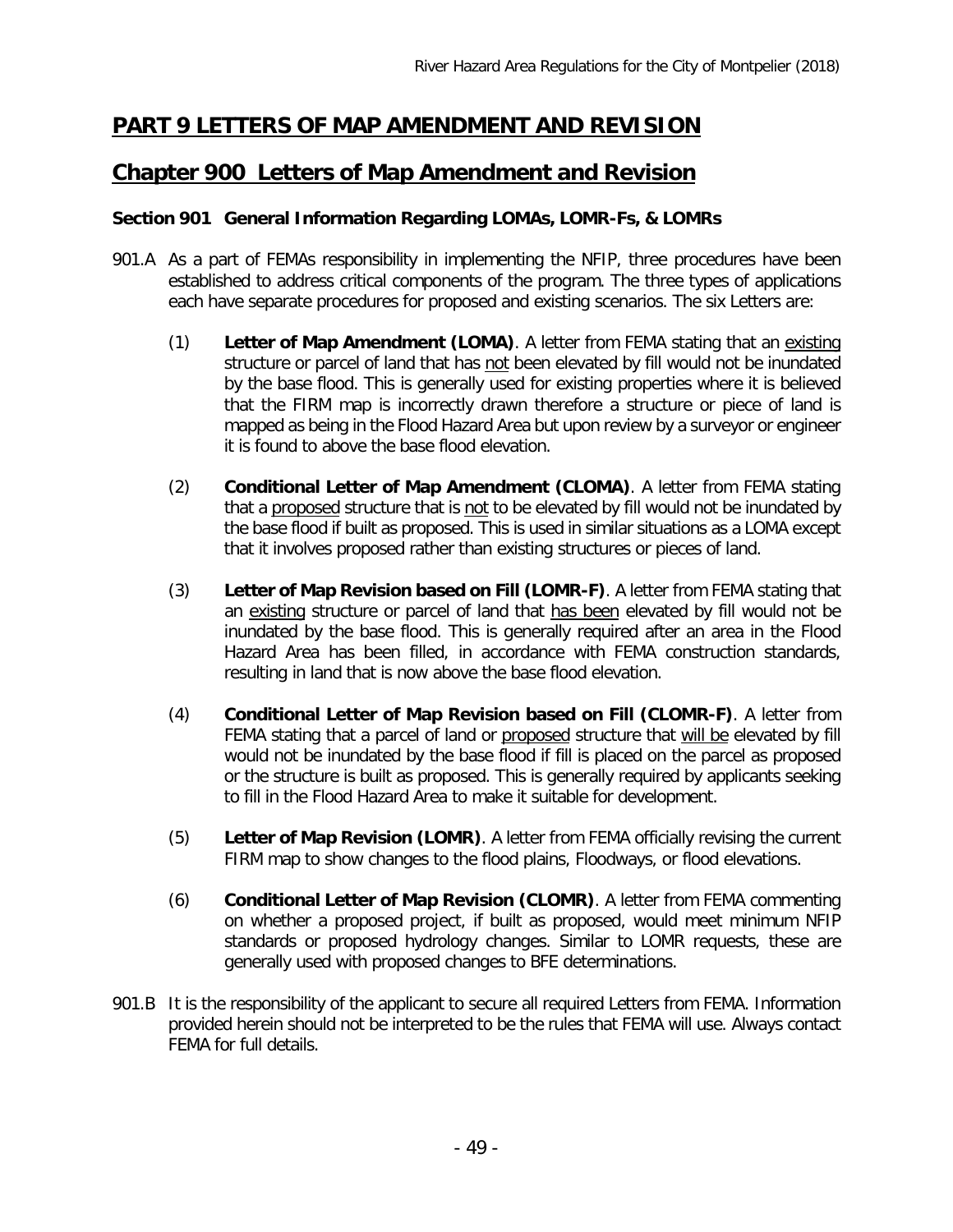### **Section 902 LOMAs and CLOMAs**

- 902.A Where FEMA approves a LOMA the proposal or structure shall no longer be considered to be within the Flood Hazard Area and therefore no longer is required to meet the Flood Hazard Area provisions of these River Hazard Area Regulations.
- 902.B All LOMAs and CLOMAs, including final elevation certificates, shall be recorded by the Administrative Officer according to Chapter 230.

### **Section 903 LOMR-F and CLOMR-F**

- 903.A Not all fill requires a LOMR-F. Only applications where the developer proposes to use fill to remove the structure from the Flood Hazard Area is required to receive a LOMR-F.
- 903.B Filing CLOMR-F and LOMR-F applications. As a part of the CLOMR-F application, the Community Acknowledgement Form (Form 3) must be included. The Administrative Officer is required to sign this form and may, at his or her discretion, request comments from the DRB prior to returning the form to the applicant.
	- (1) Applicants are hereby informed that local requirements may be stricter than those required by FEMA. Where an application for a CLOMR-F or LOMR-F is requested which does not meet the stricter local requirements, the Administrative Officer shall make such comments on the Form and return the application to the applicant.
- 903.C **IMPORTANT NOTES REGARDING CLOMA-F and LOMA-F**. Approval of a CLOMA-F or LOMA-F is not a substitute for a River Hazard Area Development permit. Approval of a CLOMA-F or LOMA-F is evidence in an application for a River Hazard Area Development permit. A River Hazard Area Development permit is required prior to any filling of the Flood Hazard Area.
	- (1) Once a CLOMR-F is approved by FEMA, a local application may be made to place fill in the Flood Hazard Area. The Administrative Officer shall review the CLOMR-F to ensure it meets the local regulations regarding filling of the Flood Hazard Area. Once the applicant has received the River Hazard Area Development permit, then the applicant may fill the Flood Hazard Area as described in the permit.
	- (2) Upon completion of the filling, the applicant must apply for the LOMR-F from FEMA prior to any applications to develop the filled site. As a part of the application for the LOMR-F, an elevation certificate is required.
	- (3) Once FEMA approves the LOMR-F the proposal shall no longer be considered to be within the Flood Hazard Area and therefore no longer is required to meet the provisions of these Flood Hazard Area Regulations.
- 903.D All LOMR-Fs and CLOMR-Fs, including final elevation certificates, shall be recorded by the Administrative Officer according to Chapter 230.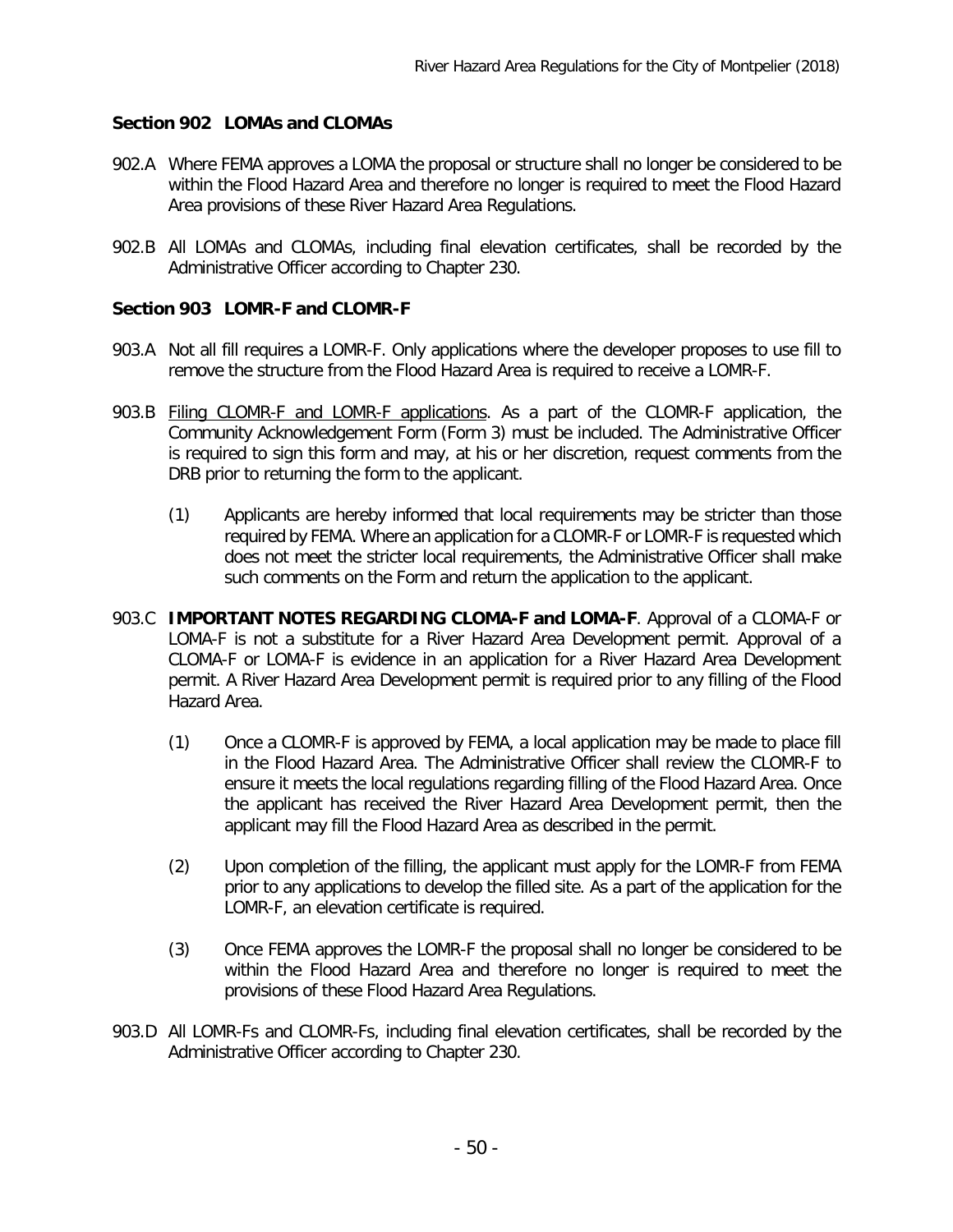### **Section 904 LOMR and CLOMR**

- 904.A The City of Montpelier will require an application for a CLOMR prior to any application for a LOMR. These are letters from FEMA officially revising the current FIRM map to change floodplain and Floodway delineations or to alter or set base flood elevations at a location. The applicant will still be required to meet all provisions of this regulation in pursuit of the CLOMR or LOMR.
- 904.B Filing CLOMR and LOMR applications. As a part of the CLOMR application, the Community Acknowledgement Form (Form 3) must be included. The Administrative Officer is required to sign this form and may, at his or her discretion, request comments from the DRB prior to returning the form to the applicant.
	- (1) Applicants are hereby informed that local requirements may be stricter than those required by FEMA. Where an application for a CLOMR or LOMR is requested which does not meet the stricter local requirements, the Administrative Officer shall make such comments on the Form and return the application to the applicant.
- 904.C A permit cannot be issued for a project where a lower base flood elevation is proposed by a CLOMR until the final LOMR has been issued. A permit can be issued for the portion of the project not dependent on the changes that will result from the LOMR and condition the full permit upon receipt of the final LOMR.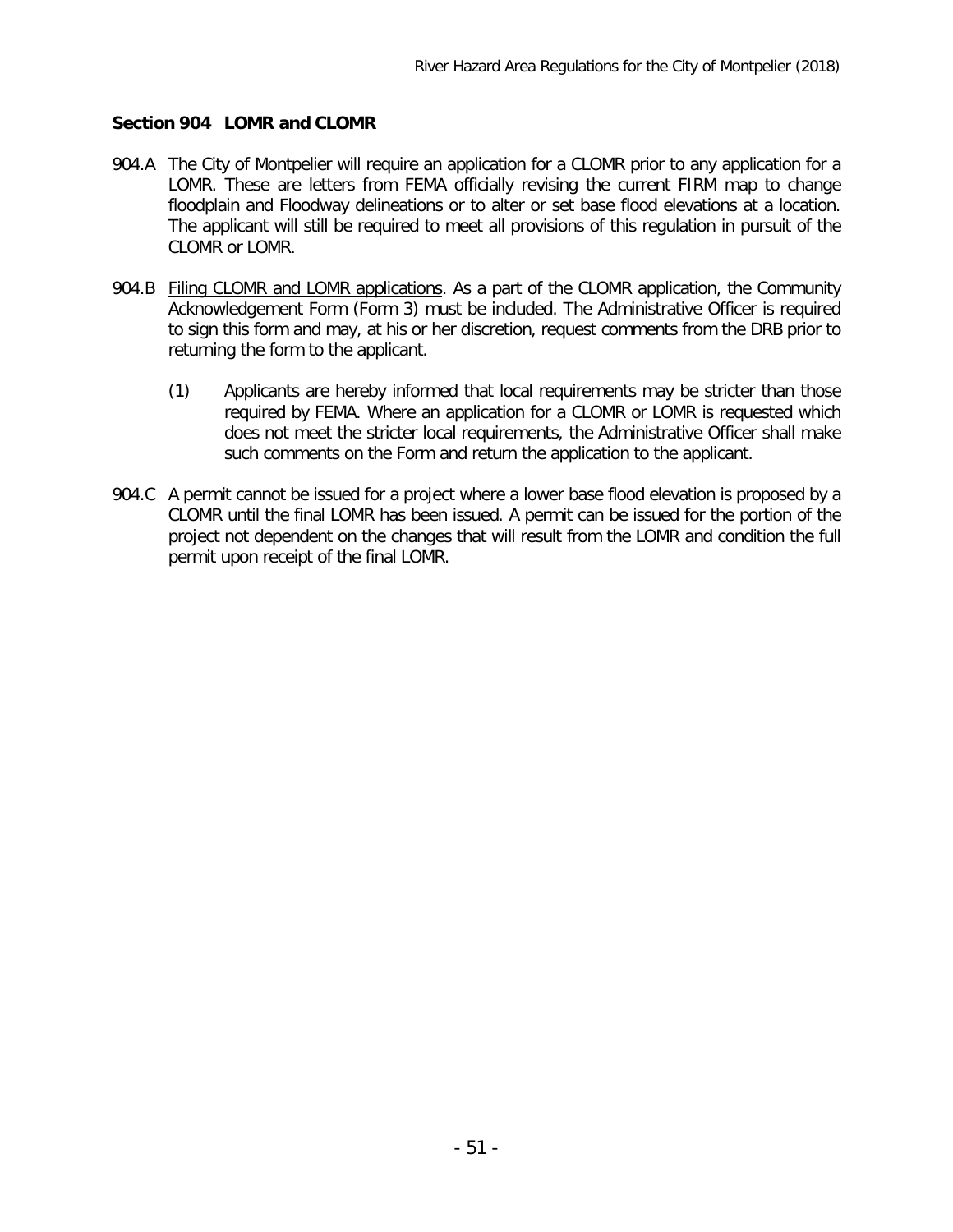### **PART 10. DEFINITIONS**

#### **Section 1001Interpretation of Definitions**

- 1001.A For the purpose of these regulations, the terms below shall have the following meanings unless a different meaning clearly appears from the context. Where a term is not defined herein, the definitions of the NFIP program and 44 CFR §59.1 may be applied.
	- (1) AAP is abbreviation for Accepted Agricultural Practices as defined by the Commissioner of Agriculture.
	- (2) Accessory Structure is a structure which is: 1) detached from and clearly incidental and subordinate to the principal use of structure on a parcel, 2) located on the same parcel as the principal structure or use, and 3) clearly and customarily related to the principal structure or use. For residential uses these include, but may not be limited to garages (two car detached garages and smaller), garden and tool sheds, play houses, and above ground swimming pools.
	- (3) Accessory Use is a use which is customarily incidental and subordinate to the principal use of the lot or parcel of land, is located on the same lot or parcel as the primary use and is clearly related to the principal use.
	- (4) Act means the Vermont Planning and Development Act 24 V.S.A., Chapter II7.
	- (5) Adjoining Landowner means any person owning land contiguous to the proposed development including land separated by a road or road right of way.
	- (6) Administrative Officer shall mean the River Hazard Area Administrative Officer, or the assistant Administrative Officer appointed in accordance with the provisions of Chapter 200 of these regulations.
	- (7) Area of special flood hazard is the same as Flood Hazard Area.
	- (8) Base flood means a flood having a one percent chance of being equaled or exceeded in any given year (l00 year flood).
	- (9) Base Flood Elevation (BFE) is the height of the base flood, usually in feet, in relation to the National Geodetic Vertical Datum of 1929, the North American Vertical Datum of 1988, or other datum referenced in the Flood Insurance Study report, or average depth of the base flood, usually in feet, above the ground surface.
	- (10) Basement means any area of a structure having its floor elevation below ground level on all sides.
	- (11) BFE is an abbreviation for Base Flood Elevation
	- (12) BMP is abbreviation for Best Management Practices as defined by the Commissioner of Agriculture.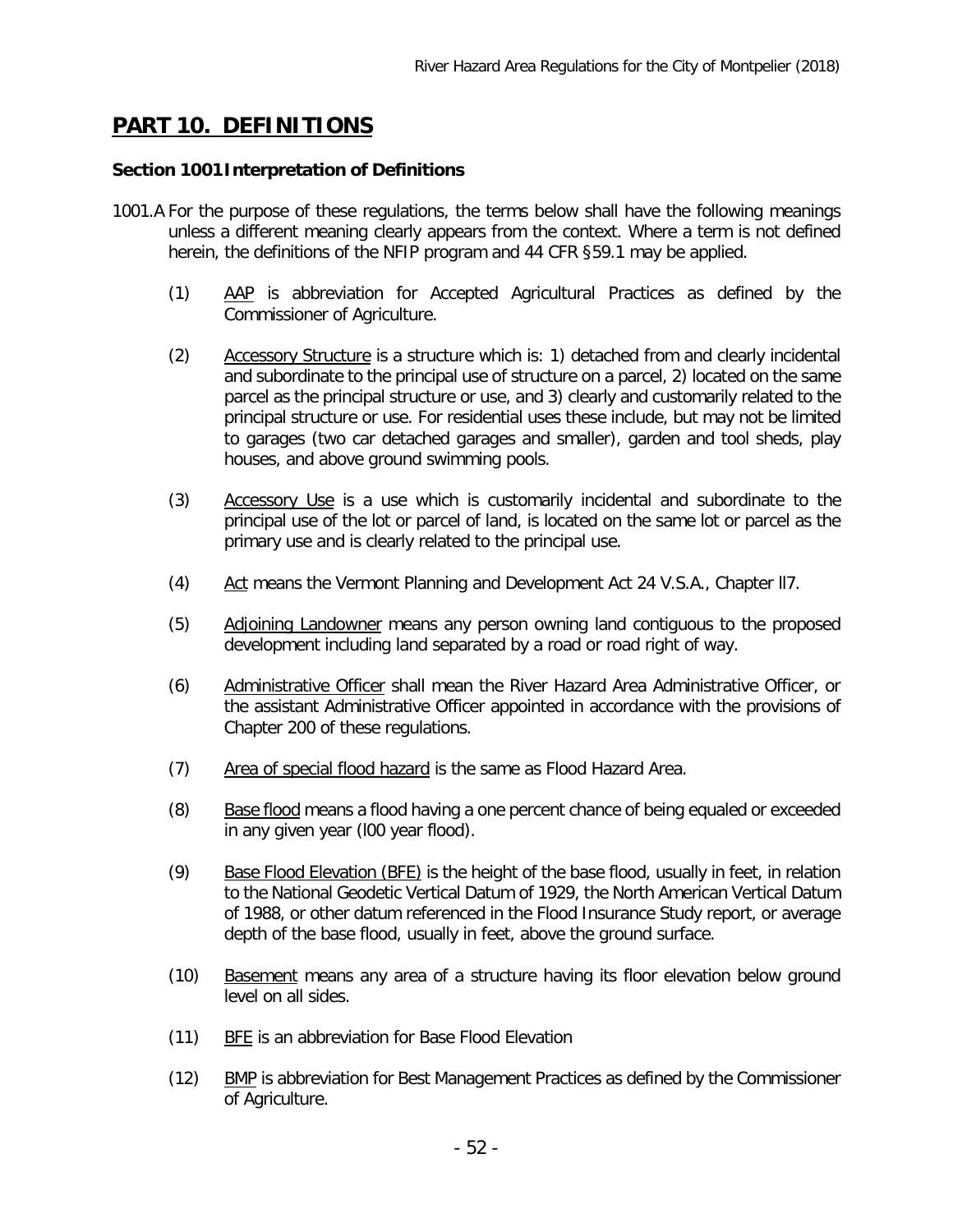- (13) Building means a structure, not readily moveable, consisting of a roof supported by columns or walls intended for the shelter or enclosure of persons, animals, or personal property including any storage tanks.
- (14) City means the City of Montpelier.
- (15) Demolished means the intentional deconstruction of a structure.
- (16) Design Flood Elevation (DFE) is the regulatory flood elevation adopted by the community that is the base flood elevation, at a minimum, and may include any additional freeboard as adopted by the community. (See section 644).
- (17) Destroyed means the unintentional loss of a structure.
- (18) Development means any human-made change to improved or unimproved real estate including but not limited to:
	- a. Construction, reconstruction, relocation, and placement of buildings and other structures;
	- b. Mining, dredging, filling, grading, paving, excavation and drilling operations;
	- c. The outdoor storage of equipment or materials;
	- d. Any change in use from residential to non-residential (or vice versa) of any structure or land or part thereof;
	- e. The division of a parcel containing lands within the Flood Hazard Area into two or more parcels including boundary line adjustments.
- (19) DFE is the abbreviation for Design Flood Elevation. (See section 644).
- (20) DRB is abbreviation for the City of Montpelier Development Review Board.
- (21) Farming means (10 V.S.A. §6001(22)):
	- a. the cultivation or other use of land for growing food, fiber, Christmas trees, maple sap, or horticultural or orchard crops; or
	- b. the raising, feeding, or management of livestock, poultry, fish, or bees; or
	- c. the operation of a greenhouse; or
	- d. the production of maple syrup; or
	- e. the on-site storage, preparation and sale of agricultural products or wastes produced on the farm; or
	- f. the on-site production of fuel or power from agricultural products or wastes produced on the farm; or
	- g. the raising, feeding, or management, of four or more equines owned or boarded by the farmer, including training, showing, and providing instruction and lessons in riding, training, and the management of equines.
- (22) Farm structure is a building for housing livestock, raising horticultural or agronomic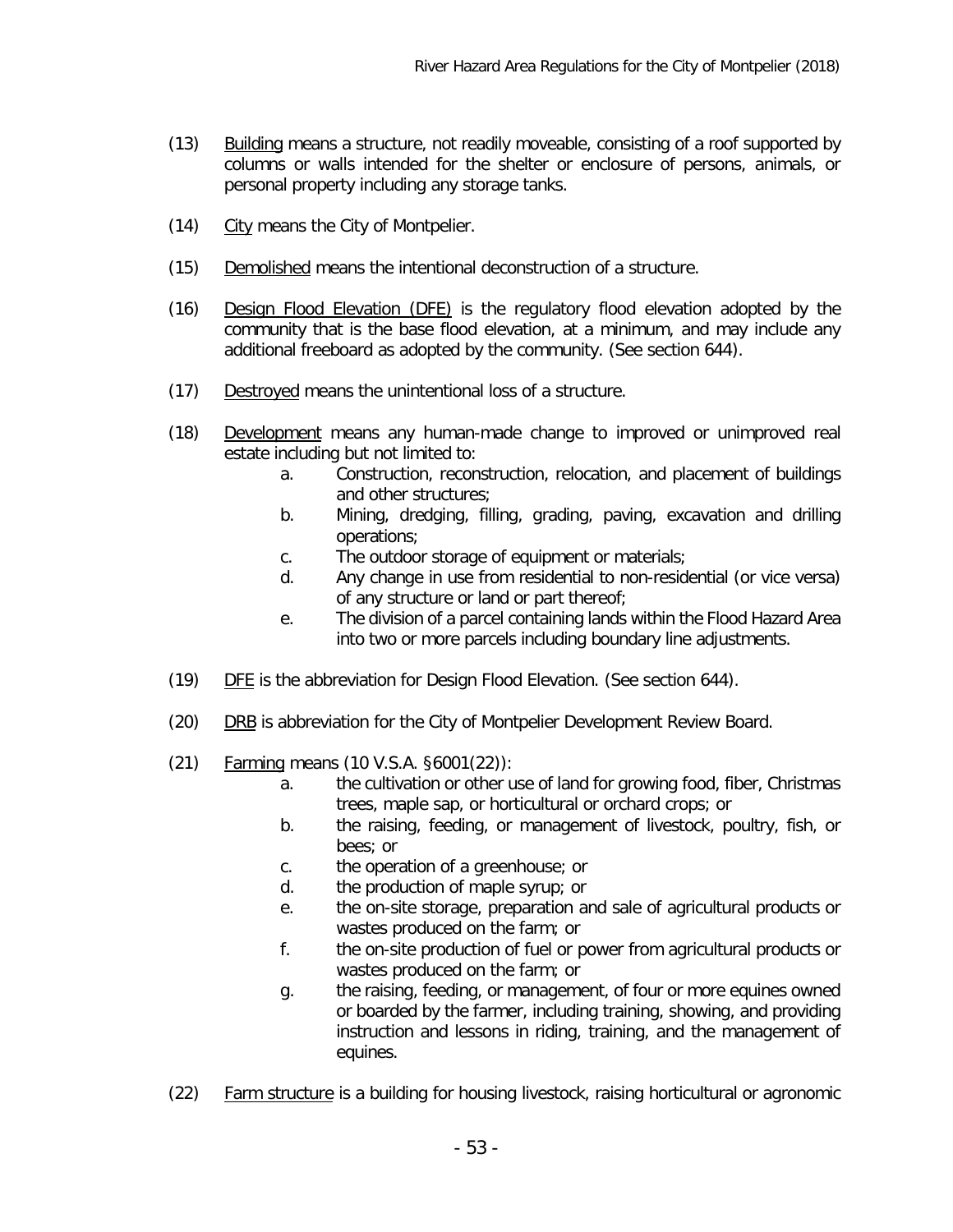plants, or carrying out other practices associated with farming but excluding a dwelling for human habitation [§4413(d)].

- (23) FBFM is abbreviation for Flood Boundary and Floodway Map.
- (24) FEMA is abbreviation for Federal Emergency Management Agency.
- (25) Fill means any placed material that changes the natural grade or increases the elevation of a structure on a site.
- (26) FIRM is abbreviation for Flood Insurance Rate Map.
- (27) Flood means (a) a general and temporary condition of partial or complete inundation of normally dry land from: the overflow of inland or tidal waters; the unusual and rapid accumulation or runoff of surface waters from any source; and mudslides which are proximately caused by flooding and are akin to a river of liquid and flowing mud on the surfaces of normally dry land areas, as when earth is carried by a current of water and deposited along the path of the current. (b) The collapse or subsidence of land along the shore of a lake or other body of water as a result of erosion or undermining caused by the waves or currents of water exceeding anticipated cyclical levels or suddenly caused by an unusually high water level in a natural body of water, accompanied by a severe storm or by an unanticipated force of nature, such as a flash flood or abnormal tidal surge, or by some similarly unusual and unforeseeable event which results in flooding.
- (28) Flood Boundary and Floodway Map (FBFM) means an official map of a community, issued by the Administrator, where the boundaries of the flood, and mudslide (i.e. mudflow) - related erosion areas having special hazards have been designated as Zones A, M, and/or E.
- (29) Flood Hazard Area is the land in the flood plain within a community subject to a one percent or greater chance of flooding in any given year. The area may be designated as Zone A on the Flood Hazard Area Map. After detailed ratemaking has been completed in preparation for publication of the FIRM, Zone A usually is refined into Zones A, AO, AH, Al-30, AE or A99. The term "flood hazard area" is synonymous in meaning with the terms "area of special flood hazard" and "special flood hazard area".
- (30) Flood Insurance Rate Map (FIRM) means an official map of a community, on which the Administrator has delineated both the special hazard areas and the risk premium zones applicable to the community.
- (31) Flood insurance study means an examination, evaluation, and determination of flood hazards and, if appropriate, corresponding water surface elevations.
- (32) Flood proofing means any combination of structural and non-structural additions, changes, or adjustments to structures that reduce or eliminate flood damage to real estate or improved real property, water and sanitary facilities, structures, and their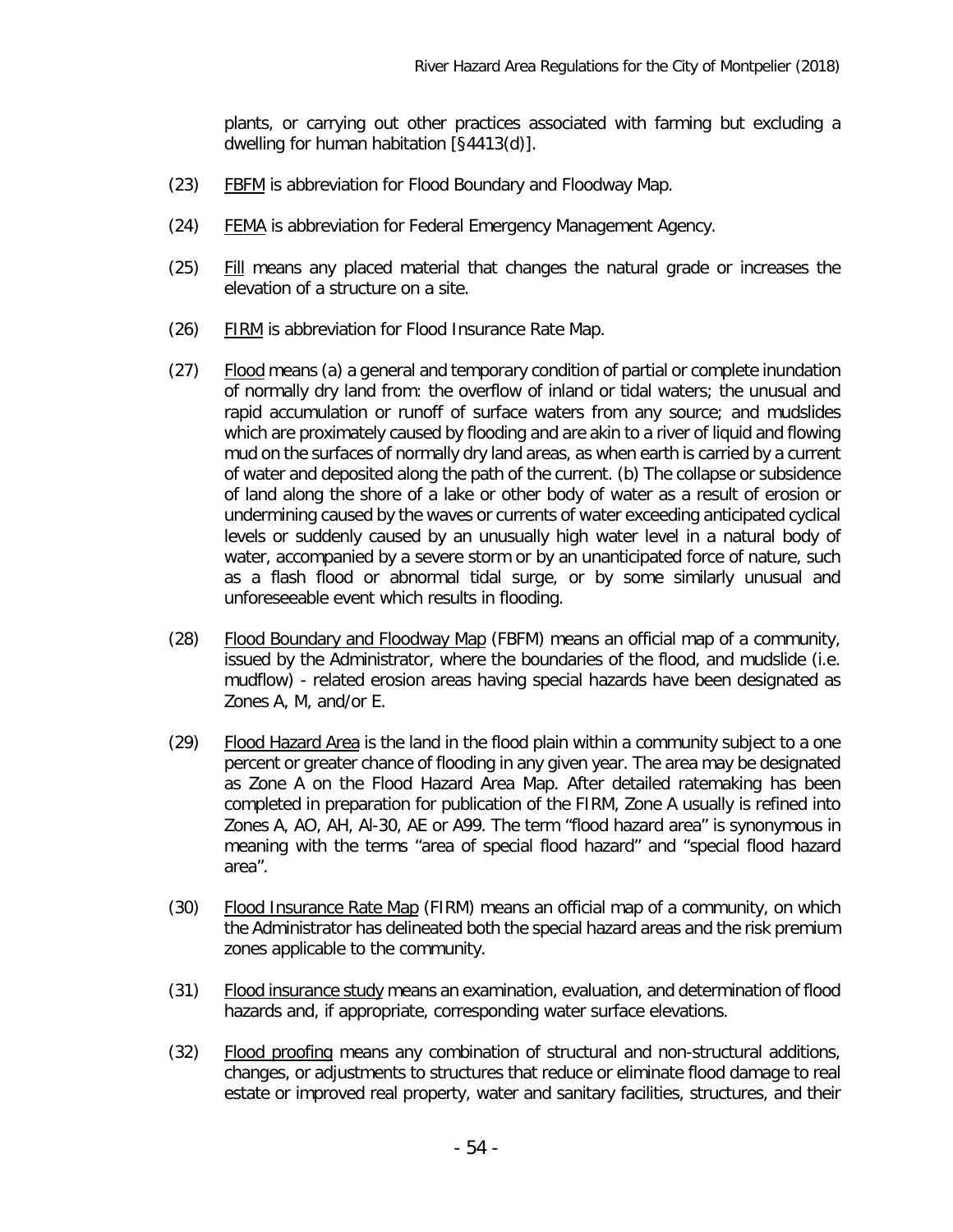contents.

- (33) Floodway means the channel of a river or other watercourse and the adjacent land areas that must be reserved in order to discharge the base flood without cumulatively increasing the water surface elevation more than one foot at any point. Also referred to as the regulatory Floodway.
- (34) Forestry is the use and management of woodlands for purposes of timber production, harvesting, and management for commercial, wildlife and/or conservation purposes. This definition specifically excludes permanent sawmills, lumber yards and other similar facilities used for the processing and/or manufacturing of wood and wood products; but may include, as accessory uses, portable sawmills and equipment used on-site in association with timber harvesting activities.
- (35) Functionally dependent use is a use that must be located or carried out close to water- such as a docking or port facility necessary for unloading of cargo or passengers, shipbuilding and ship repair.
- (36) Historic structure means any structure that is:
	- (a) listed individually in the National Register of Historic Places or preliminarily determined by the Secretary of the Interior as meeting the requirements for individual listing on the National Register;
	- (b) certified or preliminarily determined by the Secretary of the Interior as contributing to the historical significance of a registered historic district or district preliminarily determined by the Secretary of the Interior to qualify as a registered historic district;
	- (c) individually listed on the Vermont Register of Historic Places; or
	- (d) individually listed on a local inventory of historic places in communities with preservation programs that have been certified either:
		- i. by an approved state program as determined by the Secretary of the Interior; or
		- ii. directly by the Secretary of the Interior in states without approved programs.
- (37) Interested Person means anyone meeting the definition of the term as set forth in the Act [§4465(b)]. The definition includes the following:
	- a. A person owning title or property, or a municipality or solid waste management district empowered to condemn it or an interest in it, affected by law who alleges that such regulation imposes on such property unreasonable or inappropriate restrictions of present or potential use under the particular circumstances of the case.
	- b. The municipality in which the plan or a regulation of which is at issue in an appeal brought under this chapter or any municipality which adjoins such municipality.
	- c. A person owning or occupying property in the immediate neighborhood of a property that is the subject of any decision or act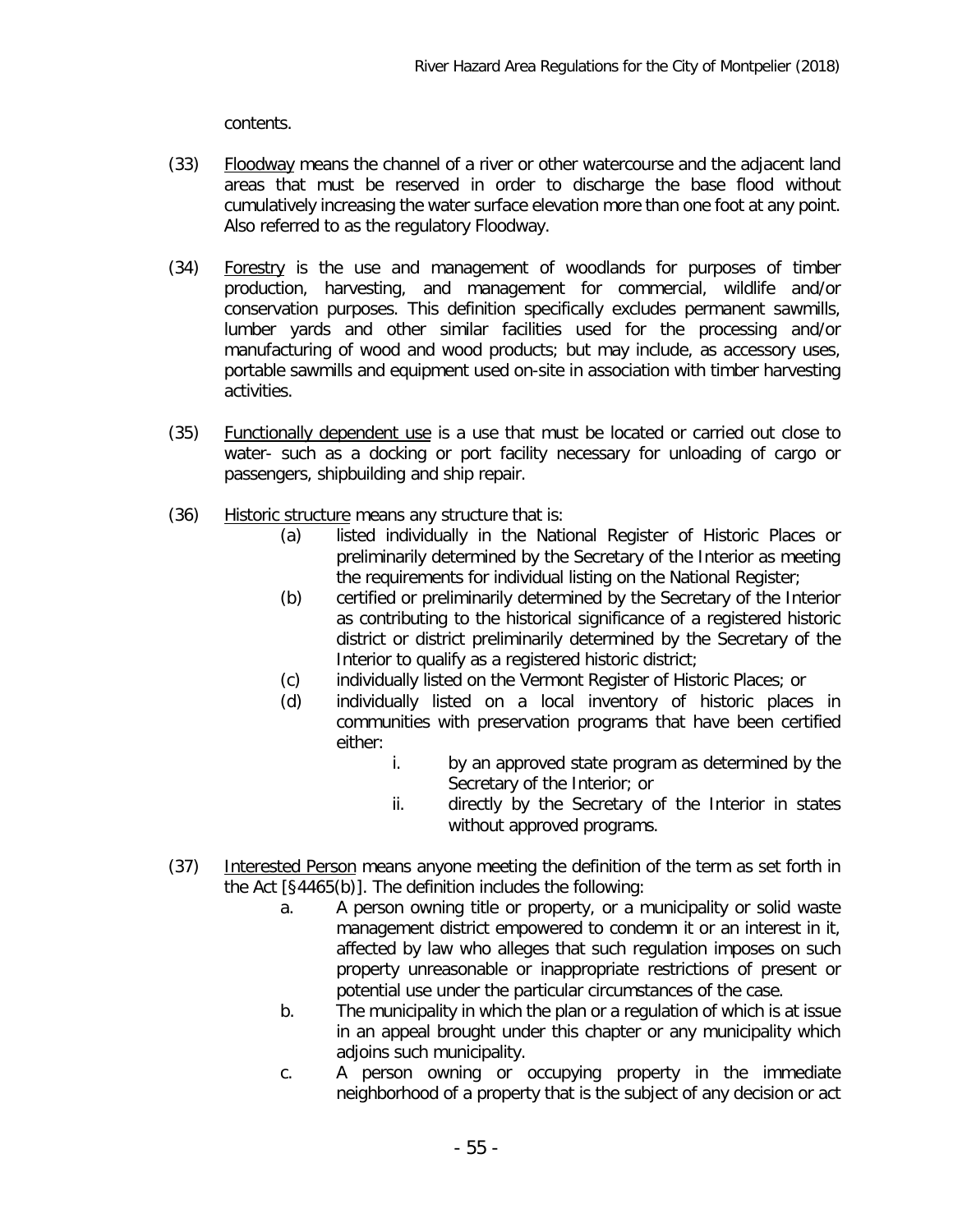taken under the regulation, who can demonstrate a physical or environmental impact on the person's interest under the criteria reviewed, and who alleges that the decision or act, if confirmed, will not be in accord with the policies, purposes, or terms of the plan or regulation of the municipality.

- d. Any ten (10) persons who may be any combination of voters or real property owners within a municipality listed in subdivision (b) above who, by signed petition to the DRB, the regulations of which is at issue in any appeal brought under the Act, allege that the relief requested by a person under the Act, if granted will not be in accordance with the policies, purposes or terms of the plan or regulation of that municipality. This petition to the DRB must designate one person to serve as the representative of the petitioners regarding all matters related to the appeal.
- e. Any department and administrative subdivision of the state owning property or any interest therein within a municipality listed in subdivision (b) of this subsection, and the agency of commerce and community development.
- (38) Lowest Floor means the lowest floor of the lowest enclosed area (including basement). An unfinished or flood resistant enclosure, usable solely for parking of vehicle, building access, or storage in an area other than a basement area is not considered a structure's lowest floor; provided that such enclosure is not built so as to render the structure in violation of the applicable non-elevation design requirements of Section 60.3 of the Federal Register.
- (39) Manufactured home means a structure, transportable in one or more sections, which is built on a permanent chassis and is designed for use with or without a permanent foundation when connected to the required utilities. For flood plain management purposes the term "manufactured home" also includes park trailers, travel trailers, and other similar vehicles placed on a site for greater than 180 consecutive days.
- (40) Manufactured home park means a parcel of land containing two or more manufactured homes for use as residences.
- (41) Minor internal improvement is any development within an existing structure which does not otherwise require a zoning permit or building permit, and the cost of such improvement is less than \$500 in value.
- (42) New construction under these regulations means structures for which the start of construction commenced on or after the effective date of the floodplain management regulation adopted by the community and includes any subsequent improvements to such structures.
- (43) NFIP is abbreviation for National Flood Insurance Program.
- (44) Parcel is any contiguous piece of land in single ownership and not divided by a public or private highway, with defined boundaries created by an act of subdivision.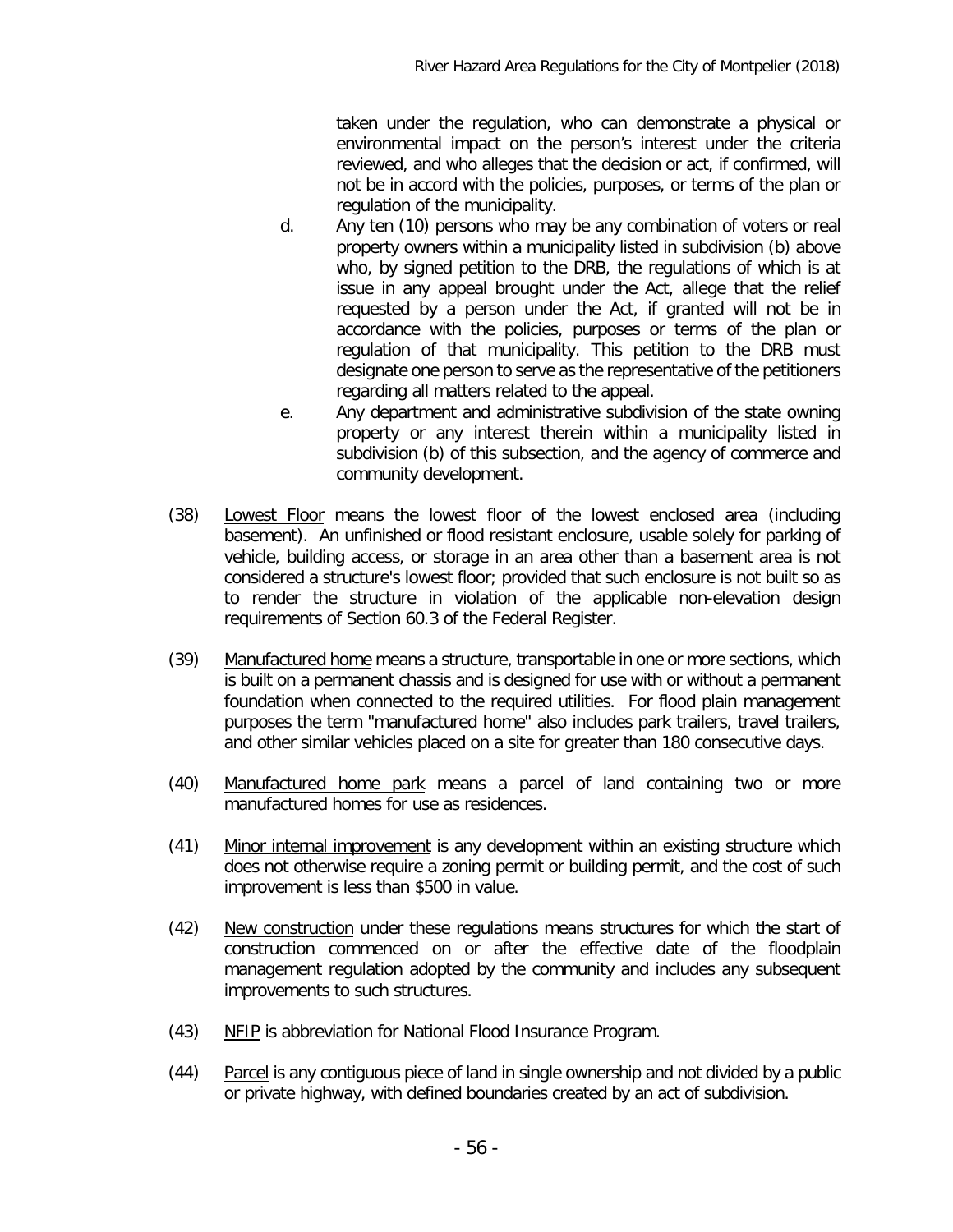- (45) Permit is same as River Hazard Area Development permit.
- (46) Public Highways means any state highway and any class I, 2, 3, or 4 city highway.
- (47) Recreational vehicle means a vehicle which is: (a) Built on a single chassis; (b) 400 square feet or less when measured at the largest horizontal projection; (c) Designed to be self-propelled or permanently towable by a light duty truck; and (d) Designed primarily not for use as a permanent dwelling but as a temporary living quarters for recreational, camping, travel, or seasonal use.
- (48) Regulatory Floodway in the City of Montpelier See Floodway
- (49) Repetitive loss means flood-related damage sustained by a structure on two separate occasions during a ten year period for which the cost of repairs at the time of each such flood event, on the average, equals or exceeds 25 percent of the market value of the structure before the damage occurred.
- (50) Special Flood Hazard Area See Flood Hazard Area
- (51) Start of construction includes substantial improvement and means the date the building permit was issued provided the actual start on construction or repair, reconstruction, rehabilitation, addition placement, or other improvement was within 180 days of the permit date. The actual start means either the first placement of permanent construction of a structure on a site, such as the pouring of slab or footings, the installation of piles, the construction of columns, or any work beyond the stage of excavation; or the placement of a manufactured home on a foundation. Permanent construction does not include land preparation, such as clearing, grading and filling; nor does it include the installation of roads and/or walkways; nor does it include excavation for a basement, footing, piers, or foundations or the erection of temporary forms; nor does it include the installation on the property of accessory buildings, such as garages or sheds not occupied as dwelling units or not part of the main structure. For a substantial improvement, the actual start of construction means the first alteration of any wall, ceiling, floor, or other structural part of a building, regardless whether that alteration affects the external dimension of the building.
- (52) Structure means an assembly of materials for occupancy or use, including but not limited to, a walled and roofed building, a gas or liquid storage tank (either above or below the ground), other buildings, manufactured home, billboard, sign, wall, or fence.
- (53) Substantial damage means damage of any origin sustained by a structure whereby the cost of restoring the structure to its before-damaged condition would equal or exceed 50 percent of the market value of the structure before the damage occurred (See Chapter 630).
- (54) Substantial improvement means any repair, reconstruction, or improvement of a